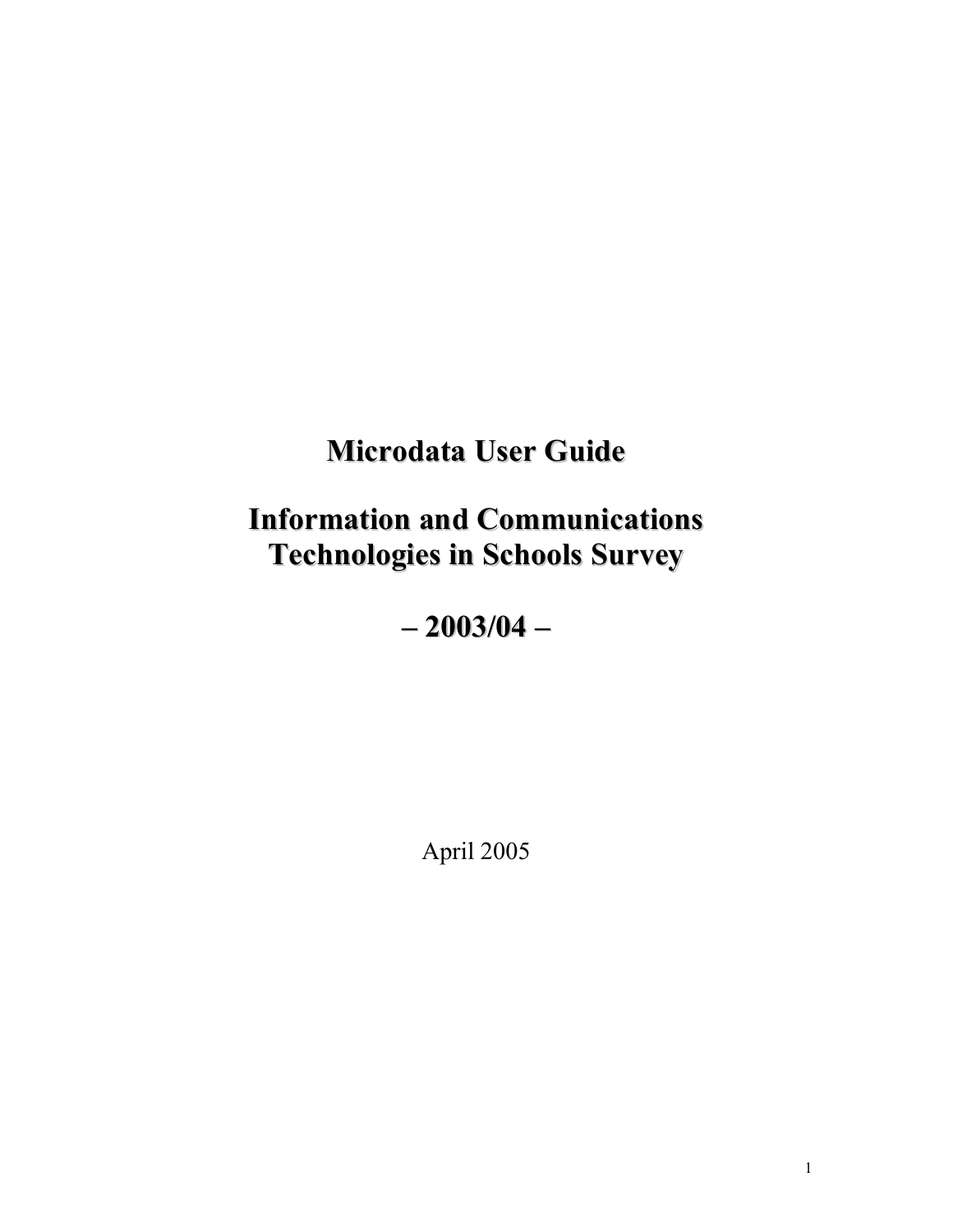# **Table of Contents**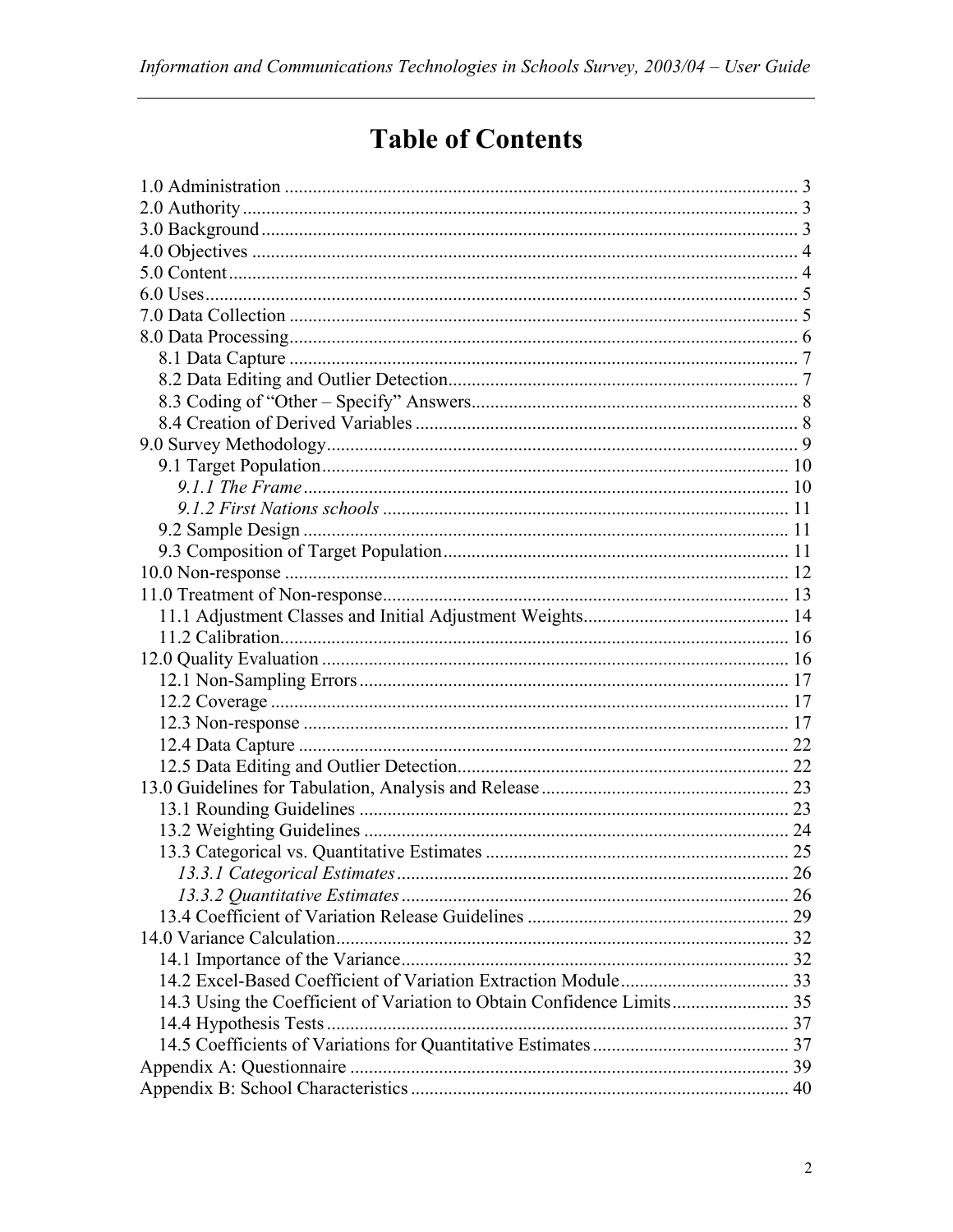# 1.0 Administration

Sponsored by Industry Canada's *SchoolNet* program, which works with Canadian learning partners – provincial and territorial governments, education associations, school boards, schools, teachers and students – and conducted by Statistics Canada, the Information and Communications Technologies in Schools Survey (ICTSS) aims to measure access to and integration of ICT into the learning environment. Support to the initiative has been provided by the Library and Archives Canada.

Any questions about the data set or its use should be directed to:

Statistics Canada

Client Services Centre for Education Statistics Telephone: (613) 951-7608 or call toll free 1 800 307-3382 Fax: (613) 951-9040 E-mail: educationstats@statcan.ca

# 2.0 Authority

The Information and Communications Technologies in Schools Survey (ICTSS) was conducted under the authority of the *Statistics Act*, Chapter S-19, Revised Statutes of Canada 1985. Collection plans for the survey conformed with the requirement of Treasury Board Circular 1986-19, Government Information Collection and Public Opinion Research, and were registered under collection registration number STC/ECT-165-75342.

# 3.0 Background

The ICTSS was sent to principals to collect reliable, baseline data on connectivity and other aspects of ICT access in elementary and secondary schools across Canada. The survey was developed be the Government of Canada's *SchoolNet* program, in cooperation with the SchoolNet National Advisory Board, and Statistics Canada.

In 2002, the Conference Board of Canada developed an analytical framework for measuring school connectivity and ICT integration. Two elements of this analytical framework – infrastructure and reach – were central to the ICTSS. Infrastructure includes the different components of ICT that make up the underlying foundation of a connected school, such as the number of computers and their characteristics. Reach refers to the degree to which teachers and students have access to the ICT infrastructure.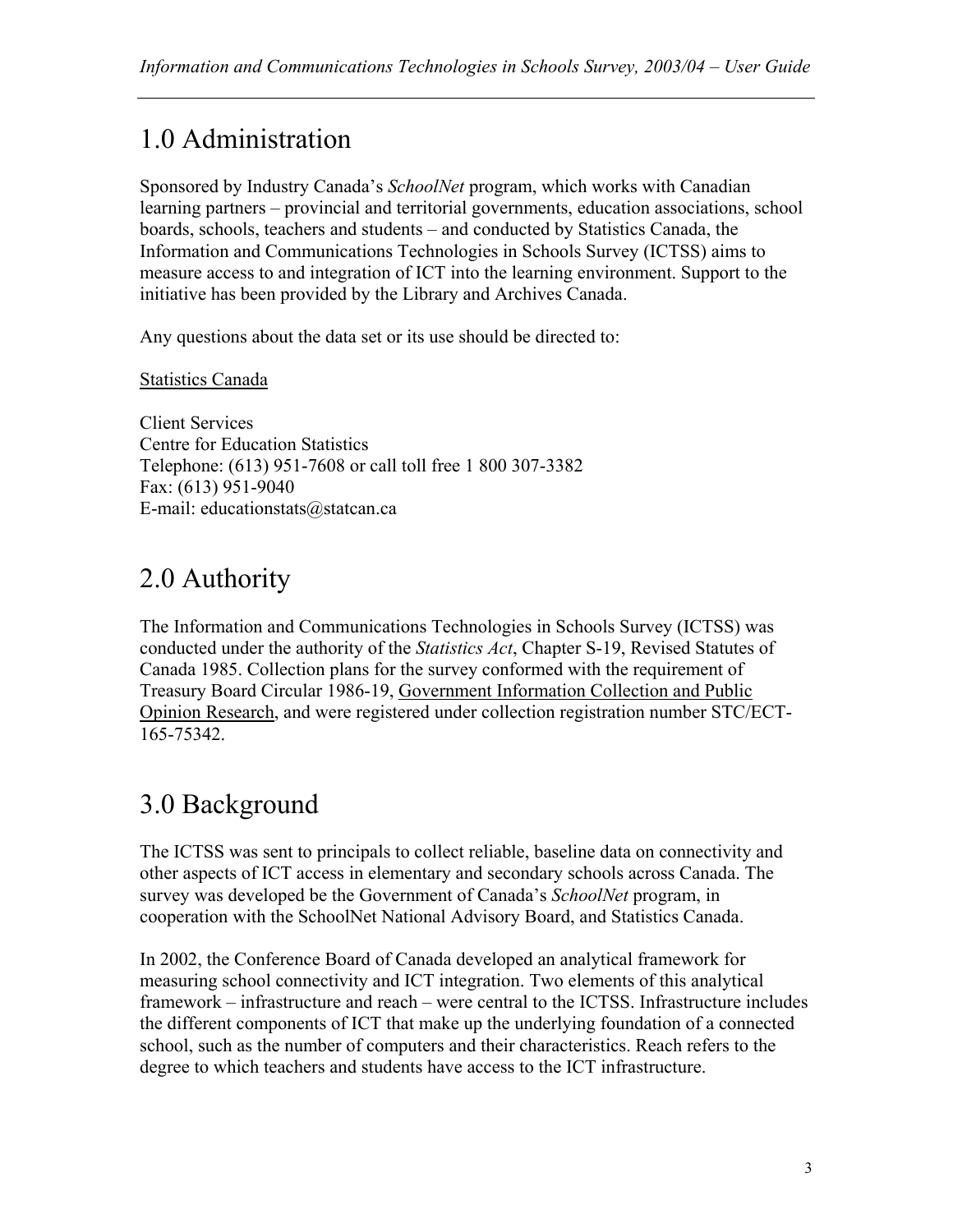# 4.0 Objectives

The data will be used to assess the current status of ICT infrastructure and reach and some usage patterns in the schools, from a Canadian perspective. Survey findings will also guide future policy and program development and provide the basis for future research related to the use of ICT in learning. The survey data will also provide the education authorities and the public with information in order to measure the quantity and quality of the ICT infrastructure in Canadian schools and to develop programs and policies aimed specifically at these schools.

# 5.0 Content

Participation in the survey was voluntary. Questionnaires were mailed out to all school principals in October/November 2003, with the exclusion of First Nations schools for which a separate mail out was administered in April/May 2004. Respondents were offered the choice of answering to the survey using either the paper version or an on-line application. A reproduction of this questionnaire is available in Appendix A.

#### **The questionnaire was divided in thirteen sections:**

- 1) *Information about the school*: Information about the number of full-time equivalent teachers by sex, the number of students by sex and by grade, the number of instructional rooms, the number of full-time equivalent employees devoted to the school library, the annual expenses for the library's collection, the sources of funding for the library's expenses and the location of the school.
- 2) *Hardware*: Information about the physical ICT infrastructure available in the schools such as the number of computers available for educational purposes, the performance levels of these computers as well as the student's access to computers outside instructional hours.
- 3) *Software*: Information about the types of software available in the school, and the student's access to this software.
- 4) *Internet and Intranet Connections*: Information about the Internet and intranet connectivity in the school.
- 5) *Internet and E-mail*: Information about the use of Internet and e-mail in the school.
- 6) *School website*: Information about the school's website, if one exists.
- 7) *Videoconferencing*: Information about the prevalence of videoconferencing in the school.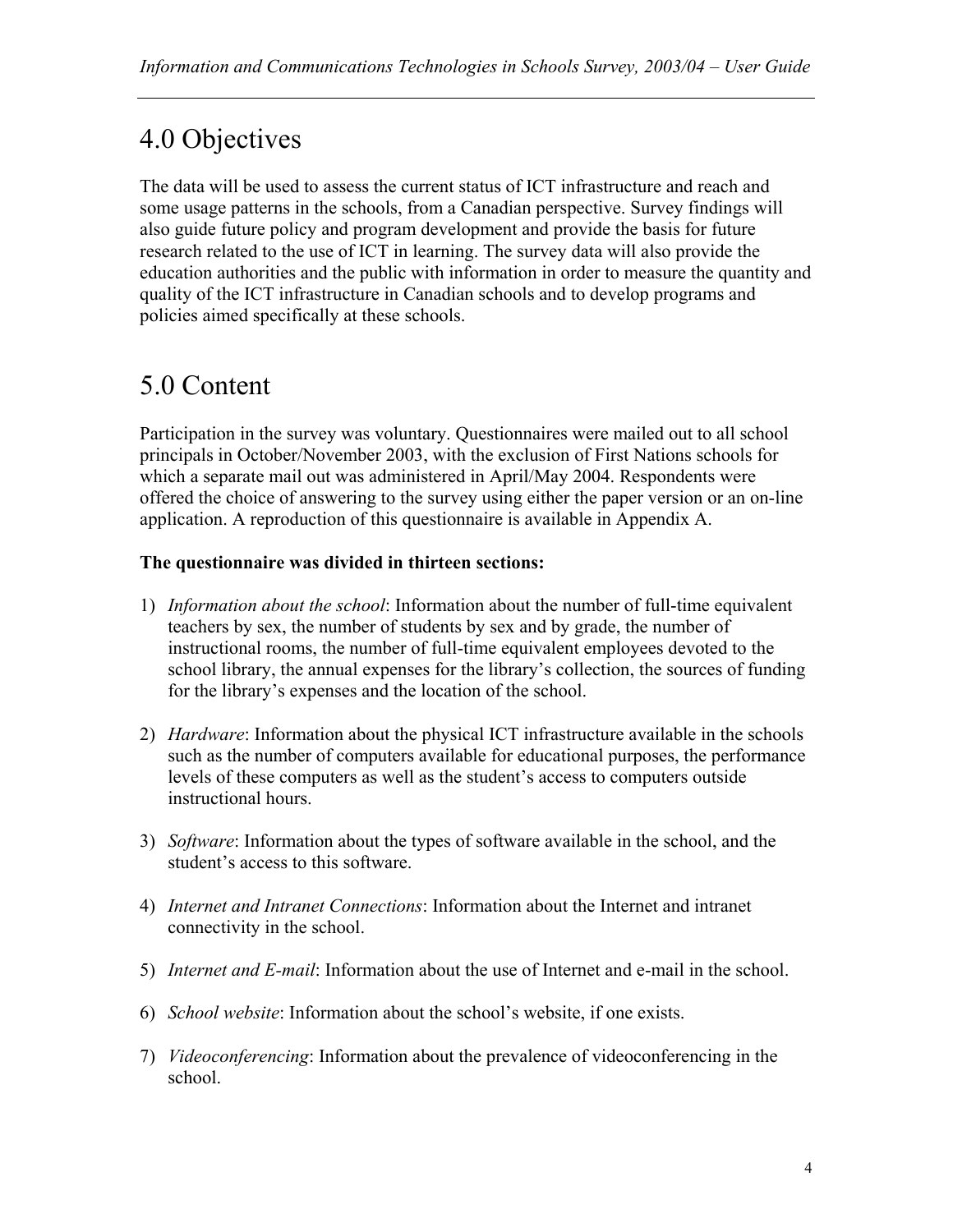- 8) *Students' online courses*: Information about use of online courses for enrolled students.
- 9) *Teacher skills and professional development*: Information about the skills and professional development of teachers in the schools.
- 10) *Technical support*: Information about the technical support for the schools.
- 11) *ICT Policy and Plans*: Information about the policies and plans for ICT in the schools or school boards.
- 12) *Attitudes towards ICT*: Information about the opinion of the principal about some statements related to the ICT use in schools.
- 13) *Challenges to ICT use*: "Major" obstacles preventing the progression of ICT in the school, according to the principal.

## 6.0 Uses

The microdata files have been made available to the school district/board (where applicable), provincial/territorial ministry or department of Education, Industry Canada and the Library and Archives Canada.

Industry Canada, through the *SchoolNet* program, will use the information in order to assess the current status of ICT infrastructure and access and some usage patterns in the schools, from a Canadian perspective. Survey findings will guide future policy and program development and provide the basis for future research related to the use of ICT in learning. The Library and Archives Canada is interested in using the data in order to better understand the current infrastructure of all school libraries and to develop new policies. Information provided to the school district/board and provincial/territorial ministry or department of Education will allow them to measure the quantity and quality of the ICT infrastructure in the school and to develop programs and policies aimed specifically for the schools in the province/territory and district/board.

In addition to the publication of analytical studies related to the presence of ICT in schools, this information will allow educational practitioners and policy makers to get a better understanding of the areas where intervention and additional support measure are needed.

## 7.0 Data Collection

Data collection took place from October 2003 to February 2004. Data were collected directly from school principals who provided both the data available to them as well as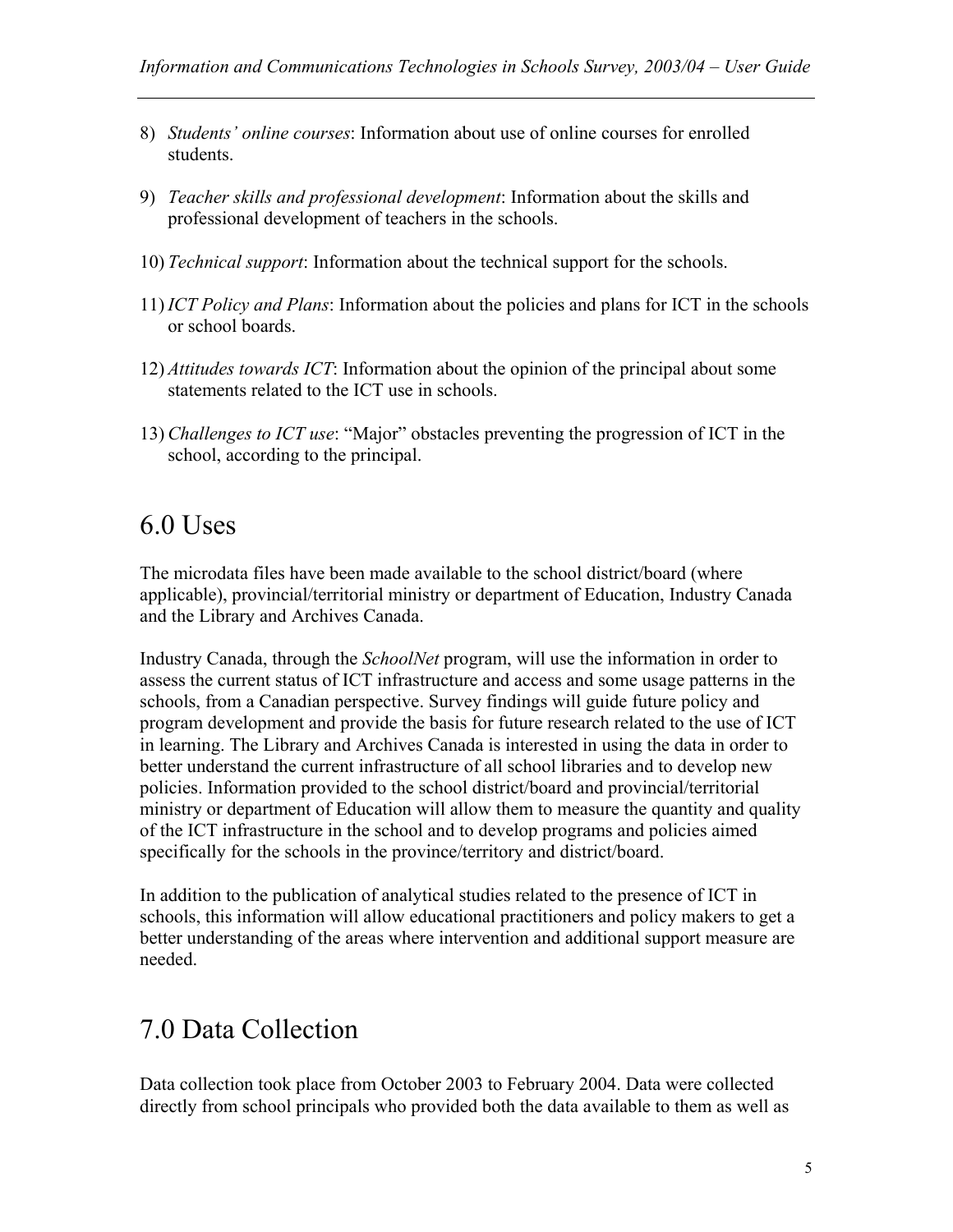their views on ICT. In some cases, however, principals may have consulted or involved others in gathering their responses.

A paper questionnaire and an Electronic Data Reporting (EDR) option were provided to respondents for this survey. Each respondent was assigned a unique ID-number and ERD password that was printed on the questionnaire along with name, address and telephone number of the school. The respondents were asked to either complete the paper questionnaire and mail it back using the envelope provided or complete the EDR application.

Although participation in the survey was voluntary, a reminder fax was sent to respondents, followed by telephone calls to encourage their participation. For cases in which the timing of the interviewer's call was inconvenient, an appointment was arranged to call back at a more convenient time.

If respondents were adamant about not having the time to complete the questionnaire then they were offered the option of responding to a set of critical questions. For this option, respondents were only asked to complete Questions 2, 3, 6, 15, 16 and 49 and to provide consent to share the information about their school.

Question 2 – Number of full-time equivalent teachers by sex

Question 3 – Number of students by sex and grade

Question 6 – Number of instructional rooms by type

Question 15 – Number of desktop computers by type

Question 16 – Number laptops and notebooks by type

Question 49 – Perceived challenges in using ICT

Once a questionnaire was received, it was loaded into Blaise (collection system) and predefined edits identified when data pertaining to the critical questions was missing. If any such critical data was left out, an interviewer would then call the respondent to inquire about the discrepancy and obtain the missing information. The interviewer also had the option of coding each of these questions to either *Refused* or *Don't Know* after talking to the respondent. The edits related to Questions 2, 3, 6, 15, 16 and the question regarding consent were considered *hard* edits, i.e. a follow-up with the respondent had to take place to inquire about the discrepancy or to obtain the missing information. The amount of follow-up that could be performed with the schools to correct values reported by respondents was severely limited by the deadlines imposed after the collection period.

# 8.0 Data Processing

This chapter present a brief summary of the processing steps involved in producing the microdata file.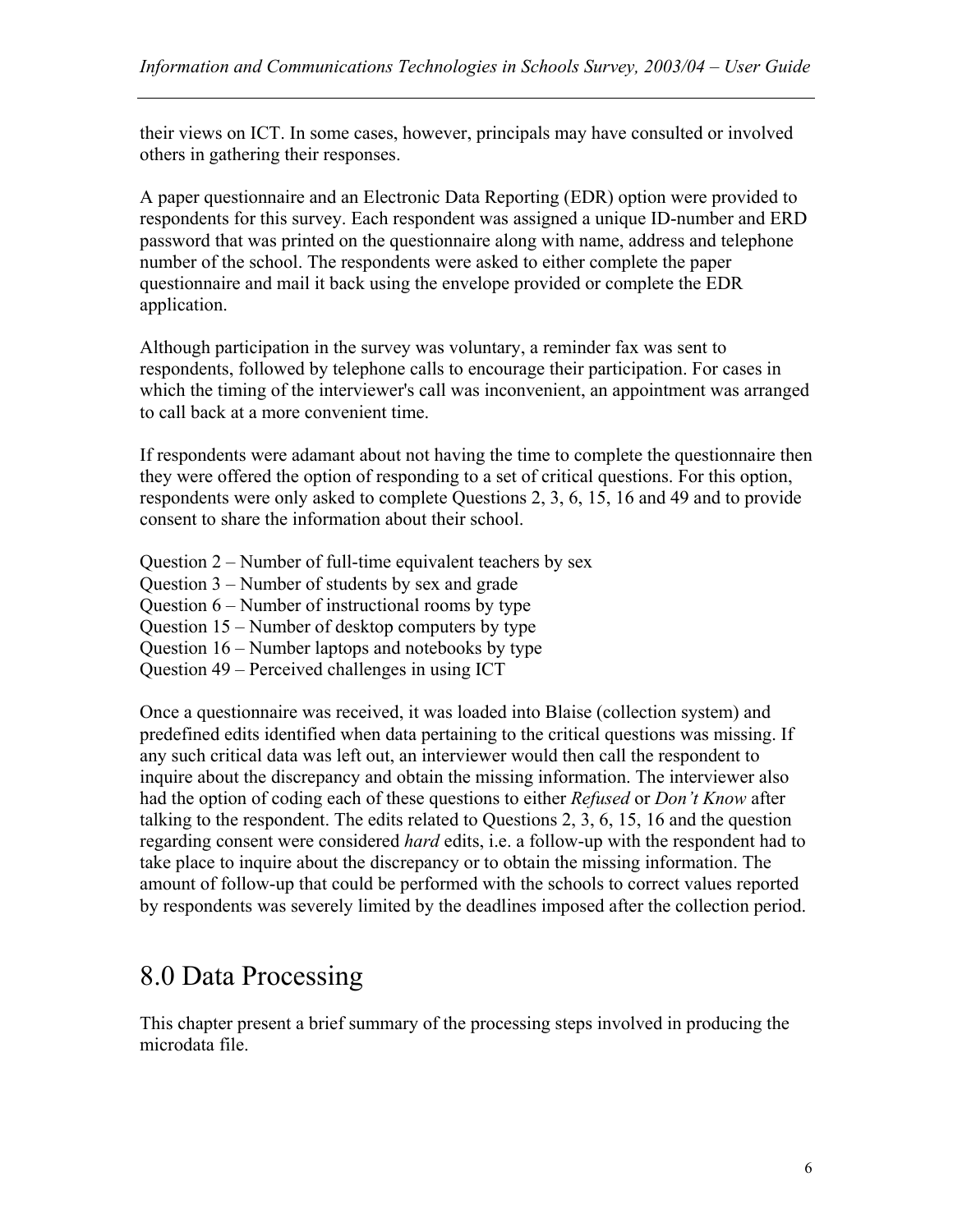## 8.1 Data Capture

Responses to survey questions were captured using one of two methods: Electronic Data Reporting (EDR) and Intelligent Character Recognition (ICR). If the EDR option was used then the respondent entered their data directly into the application and transmitted it back to Statistics Canada via a secure ftp (File Transfer Protocol) site. If they completed the paper questionnaire then the data was captured using ICR. The ICR technology combines *automated data entry* (which uses optical character, mark and image recognition) with supplementary *manual capture* by operators who *'key from image'*  some of the survey information using a heads-up data capture approach.

To ensure the quality of the captured data using ICR, all write-in fields were double keyed for accuracy and a 20% quality control procedure was employed. For every batch of captured questionnaires processed by the quality control operation, 20% of the questionnaires were sampled and the images of these selected questionnaires were compared to the actual data.

Range edits were programmed with the capture of both EDR and ICR. If information entered was outside of the range (too large or small) of expected values, or produced an inconsistency then the data would have been verified and changed or not accepted.

## 8.2 Data Editing and Outlier Detection

The data editing and outlier detection phases of processing involve the identification of erroneous or inconsistent values in the survey data, and the modification of such conditions.

The first type of error treated were errors in questionnaire flow. Conflicting questionnaire information would sometimes indicate that a respondent had answered questions in a section that in fact did not apply to them. In these cases, the superfluous data was eliminated. An example of this type of error would be when a respondent indicated in Questions 15 or 16 that they have computers connected to the internet but then answers Question 23 which relates to the reason why the school has no internet connection.

The second type of errors treated involved editing the survey records according to prespecified edit rules to check for logical inconsistencies in the survey data. In these cases a strategy was established to eliminate the minimum amount of data, establishing priorities so as to eliminate the values that were most likely to be in error. An example of this would be when a respondent indicated that they had more teachers dedicated to the library in Question 8 then the total number of teachers employed at the school in Question 2. In this case, the responses to Question 2 were considered to be more likely to be correct and therefore the offending cells from Question 8 were replaced by a code of 'not stated'.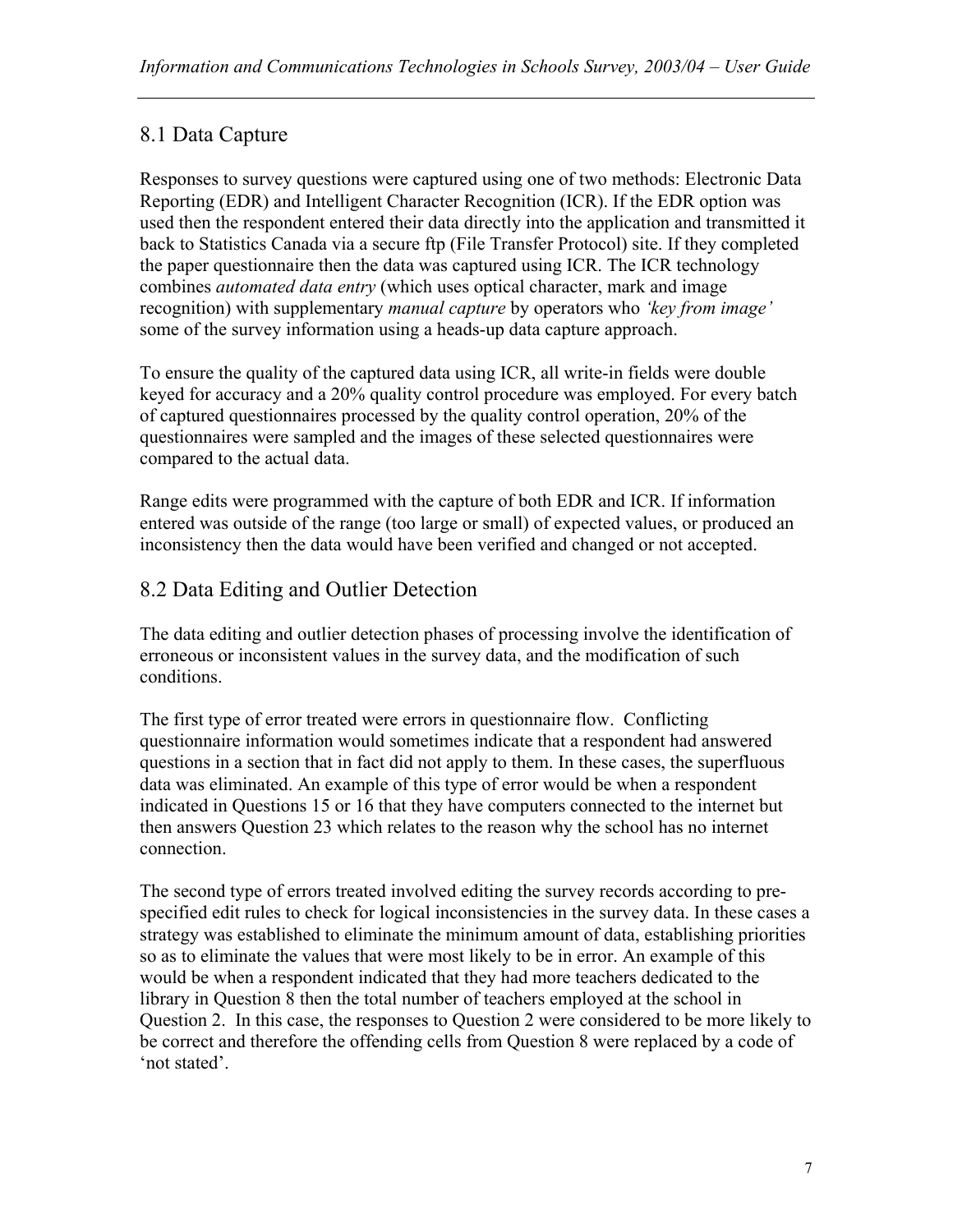The third component of the editing process targeted the resolution of multiple answers to the Likert-type scale questions (Questions 13, 21, and 47, for example). In responding to these questions, some respondents marked multiple boxes (e.g. "Some" and "Many" in Question 18). For each of these invalid records, one of the marked categories was chosen at random. The adopted procedure respected the frequency with which categories where reported among valid records (which marked only one box). For example, if an invalid record marked "Some" and "Many" for an item in Question 18, which appeared 25 times and 75 times respectively among the valid records, then the invalid record had a one out of four chance of being assigned the value of "Some" and a three out of four chance of being assigned the value "Many".

The fourth type of error dealt with assigning a code of 'not stated' whenever the respondents did not provide any information to questions that should have been answered

Finally, the last type of error was related to the identification of outliers. Statistical methods, based on either finding gaps in the distribution or values that were extremely distant from the median, were used to examine distributions of numerical variables and identify which values were extreme enough to warrant investigation. These methods were applied not only to variables as captured in the survey, but also to ratios derived from study variables (e.g. student-to-computer ratio, student-to-teacher ratio) and ratios of study variables to frame variables (e.g. the ratio of the number of students gathered from the survey to the number of students as presented on the frame). The most extreme outliers were identified and the corresponding questionnaire images were checked to ensure that the data was captured correctly. Those respondents whose extreme answers seemed to be properly captured were contacted. In the end, approximately 50 records had outlying values either confirmed or modified. This number of follow-ups was severely limited by the deadlines imposed after the collection period.

## 8.3 Coding of "Other – Specify" Answers

A few data items on the questionnaire were recorded in an open-ended format such as the "Other – Specify" questions. This type of write-in occurs when a question has a list of possible response categories, as well as the option of stating another response not already listed. In this situation the text was captured and then manually reviewed. If the write-in was reflected in one of the existing categories, the response was recoded into the appropriate category. Responses that could not be coded into an existing category where left as a true "Other -Specify".

### 8.4 Creation of Derived Variables

A number of variables on the microdata file have been derived by combining items on the questionnaire or by using information on the frame in order to facilitate data analysis. This may be done by using one variable or a combination of variables. The following is a list of the derived variables for the ICTSS. Refer to Appendix B for a more detailed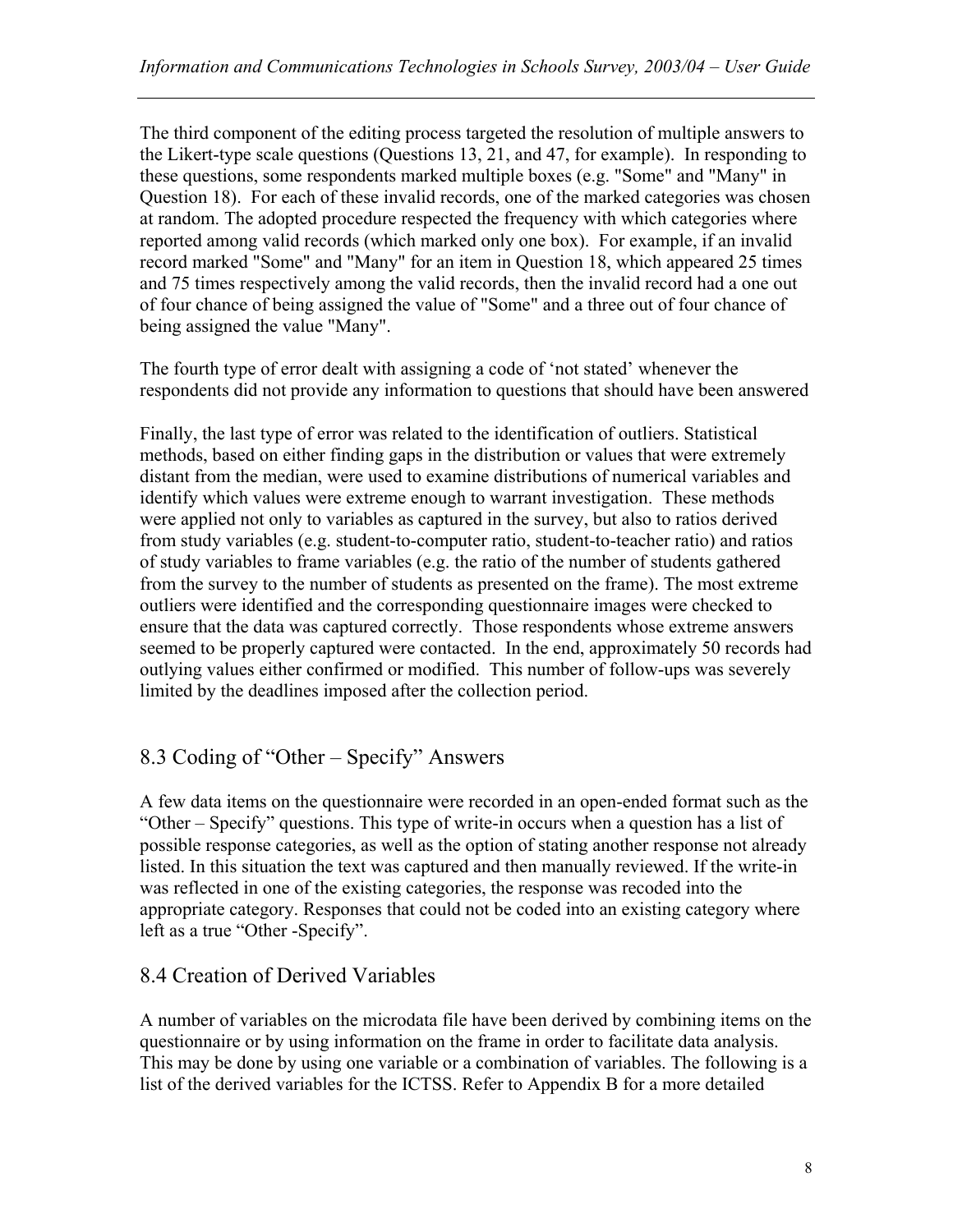| <b>Variable</b> | <b>Description</b>                                                |
|-----------------|-------------------------------------------------------------------|
| RuralDChosen    | School location (urban, rural)                                    |
| TotalMale D     | Number of male students in all grades                             |
| TotalFemale D   | Number of female students in all grades                           |
| Total D         | Number of male and female students in all grades                  |
| Typeschd        | Funding of school (public, private, mixed)                        |
| <b>MINGRADE</b> | Minimum grade level of the school                                 |
| <b>MAXGRADE</b> | Maximum grade level of the school                                 |
| <b>GRADLVLD</b> | Instructional level of the school (elementary, secondary, mixed)  |
| Schsized        | Size of the school (small, medium, large)                         |
| Numcompd Q15    | Number of desktop computers                                       |
| Numcompd Q16    | Number of laptops and notebooks                                   |
| Numcompd        | Number of computers                                               |
| Intcond         | Number of Internet-connected computers                            |
| Nintcond        | Number of non-Internet-connected computers                        |
| Lowspdd         | Number of computers with low processor speed                      |
| Medspdd         | Number of computers with medium processor speed                   |
| Highspdd        | Number of computers with high processor speed                     |
| Otherspdd       | Number of computers with another processor speed                  |
| Locclasd        | Number of computers in classrooms/portables                       |
| Loclabd         | Number of computers in computer labs                              |
| Loclibd         | Number of computers in libraries                                  |
| Locothd         | Number of computers in other locations                            |
| Stcomrd         | Student to computer ratio                                         |
| Lowispdd        | Number of Internet-connected computers with low processor speed   |
| Medispdd        | Number of Internet-connected computers with med. processor speed  |
| Highispdd       | Number of Internet-connected computers with high processor speed  |
| Otherispdd      | Number of Internet-connected computers with another proc. speed   |
| Lociclad        | Number of Internet-connected computers in classrooms/portables    |
| Locilabd        | Number of Internet-connected computers in computer labs           |
| Locilibd        | Number of Internet-connected computers in libraries               |
| Lociothd        | Number of Internet-connected computers in other locations         |
| Sticomrd        | Student to Internet-connected computer ratio                      |
| Desklcond       | Number of desktop computers connected to the Internet             |
| Laplcond        | Number of laptops and notebooks connected to the Internet         |
| Totlan          | Schools with an operating system for a local area network         |
| Old os          | Percentage of computers running on a less recent operating system |
| New os          | Percentage of computers running on most recent operating system   |
| ProvCode        | Province/Territorial code                                         |

description of derived variables related to school characteristics (Instructional level, size, location of the school, as well as how the school is funded).

# 9.0 Survey Methodology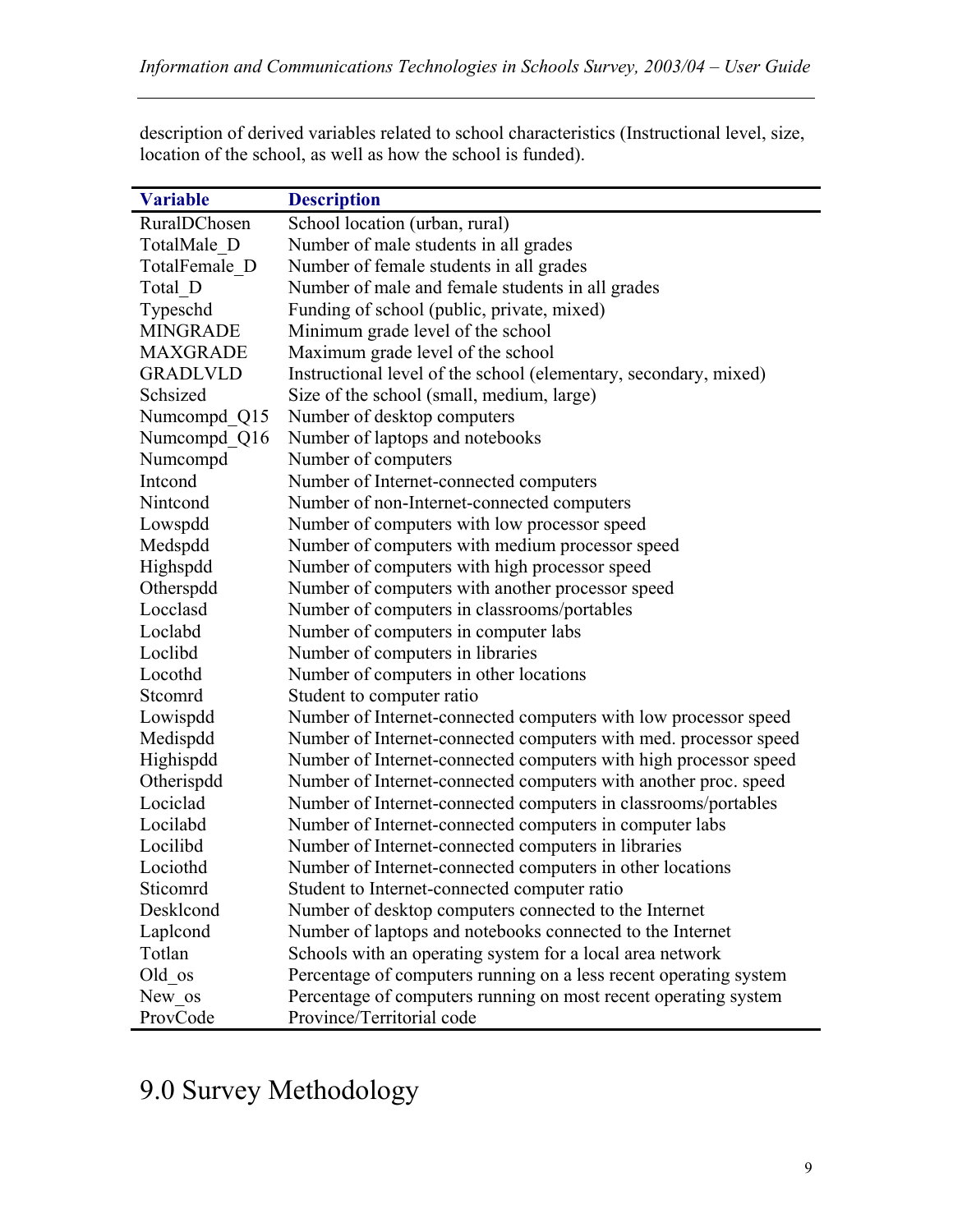This brief chapter describes the schools considered to be in-scope for this survey and the final frame counts for each province and territory.

### 9.1 Target Population

The target population for the ICTSS is the set of all elementary and secondary schools in Canada, excluding continuing education/adult day schools, trade/vocational schools, language and cultural education schools, home schools, community education centres and social service centres. The study includes schools in all provinces and territories as well as schools located in aboriginal communities. Only schools open for the 2002/03 school year were considered to be in scope for the ICTSS.

### *9.1.1 The Frame*

The target population is accessed through the survey frame. The frame used for the ICTSS is the 2002 Institution file: an administrative database of all Canadian elementary and secondary schools maintained by the Centre for Education Statistics (CES) of Statistics Canada. The Institution File contains a variety of information about each school including contact information, the minimum and maximum grades of the school, how the school is funded, and the number of students in the school.

CES gathers information from the most up to date sources reporting on elementary and secondary schools in Canada every year in order to update the previous year's Institution File. Requests are then sent out to provincial ministries and/or school principals to update each school's information on the file. The Institution file that was used to create the survey frame for the ICTSS contained all updates received through to the fall of 2003 following from requests sent in the fall of 2002.

Additional research activities were performed in the fall of 2003 in order to have the most current information possible when conducting the survey. The focus of these activities was on removing as many out-of-scope records and duplicate records as possible from the list. For example, some records contained data suggesting that the school either had no students or that adults were educated at the school despite having a valid school type. These records were researched and some were eventually dropped from the frame as it was confirmed that they were not in scope.

Some records on the frame were missing key analytical information. Research was conducted to see if any of these missing values could be located, either online or in Scott's Directory of Canadian Schools. In conducting this research, it became apparent that there were still some records on the frame that were out of scope. There were also another four records that attached notes on the frame indicating that they were out of scope – this information was confirmed and those schools were removed from the frame.

In order to identify duplicates that needed to be removed from the list, the frame was sorted by a number of variables that, in combination, should have been unique identifiers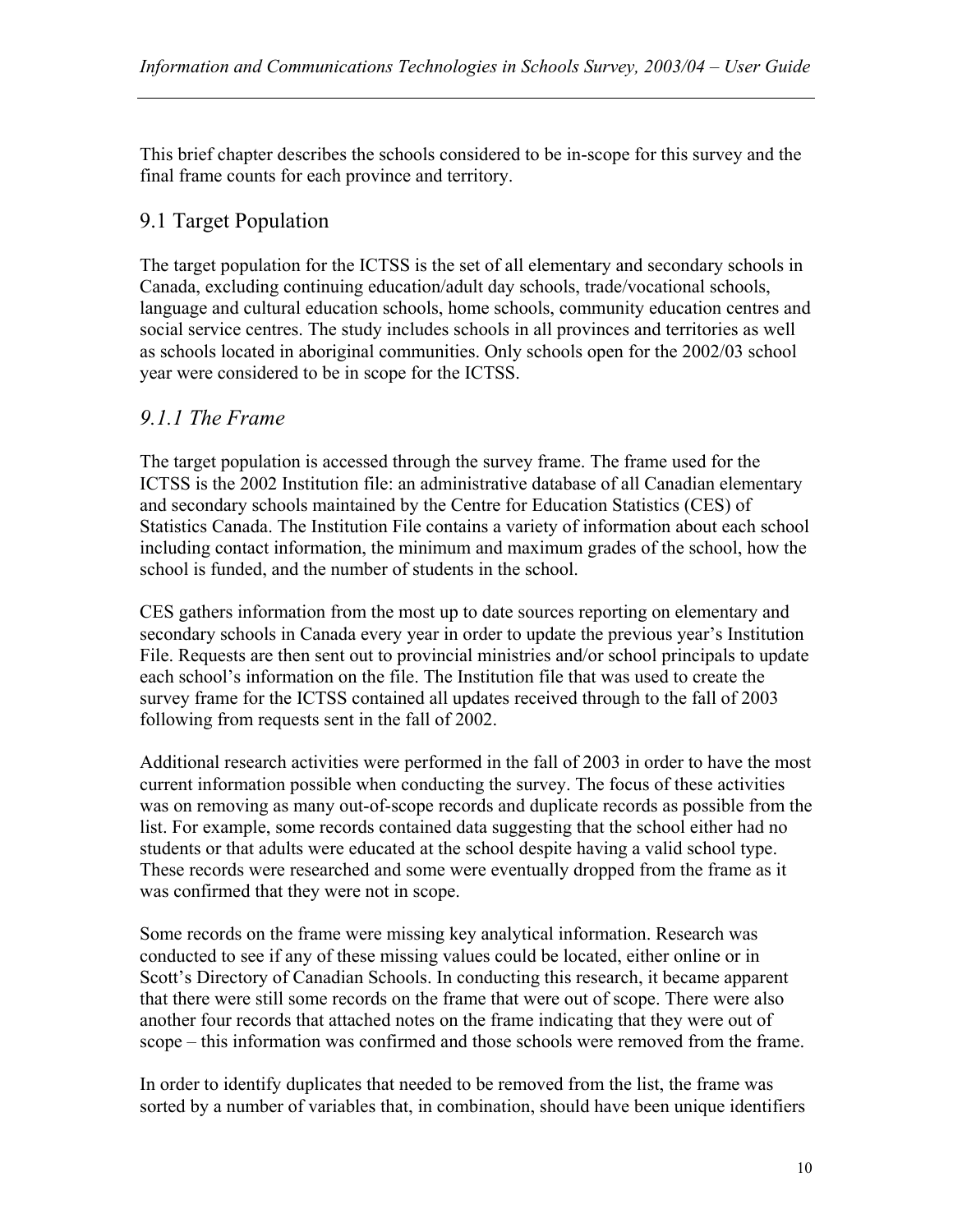on the frame. These variables included a school's name, address, postal code and phone number.

After collecting and analysing the data, it was decided that virtual schools and distance education schools (just like home schools) had very different characteristics than the other types of schools contacted (in terms of student-to-computer ratio and usage of computers on site, among other characteristics). As a result, they were also removed from the scope of the survey.

## *9.1.2 First Nations schools*

In preparation to distribute questionnaires to all elementary and secondary schools across Canada, support was sought from various governing bodies. Contacts within the provincial ministries of education were approached with regards to the majority of Canada's elementary and secondary schools. In order to contact First Nations schools in Canada, however, special permission had to be granted by the various First Nations Regional Management Organizations (RMOs). As this took more time than approaching the provincial ministries, the set of First Nations schools on the frame had to be identified and put aside from the initial mailing.

With the assistance of a list of First Nations schools in Canada provided to Statistics Canada by the First Nations *SchoolNet* program at Industry Canada and the funding field on the Institution File, over 400 schools were successfully identified as First Nations schools and temporarily removed from the frame. Permission to contact First Nations schools was eventually granted by the RMOs and the ICTSS questionnaires were sent out in April of 2004.

## 9.2 Sample Design

As previously stated, all elementary and secondary schools in Canada that were considered to be in scope as described earlier in this chapter were contacted to participate.

## 9.3 Composition of Target Population

Tables 1 and 2 outline the distribution of the schools contacted in October 2003 in the main wave of the survey (excluding First Nations schools), by province and territory and in terms of the five main analytical variables (instructional level, size, location, funding and language of schools).

Table 1 **Number of schools contacted for the ICTSS, by province and territory** 

| Province/Territory   | Population |
|----------------------|------------|
| Newfoundland         | 331        |
| Prince Edward Island |            |
| Nova Scotia          | 475        |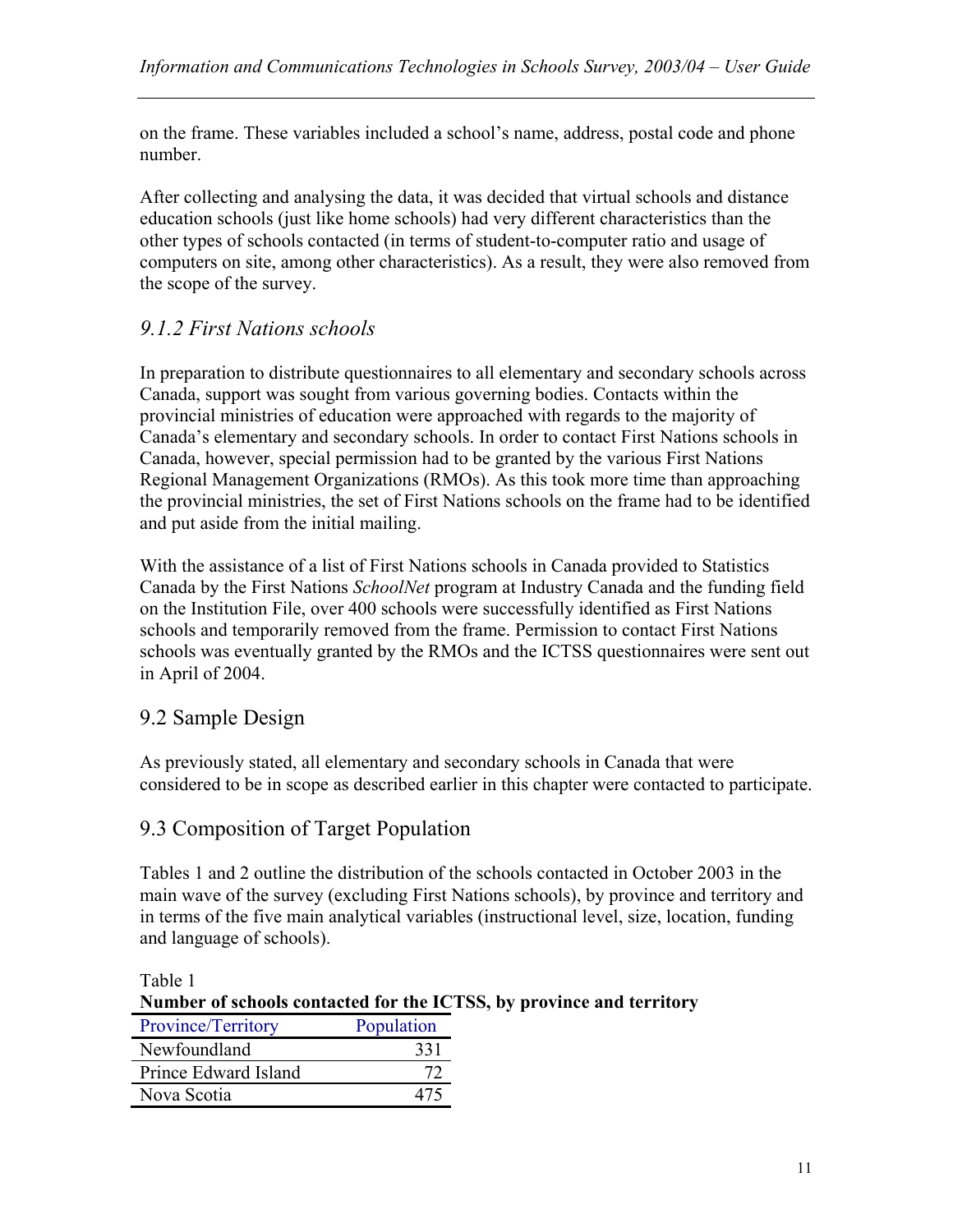| New Brunswick                | 366    |
|------------------------------|--------|
| Quebec                       | 3,013  |
| Ontario                      | 5,634  |
| Manitoba                     | 820    |
| Saskatchewan                 | 808    |
| Alberta                      | 1,880  |
| <b>British Columbia</b>      | 2,020  |
| Yukon                        | 29     |
| <b>Northwest Territories</b> | 52     |
| Nunavut                      | 41     |
| Total                        | 15,541 |

Table 2

**Number of schools contacted for the ICTSS, by the categories defined by key analytical variables** 

| Domain                     |            | Population |
|----------------------------|------------|------------|
|                            | Elementary | 10,121     |
| <b>Instructional Level</b> | Secondary  | 3,404      |
|                            | Mixed      | 2,016      |
|                            | Small      | 4,970      |
| <b>Size</b>                | Medium     | 5,246      |
|                            | Large      | 5,325      |
| Location                   | Urban      | 11,455     |
|                            | Rural      | 4,086      |
|                            | Public     | 13,704     |
| <b>Funding</b>             | Private    | 1,666      |
|                            | Mixed      | 171        |
| Language                   | English    | 12,225     |
|                            | French     | 3,316      |

# 10.0 Non-response

Surveys' response rates are measures of the effectiveness of the collection process and are also good indicators of the quality of the estimates produced. Perhaps more so than other surveys, the ICTSS is faced with multiple levels of non-response. This chapter will provide a summary that distinguishes between three types of non-response: total, partial and item non-response.

### **Total non-response:**

For the sampled unit, the *minimal set of critical questions* was not collected. This "minimal set of critical questions" refers to the set of critical questions defined in Chapter 7.0, with the exception of Question 2 (teacher counts) and Question 6 (instructional room counts), which were determined to be less essential analytically than enrolment count or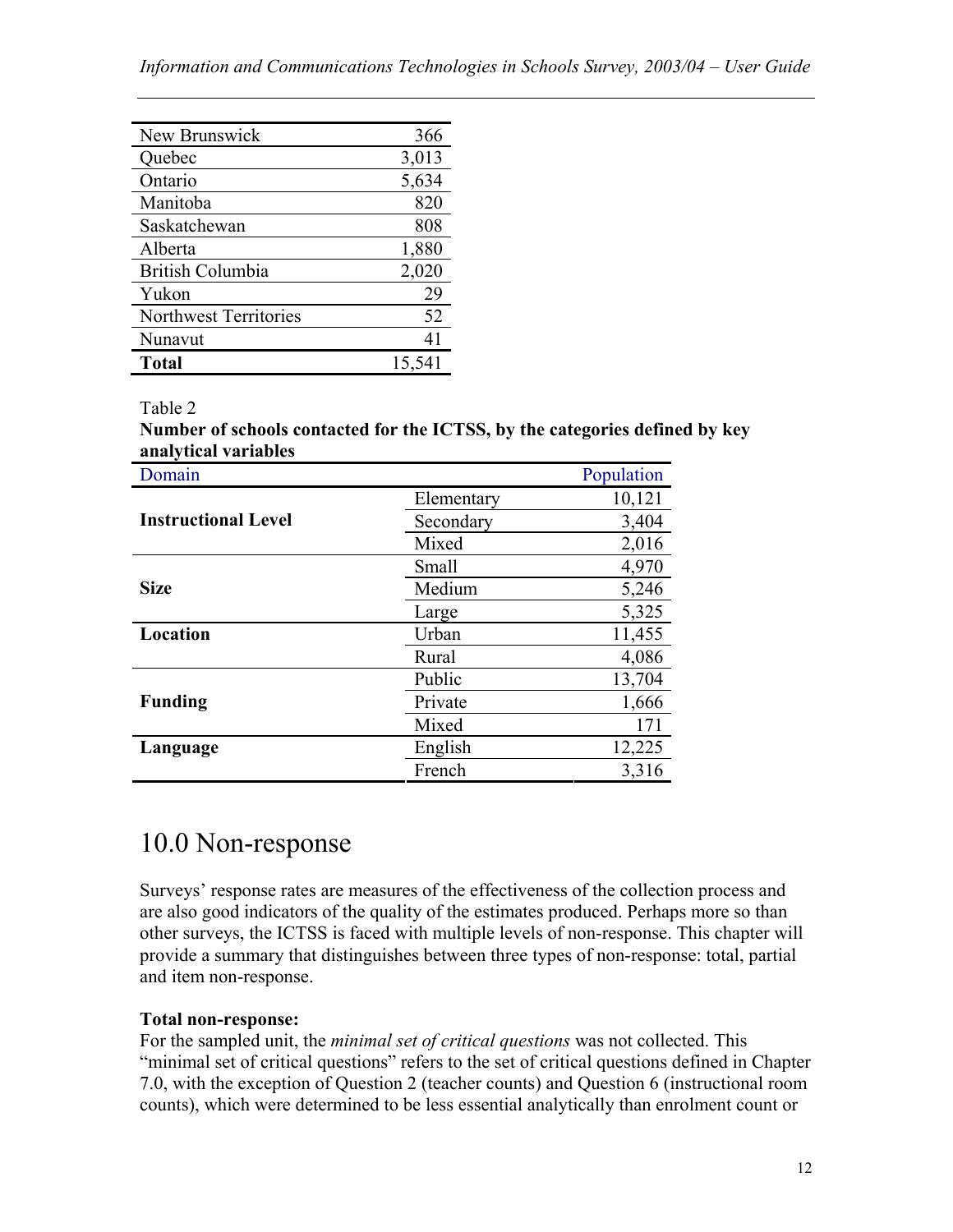consent to share information. Also, only one of Question 15 and Question 16 needed to be answered, as it is completely acceptable for a school to have desktops but no portable computers (or vice-versa). Weighting adjustment methods were used to compensate for total non-response; this topic is discussed in more detail in Chapter 11.0 (refer to the first phase weighting adjustments).

#### **Partial non-response:**

Only the minimal set of critical variables as defined for total non-response was collected. Weighting adjustment methods were used to compensate for partial non-response. This topic is discussed in more detail in Chapter 11.0.

#### **Item non-response:**

Item non-response could be associated with any questionnaire, except those in the total non-response set. Item non-response refers to a limited absence of information for a small number of variables, but all other variables (including the minimal set of critical questions) within the questionnaire were collected. Item non-response is generally corrected by techniques of imputation, although for the ICTSS the item non-response rates were sufficiently low for most variables to avoid this process.

A total of 6,676 of the 15,541 schools covered in Table 1 provided usable information for the survey (i.e. questionnaires were not identified in the total non-response set), for a response rate of 43%. These formed a subset of the 7,311 returned questionnaires (a return rate of 47%). A subset (6,103 questionnaires) of these usable questionnaires answered more than just the critical questions and therefore did not display partial nonresponse (for a full response rate of 39%). More information on the occurrence of these non-response issues can be found in Chapter 11.0 and Section 12.3.

# 11.0 Treatment of Non-response

Non-response is the major source of error for a survey such as the ICTSS. As this class of errors is not generally random, it is important that it be minimized and also that a proper adjustment strategy be derived to compensate for the presence of systematic non-response patterns. Based on the analysis of the response rates, and operation constraints, the nonresponse patterns and the adjustment strategy were investigated using a two phase approach:

Phase 1: Focussed on only the critical questions for all respondents (i.e. including questionnaires with partial non-response).

Phase 2: Focussed on all questions for only those respondents that answered beyond the critical questions (i.e. excluding questionnaires with partial non-response).

In each phase, the weight assigned to each school represents the number of other schools in the population with similar characteristics. The weights were derived in two steps, as described in Section 11.1.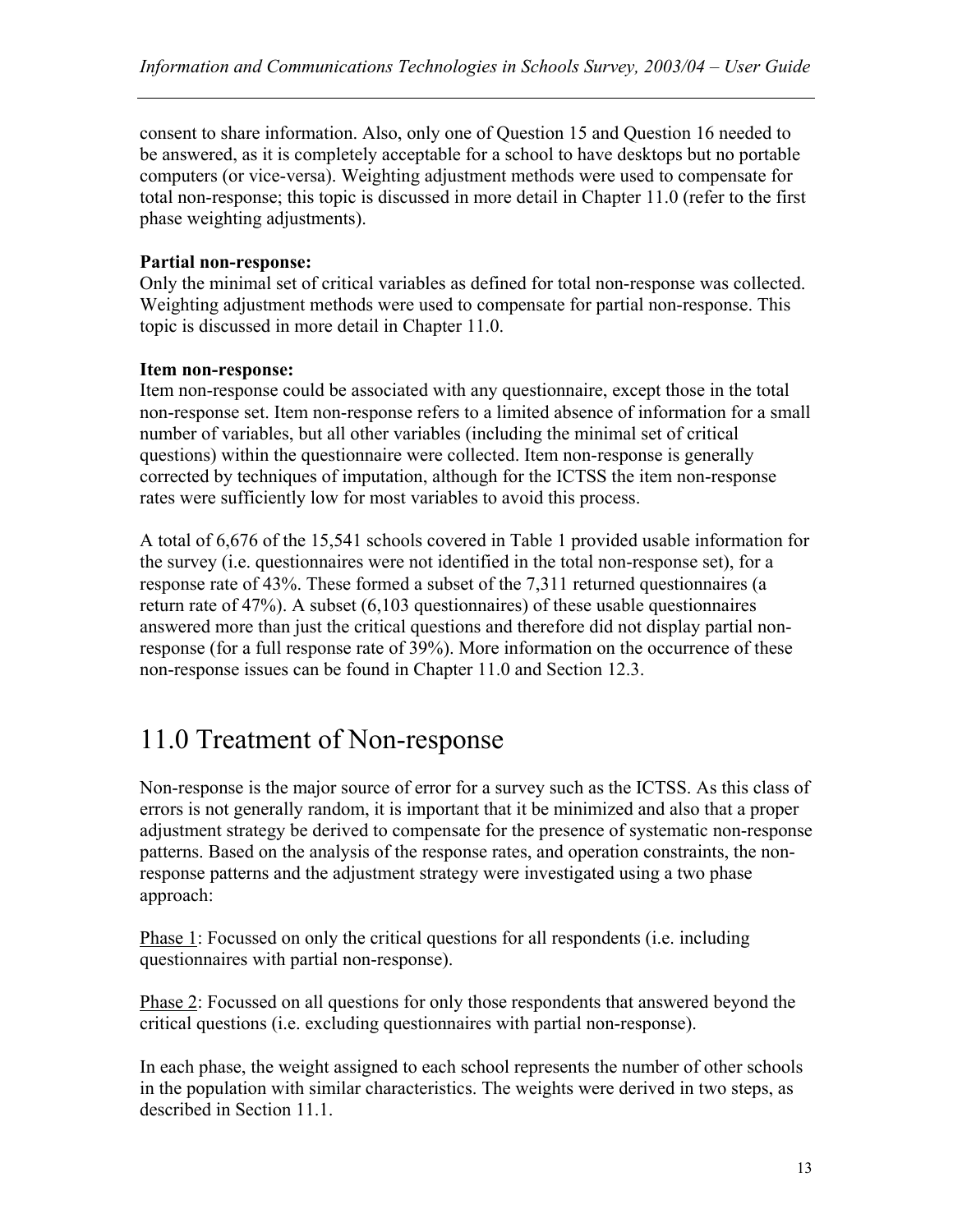These data sets were determined to have low item non-response rates for the majority of both the critical questions (Phase 1) and the remaining questions (Phase 2). Consequently, a weighting methodology based on key auxiliary information available on the frame (i.e. province or territory, instructional level, size, location, funding and language of school) was adopted to correct for total and partial non-response.

Unfortunately, some records on the frame were missing some key analytical information needed to make this correction. For those cases, the missing data was imputed based on information available from similar complete records. This resulted in imputing the number of students and the instructional level for 3.1% and 0.3% of the frame's records, respectively.

### 11.1 Adjustment Classes and Initial Adjustment Weights

Explanatory analysis was applied, based on logistic regression, to investigate the relationship between the key auxiliary information available (province or territory, instructional level, size, location, funding and language of school) on the frame and the probability of schools responding to the survey. As a result, schools were grouped into several adjustment classes. These adjustment classes were constructed in such a way that it could be assumed that within the class, each unit had the same probability of response. The initial weight assigned to all schools belonging to an adjustment class was defined as follows:

#### **Phase 1 adjustment classes:**

Number of schools in that class derived from the frame W(Phase 1) = -------------------------------------------------------------------------

Number of schools in that class that responded to the survey

#### **Phase 2 adjustment classes:**

 Number of schools in that class that responded to the survey W(Phase 2) = W(Phase 1) x ------------------------------------------------------------------------------------ Number of schools in that class that responded beyond critical questions

Table 3 lists the first-phase non-response adjustment groups and the corresponding total non-response rates. The rates are calculated as a proportion of the expected counts derived from the ICTSS frame.

Table 3

**Total Non-response by First-Phase Non-response Adjustment Class TOTAL 1 NO** 

| Group        | <b>Frame</b> | <b>Total Non-</b> |          | Group                | Frame |       | <b>Total Non-</b> |
|--------------|--------------|-------------------|----------|----------------------|-------|-------|-------------------|
|              |              |                   | response |                      |       |       | response          |
|              |              | Count             | Rate     |                      |       | Count | Rate              |
| Newfoundland | 331          | 133               |          | $40.2\%$ SK Med/Lrg. | 66    | 28    | 42.4%             |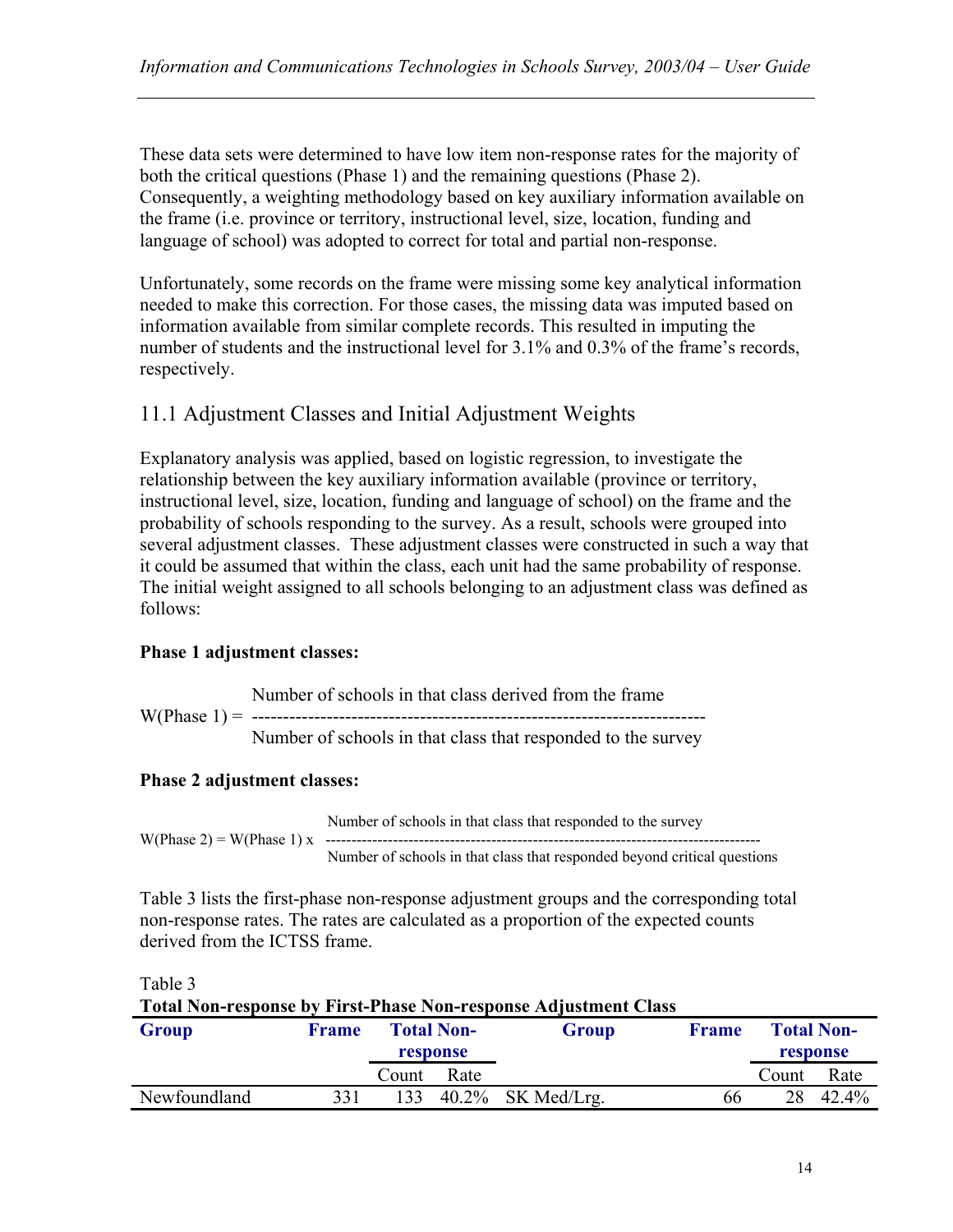|                        |       |       |       | Secondary                 |       |       |       |
|------------------------|-------|-------|-------|---------------------------|-------|-------|-------|
| P.E.I.                 | 72    | 20    | 27.8% | <b>SK Small Secondary</b> | 70    | 27    | 38.6% |
| Nova Scotia            | 475   | 151   | 31.8% | AB Large Elem.            | 233   | 81    | 34.8% |
| New Brunswick          | 366   | 78    | 21.3% | AB Medium Elem.           | 304   | 138   | 45.4% |
| Quebec, English        | 353   | 198   | 56.1% | AB Small Elem.            | 254   | 126   | 49.6% |
| Quebec, French         | 2,660 | 1,702 | 64.0% | AB Large Mixed            | 239   | 125   | 52.3% |
| ON, English, Urban     | 4,317 | 2,881 | 66.7% | <b>AB Medium Mixed</b>    | 176   | 88    | 50.0% |
| ON, English, Rural     | 928   | 560   | 60.3% | <b>AB Small Mixed</b>     | 205   | 136   | 66.3% |
| ON, French, Urban      | 316   | 178   | 56.3% | <b>AB Large Secondary</b> | 93    | 38    | 40.9% |
| ON, French, Rural      | 73    | 39    | 53.4% | AB Med. Secondary         | 188   | 91    | 48.4% |
| MB, Public or          | 734   | 323   | 44.0% | <b>AB Small Secondary</b> | 188   | 112   | 59.6% |
| Mixed                  |       |       |       |                           |       |       |       |
| MB, Private            | 86    | 53    | 61.6% | <b>BC</b> Public          | 1,682 | 1,022 | 60.8% |
| SK Large Elem.         | 67    | 43    | 64.2% | <b>BC</b> Private         | 260   | 151   | 58.1% |
| SK Medium Elem.        | 154   | 60    | 39.0% | <b>BC</b> Mixed Funding   | 78    | 35    | 44.9% |
| SK Small Elem.         | 153   | 70    | 45.8% | Yukon                     | 29    | 5     | 17.2% |
| SK Large Mixed         | 65    | 24    | 36.9% | N-W Territories           | 52    | 15    | 28.8% |
| <b>SK Medium Mixed</b> | 135   | 53    | 39.3% | Nunavut                   | 41    | 18    | 43.9% |
| <b>SK Small Mixed</b>  | 98    | 63    | 64.3% |                           |       |       |       |

The non-response adjustment groups created in the second-phase, together with the corresponding partial non-response rates, are presented in Table 4. The rates are calculated as a proportion of the set of all respondents.

#### Table 4

**Partial Non-response by Second-Phase Non-response Adjustment Class** 

| <b>Group</b>   | <b>Respondents</b> | <b>Partial Non-</b> |             | <b>Group</b>    | <b>Respondents</b> | <b>Partial Non-r</b> |    |
|----------------|--------------------|---------------------|-------------|-----------------|--------------------|----------------------|----|
|                |                    | response            |             |                 |                    |                      |    |
|                |                    | Count               | Conditional |                 |                    | Count                | Co |
|                |                    |                     | Rate        |                 |                    |                      |    |
| Newfoundland   | 198                | 11                  | 5.6%        | ON,             | 412                | 25                   |    |
|                |                    |                     |             | Secondary       |                    |                      |    |
| P.E.I.         | 52                 | 4                   | 7.7%        | Manitoba        | 444                | 53                   |    |
| Nova Scotia    | 324                | 7                   | 2.2%        | Saskatchewan    | 440                | 45                   |    |
| New Brunswick  | 288                | 9                   | 3.1%        | Alberta         | 945                | 75                   |    |
| QC, Elementary | 811                | 92                  | 11.3%       | <b>BC</b> Urban | 648                | 89                   |    |
| QC, Mixed      | 60                 | $\overline{2}$      | 3.3%        | <b>BC</b> Rural | 164                | 12                   |    |
| Level          |                    |                     |             |                 |                    |                      |    |
| QC, Secondary  | 242                | 11                  | 4.5%        | Yukon           | 24                 | $\boldsymbol{0}$     |    |
| ON Elementary  | 1,474              | 128                 | 8.7%        | $N-W$           | 37                 | $\overline{2}$       |    |
|                |                    |                     |             | Territories     |                    |                      |    |
| ON, Mixed      | 90                 | $\overline{2}$      | $2.2\%$     | Nunavut         | 23                 | 6                    |    |
| Level          |                    |                     |             |                 |                    |                      |    |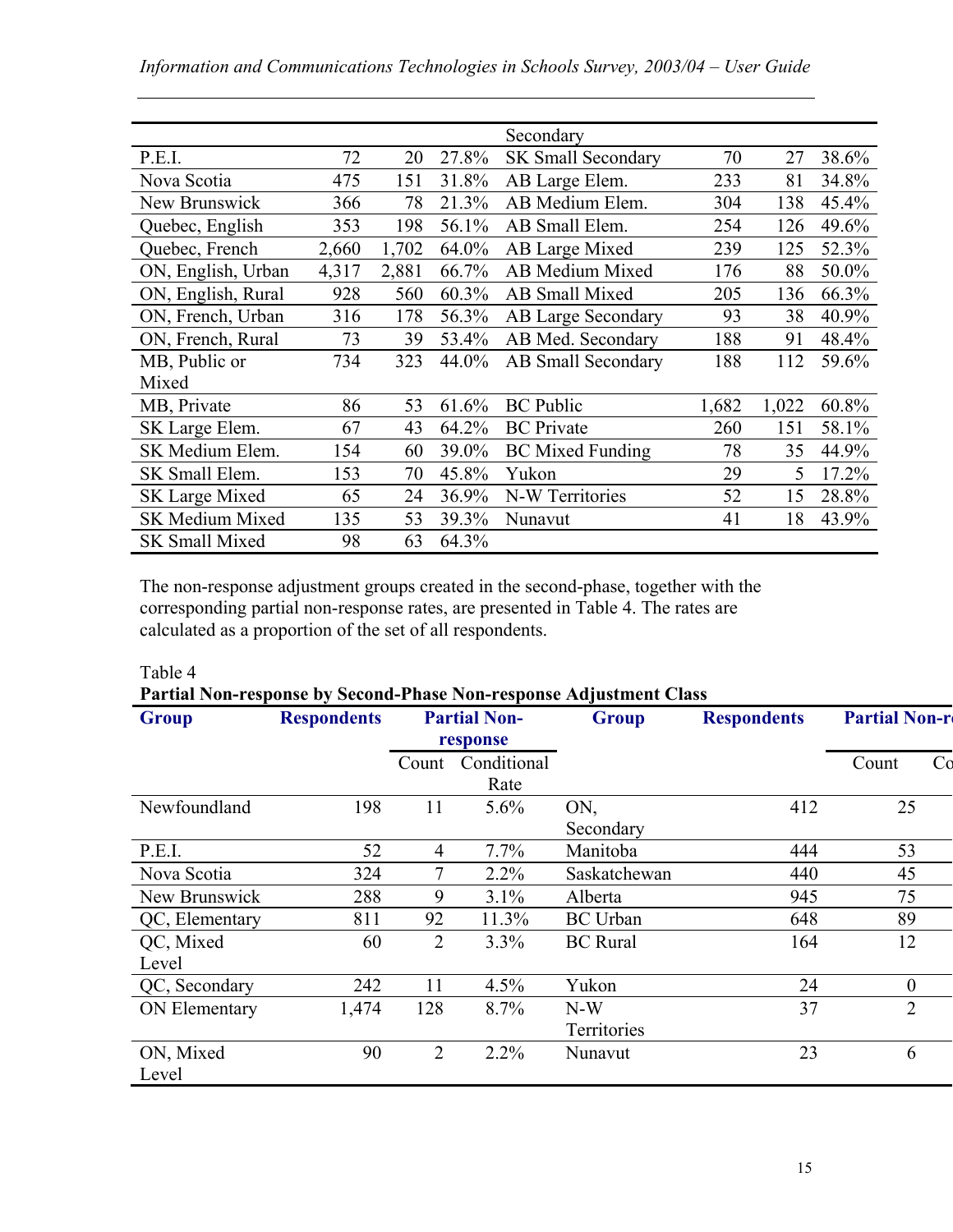Total and partial non-response varied primarily by province/territory (see Table 5 of Section 12.3 for provincial and national non-response rates) and therefore the first classes created each corresponded to a province or territory. Within some provinces/territories, other factors were related to the response rate. For example, in Quebec, the logistic regression analysis indicated that the likelihood that a school would respond depended on whether it was a French school or an English school (as shown in Table 3). Therefore, the Quebec class was divided into two classes: Quebec/English and Quebec/French. The other sub-provincial classes were created in a similar fashion.

## 11.2 Calibration

Calibration estimation techniques are widely used in social surveys. They produce estimates of totals for key variables that are consistent with known population counts. This approach can also improve the quality of survey estimates if a relationship exists between the key variables used in the calibration and the variables used for the estimation.

To derive the final Phase 1 weights, initial weights defined in 11.1 were adjusted so that estimated totals for key variables available on the frame equalled the corresponding frame totals. For Phase 2, initial weights were adjusted so that estimated totals based on schools that responded beyond critical questions (i.e. Phase 2 respondents) agreed with corresponding estimates derived using final Phase 1 weights for all respondents (i.e. Phase 1 respondents). For both phases, the initial weight adjustments were minimized with respect to the squared difference between the final and initial weights (a technique known as generalized regression estimation, or GREG).

Whenever possible, all categories of the key variables were used to adjust the weights (for example with respect to funding types the estimated number of public, private, and mixed funding schools would be ideally used to calibrate the weights). For some provinces/territories however the small number of respondents available required that some of those categories be collapsed (for example in Ontario the estimated number of public **or** mixed schools was used to calibrate the weights).

# 12.0 Quality Evaluation

This chapter provides the user with information about the various factors affecting the quality of the survey data. In a standard sample survey, there are two main types of errors: sampling errors and non-sampling errors. A sampling error is the difference between an estimate derived from a sample and the estimate that would have been obtained from a census that used the same collection procedures. In the case of the ICTSS, a census was taken and therefore no sampling error could have occurred. All other types of errors are referred to as non-sampling errors and include frame coverage problems, non-response, and processing errors, which are all discussed in the sections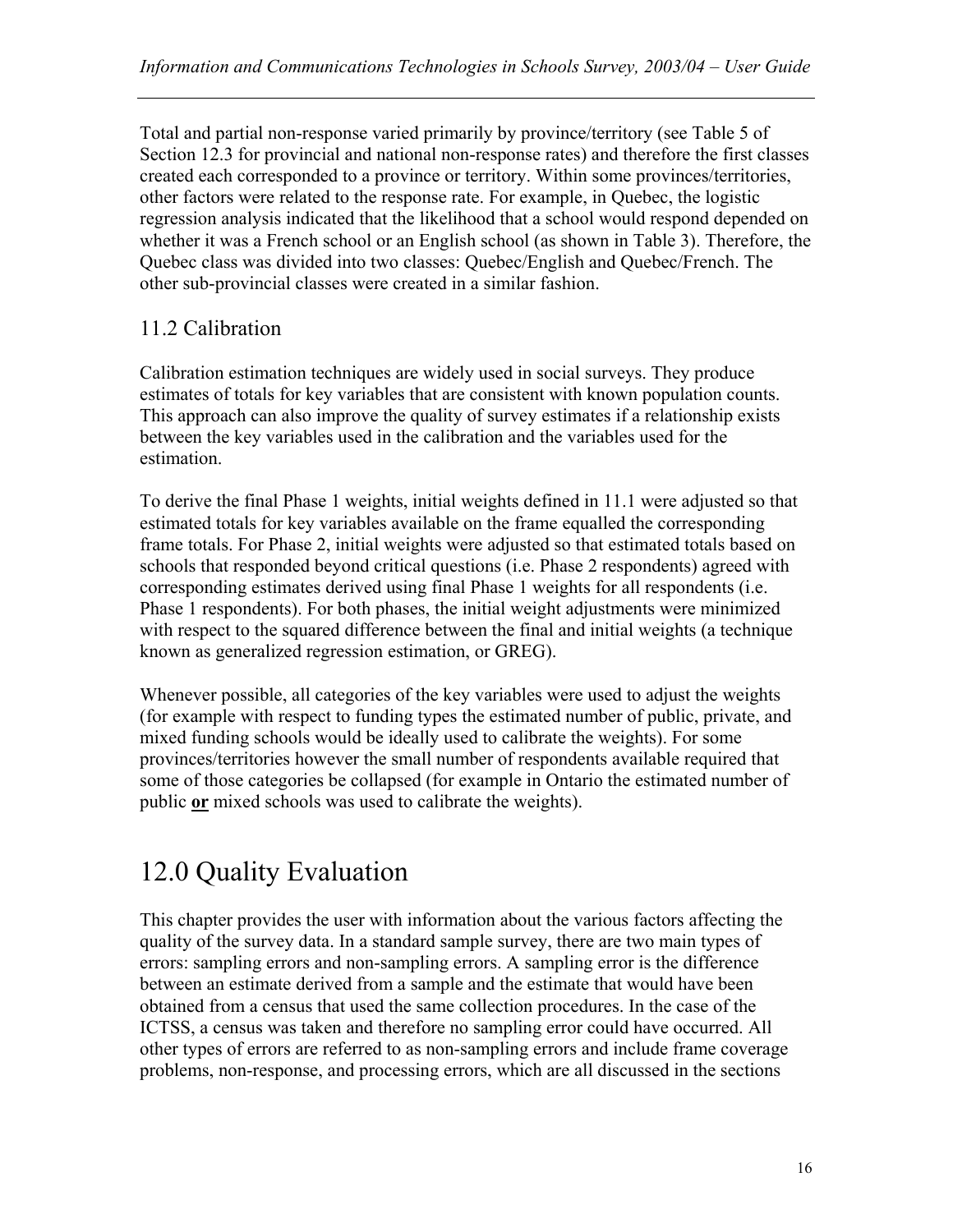below.

## 12.1 Non-Sampling Errors

There are many sources of non-sampling errors and these may occur at almost any phase of a survey operation. Employees responsible for collection may misunderstand survey instructions, respondents may misunderstand questions, or answers may have been marked incorrectly on the questionnaire. Errors may also be introduced at any point when the data is manipulated, including during the processing and tabulation of data.

For the ICTSS, quality assurance measures were established in order to reduce the presence of non-sampling errors as much as possible. For example: initial contact with provincial and territorial ministries or departments, school boards, relevant important agencies relating to the target school population, and of course the school principals; the questionnaires were tested; data collection follow-up activities were established including the proper training of field staff; and edit quality checks were introduced to verify the data coherency. For more information on Collection and Processing procedures, refer to Chapters 7.0 and 8.0. Some of these measures provide indicators of the extent of nonsampling errors associated with the survey and are outlined below.

## 12.2 Coverage

The quality of the frame was assessed by examining under- and overcoverage, as well as duplication of records. Difficulties arose in assessing the undercoverage of the frame as it was determined that most of the other lists to which the Institution file could be compared were either closely linked to the administrative files used to create the ICTSS frame, related to previous version of these files, or lacking a common unique key. However, due to the dynamic process of the annual school follow-ups and the annual comparison made with aggregate figures released by provincial ministries, it is generally felt that the undercoverage is quite low.

The processes explained in Section 9.1.1 that were used to detect duplicate records or records that were out of scope yielded seven duplicated records and twenty-four out-ofscope records; these records were summarily removed from the frame. Considering the scope of these processes, as well as the relatively small number of records requiring removal, it is expected that the proportion of undetected duplicate and out-of-scope records remaining on the frame is negligible.

To determine the quality of the imputed student counts on the frame (see Chapter 11.0) the imputed data was compared to the enrolment data that Statistics Canada published for the 1999/2000 school year. The results of this comparison suggest that the quality of the imputation seems to be acceptable and the methodology involved sound. This and the small proportion of such imputed cases  $(3.1\%)$  both indicate that the imputation should have a negligible impact on the survey estimates.

### 12.3 Non-response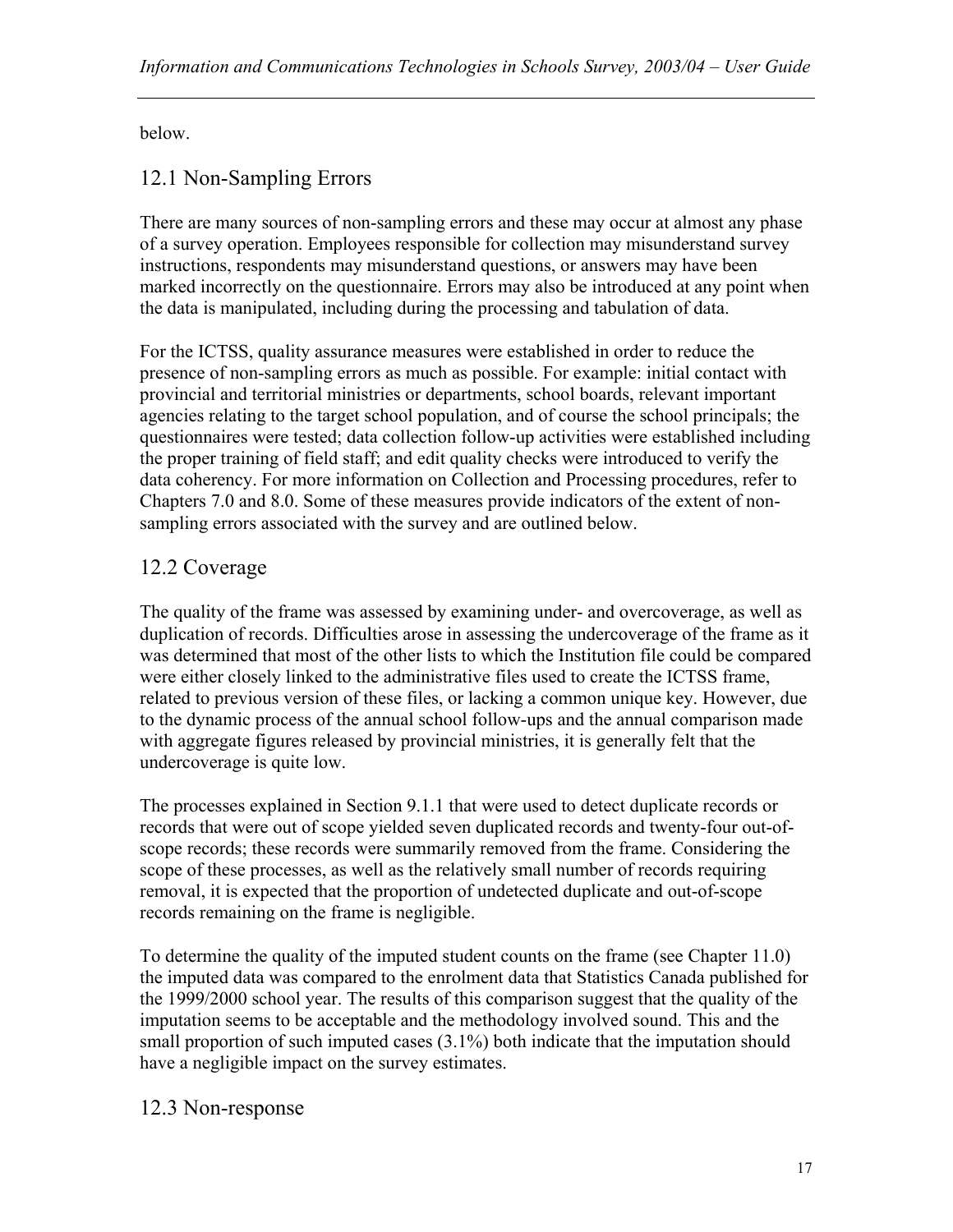If it can be safely assumed that total and partial non-response (defined in Chapter 10.0) occurs completely at random, then it can be ignored. However, this is rarely the case; typically the group of respondents and non-respondents exhibit different characteristics and ignoring this can lead to the introduction of bias to survey estimates. As described in Chapter 11.0, weighting adjustments were derived to minimize the risk of introducing non-response-related bias to the ICTSS estimates.

Table 5 provides the distribution of non-response counts and rates by province and territory for each phase, highlighting the 8,865 schools on the frame whose questionnaires were not usable (total non-response), as well as the 573 respondents who answered only the critical questions (partial non-response). The schools counted in the "Frame" column are the same 15,541 in scope schools (excluding First Nations schools) covered in Table 1. As described in Chapter 10.0, the total non-response schools are schools that submitted a questionnaire that could not be considered usable as the minimal set of critical questions was not provided. All rates are calculated as a proportion of the expected counts derived from the ICTSS frame.

| <b>Total and Partial Non-Response by province and territory</b> |              |       |                               |                |                                       |       |                                                   |  |  |
|-----------------------------------------------------------------|--------------|-------|-------------------------------|----------------|---------------------------------------|-------|---------------------------------------------------|--|--|
| <b>Province</b><br>and                                          | <b>Frame</b> |       | <b>Total Non-</b><br>response |                | <b>Partial</b><br><b>Non-response</b> |       | <b>Total &amp; Partial</b><br><b>Non-response</b> |  |  |
| territory                                                       |              | Count | Rate                          | Count          | Rate                                  | Count | Rate                                              |  |  |
| NL                                                              | 331          | 133   | 40.2%                         | 11             | 3.3%                                  | 144   | 43.5%                                             |  |  |
| PE                                                              | 72           | 20    | 27.8%                         | 4              | 5.6%                                  | 24    | 33.3%                                             |  |  |
| <b>NS</b>                                                       | 475          | 151   | 31.8%                         | 7              | 1.5%                                  | 158   | 33.3%                                             |  |  |
| NB                                                              | 366          | 78    | 21.3%                         | 9              | 2.5%                                  | 87    | 23.8%                                             |  |  |
| QC                                                              | 3,013        | 1,900 | 63.1%                         | 105            | 3.5%                                  | 2,005 | 66.5%                                             |  |  |
| ON                                                              | 5,634        | 3,658 | 64.9%                         | 155            | 2.8%                                  | 3,813 | 67.7%                                             |  |  |
| <b>MB</b>                                                       | 820          | 376   | 45.9%                         | 53             | 6.5%                                  | 429   | 52.3%                                             |  |  |
| <b>SK</b>                                                       | 808          | 368   | 45.5%                         | 45             | 5.6%                                  | 413   | 51.1%                                             |  |  |
| AB                                                              | 1,880        | 935   | 49.7%                         | 75             | $4.0\%$                               | 1,010 | 53.7%                                             |  |  |
| BC                                                              | 2,020        | 1,208 | 59.8%                         | 101            | 5.0%                                  | 1,309 | 64.8%                                             |  |  |
| YK                                                              | 29           | 5     | 17.2%                         | $\theta$       | $0.0\%$                               | 5     | 17.2%                                             |  |  |
| NT                                                              | 52           | 15    | 29.8%                         | $\overline{2}$ | 3.8%                                  | 17    | 32.7%                                             |  |  |
| <b>NU</b>                                                       | 41           | 18    | 43.9%                         | 6              | 14.6%                                 | 24    | 58.5%                                             |  |  |
| Canada                                                          | 15,541       | 8,865 | 57.0%                         | 573            | 3.7%                                  | 9,438 | 60.7%                                             |  |  |

Table 5

In order to assess the analytical utility of a particular question, it was also useful to look at item non-response, or the degree to which each question was answered throughout the survey for the set of respondents. Tables 6 and 7 indicate the non-response rates for most questions after the data set was processed and inconsistent/outlying data were removed.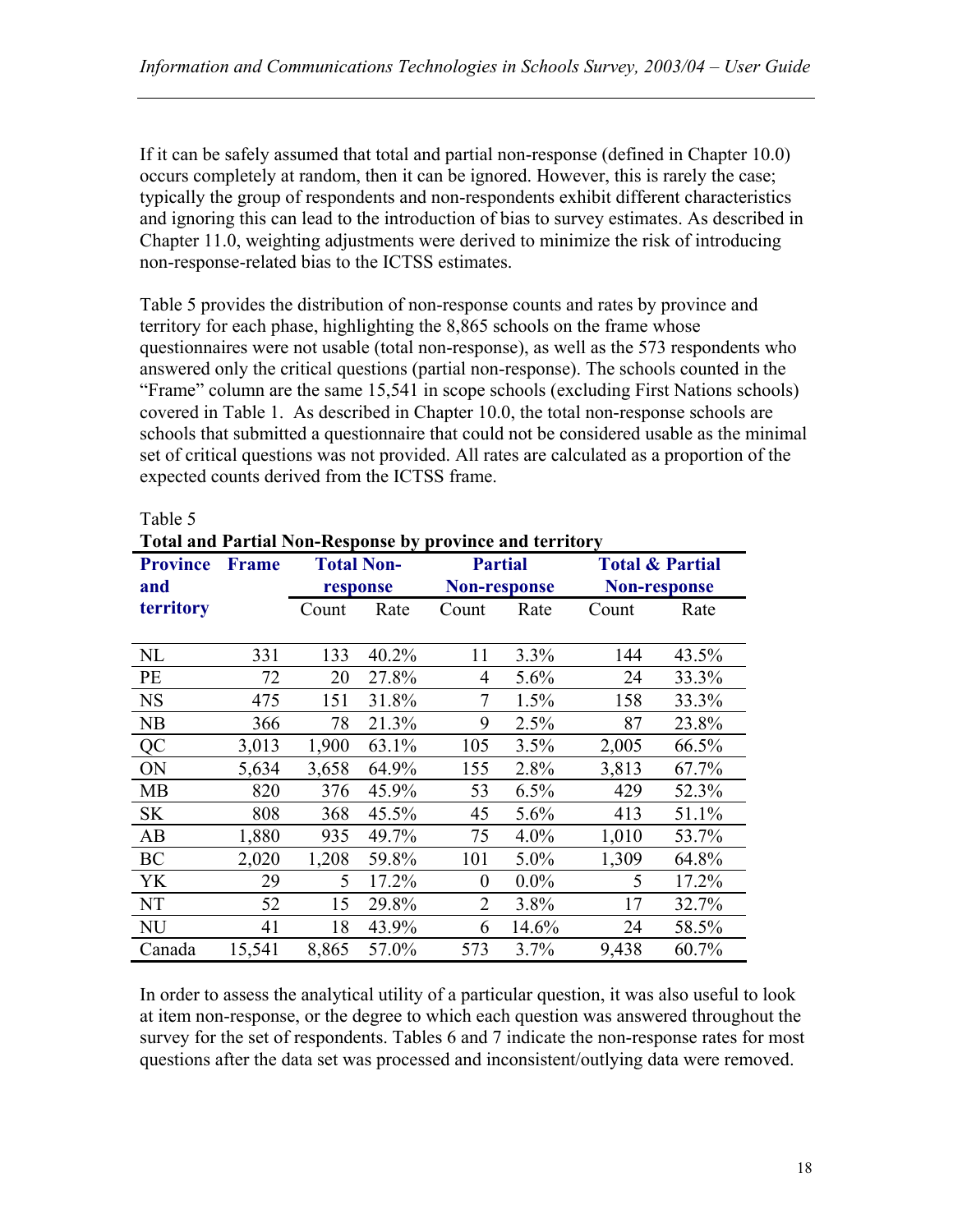Furthermore, some questions served as "filters" in the sense that answers to these questions determined the respondent's flow through the questionnaire. For example, in order to know whether a school should have provided an opinion of its technical support in Question 43, it must first be known whether that school reported at least one hour of technical support in Question 42 (which serves as the filter in this example). The nonresponse rates for these filter-dependent questions are presented in Tables 8 and 9.

#### Table 6

#### **Non-response rates for the critical ICTSS questions**

| <b>Question</b> | Non-        | Non-            |
|-----------------|-------------|-----------------|
|                 | respondents | <b>Response</b> |
|                 |             | <b>Rate</b>     |
| 2               | 94          | 1.4%            |
| 3               |             | $0.0\%$         |
| 6               | 33          | 0.5%            |
| 15              | 109         | 1.6%            |
| 16              | 315         | 4.7%            |
| 49              | 170         | 2.5%            |

*Note: Critical Questions: 6,676 respondents* 

#### Table 7

**Non-response rates for the non-critical ICTSS questions whose response rates did not depend on answers to filter questions on the questionnaire** 

| <b>Question</b> | Non-               | Non-        | <b>Question</b> | Non-               | Non-     |
|-----------------|--------------------|-------------|-----------------|--------------------|----------|
|                 | <b>Respondents</b> | response    |                 | <b>Respondents</b> | response |
|                 |                    | <b>Rate</b> |                 |                    | Rate     |
| 4               | 361                | 5.9%        | 32              | 430                | $7.0\%$  |
| 5               | 607                | 9.9%        | 35              | 419                | $6.9\%$  |
| 7               | 20                 | $0.3\%$     | 37              | 226                | 3.7%     |
| 11              | 3,023              | 49.5%       | 38              | 362                | 5.9%     |
| 12              | 160                | 2.6%        | 39              | 202                | 3.3%     |
| 14              | 124                | $2.0\%$     | 40              | 4,008              | 65.7%    |
| 17              | 721                | 11.8%       | 41              | 628                | 10.3%    |
| 18              | 169                | 2.8%        | 42              | 579                | 9.5%     |
| 19              | 205                | 3.4%        | 44              | 242                | $4.0\%$  |
| 20              | 479                | 7.8%        | 45              | 299                | 4.9%     |
| 21              | 210                | 3.4%        | 46              | 384                | 6.3%     |
| 22              | 254                | 4.2%        | 47              | 250                | 4.1%     |
| 27              | 259                | $4.2\%$     | 48              | 258                | 4.2%     |

*Notes:* 

*Non-Critical, Filterless Questions: 6,103 Respondents* 

*Highlighted are those questions with elevated non-response rates - the threshold was arbitrarily set at 7.5%*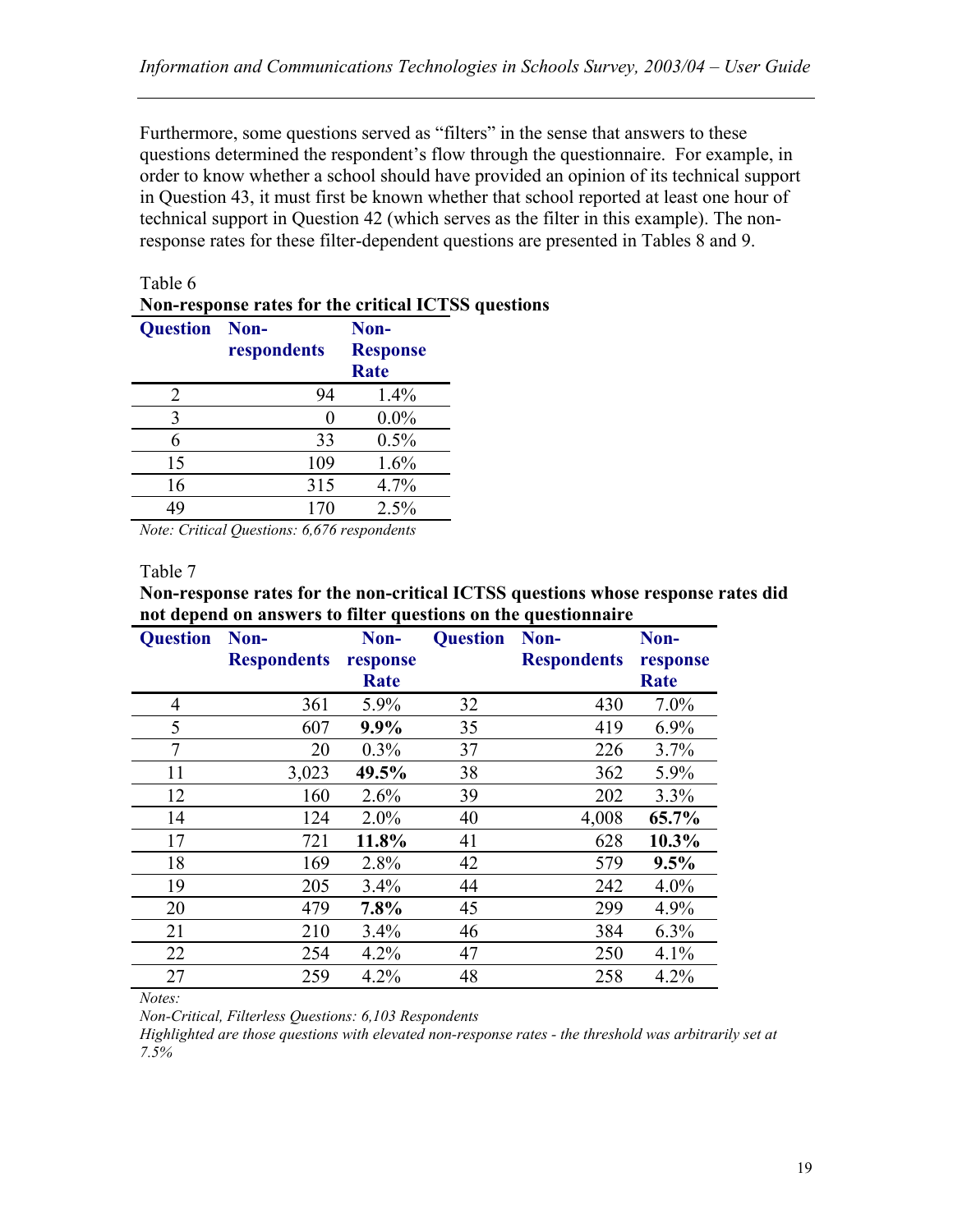Clearly, due to their low response rates, results derived from Questions 11 and 40 will be much less reliable than those derived from other questions. Results derived from the other questions highlighted in Table 7 may also be unreliable.

For the remaining questions, the non-response rate is reported as a range instead of a fixed value, as non-response to the appropriate filter question blurs the true degree of data quality. It is known whether a respondent who answered a filter question should or should not have answered the subsequent question(s). However, if a school did not provide data of any sort to the filter question, then it is unknown as to whether they should have also responded to the related follow-up question(s).

### Diagram 1 **Distribution of respondents passing through a filter question**



The problem in determining the non-response rate for the follow-up to a filter question is that it is unknown how the respondents in box (C) would have been distributed across boxes (B), (E) and (G), had they answered the filter question.

In table 8, the "filter passed" , "filter blanks" and "follow-up non-respondents" columns correspond to boxes  $(E)$ ,  $(C)$  and  $(G)$  in Diagram 1, respectively. From left to right, the three non-response rates on the right-hand side of the table are the lower and upper bound on the non-response rate, as well as the projected value of this rate. These rates all take the form  $[(G)+(X)]/[(E)+(X)]$ , where  $(E)$  and  $(G)$  refer to the amount of respondents in the corresponding boxes in Diagram 1, while  $(X)$  refers to the amount of respondents in box (C) who would have been expected to answer the follow-up question, had they indicated the appropriate response to the filter question.

The lower bound on the non-response rate refers to the case where  $(X)$  is 0, while the upper bound refers to the case where  $(X)$  is all of  $(C)$ . The projected value of the nonresponse rate is calculated by first taking the proportion (E)/(B) of respondents who answered the filter question that should have answered the follow-up question and then assuming that this proportion of respondents in (C) would also have been screened in.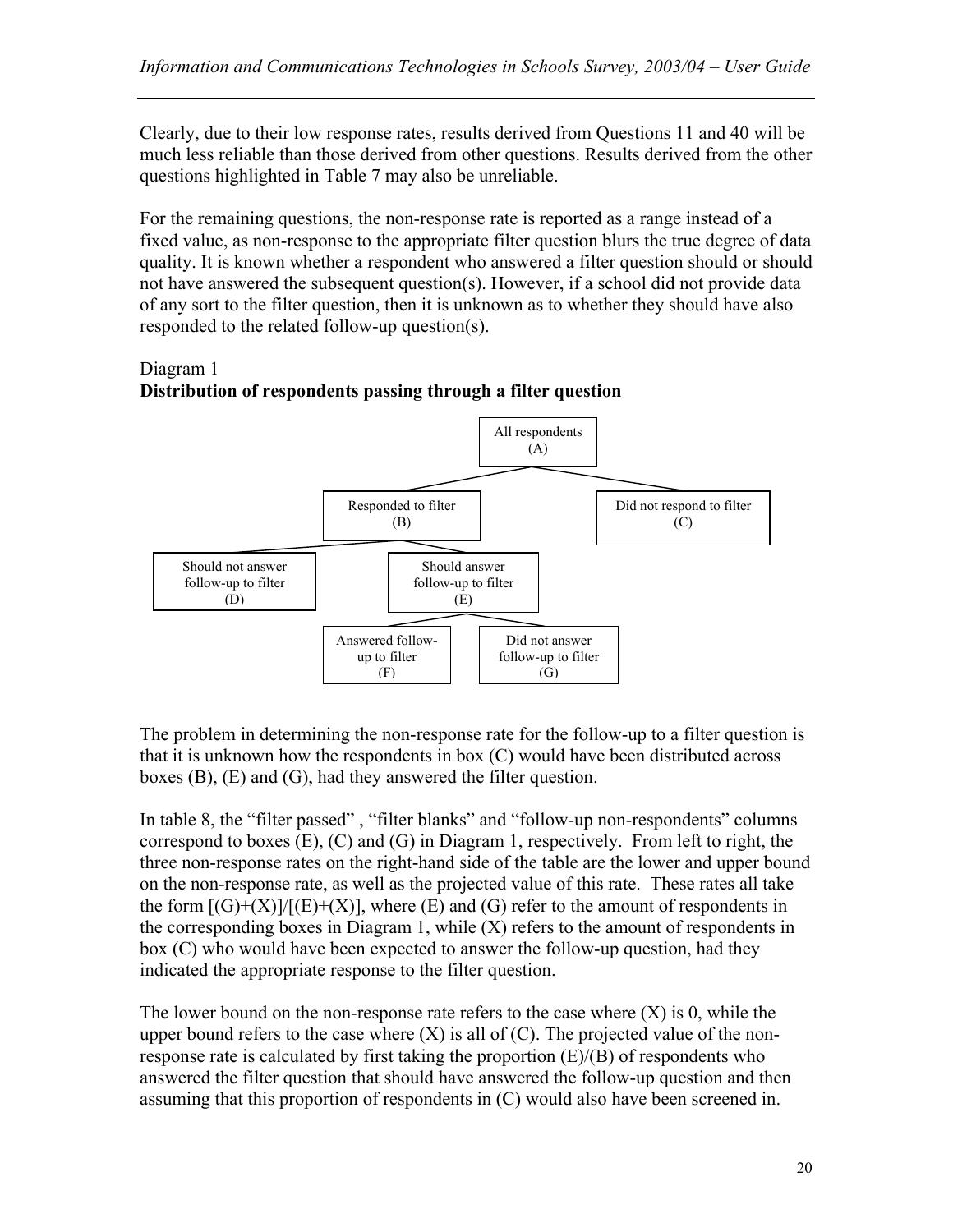This assumes that non-response to the filter question occurs randomly with respect to the true distribution for the filter question.

| Non-response rates for the non-critical ICTSS filter-dependent questions |                                  |                                       |                                       |                                                |                                 |                                        |                                             |  |  |
|--------------------------------------------------------------------------|----------------------------------|---------------------------------------|---------------------------------------|------------------------------------------------|---------------------------------|----------------------------------------|---------------------------------------------|--|--|
| <b>Question</b>                                                          | <b>Filter</b><br><b>Question</b> | <b>Filter</b><br><b>Passed</b><br>(E) | <b>Filter</b><br><b>Blanks</b><br>(C) | <b>Follow-up</b><br>Non-<br><b>Respondents</b> | Lower<br><b>Bound</b><br>on N-R | <b>Upper</b><br><b>Bound</b><br>on N-R | <b>Projected</b><br>Non-<br><b>Response</b> |  |  |
|                                                                          |                                  |                                       |                                       | <b>(G)</b>                                     | Rate                            | Rate                                   | <b>Rate</b>                                 |  |  |
| 8                                                                        | 7                                | 5,726                                 | 14                                    | 297                                            | $5.2\%$                         | 5.4%                                   | $5.4\%$                                     |  |  |
| 9                                                                        | 7                                | 5,726                                 | 14                                    | 734                                            | 12.8%                           | 13.0%                                  | 13.0%                                       |  |  |
| 10                                                                       | 7                                | 5,726                                 | 14                                    | 320                                            | 5.6%                            | 5.8%                                   | 5.8%                                        |  |  |
| 23                                                                       | Internet                         | 189                                   | 36                                    | 35                                             | 18.5%                           | 31.6%                                  | 19.0%                                       |  |  |
| 24                                                                       | cells in                         | 5,878                                 | 36                                    | 333                                            | 5.7%                            | $6.2\%$                                | $6.2\%$                                     |  |  |
| 25                                                                       | questions                        | 5,878                                 | 36                                    | 325                                            | 5.5%                            | 6.1%                                   | 6.1%                                        |  |  |
| 26                                                                       | 15 & 16                          | 5,878                                 | 36                                    | 203                                            | 3.5%                            | $4.0\%$                                | $4.0\%$                                     |  |  |
| 28                                                                       | 27                               | 4,486                                 | 203                                   | 715                                            | 15.9%                           | 19.6%                                  | 18.7%                                       |  |  |
| 29                                                                       | 27                               | 4,486                                 | 203                                   | 128                                            | 2.9%                            | 7.1%                                   | $6.1\%$                                     |  |  |
| 30                                                                       | 27                               | 4,486                                 | 203                                   | 122                                            | 2.7%                            | 6.9%                                   | $6.0\%$                                     |  |  |
| 31                                                                       | 27                               | 4,486                                 | 203                                   | 208                                            | 4.6%                            | 8.8%                                   | 7.8%                                        |  |  |
| 33                                                                       | 32                               | 441                                   | 430                                   | 103                                            | 23.4%                           | 61.2%                                  | 28.8%                                       |  |  |
| 34                                                                       | 32                               | 441                                   | 430                                   | 153                                            | 34.7%                           | 66.9%                                  | 39.3%                                       |  |  |
| 36                                                                       | 35                               | 950                                   | 349                                   | 64                                             | 6.7%                            | 31.8%                                  | 12.1%                                       |  |  |
| 43                                                                       | 42                               | 4,679                                 | 579                                   | 37                                             | 0.8%                            | 11.7%                                  | 10.2%                                       |  |  |

Table 8

*Notes:* 

*Non-response to Non-Critical Questions Relying on a Filter Question Highlighted are those questions with elevated non-response rates* 

The only question whose non-response rate was not presented in any of the previous tables is Question 13. While the first half of the question is open to all respondents, the last half of the question should only be answered by schools with laptops and notebooks and therefore, cell c0585 (No laptops or notebooks at this school) could be regarded as a filter for these last six cells (c0428-c0433). The non-response rates for the four parts of Question 13 are presented in Table 9. All 6,103 of the phase two respondents were eligible to answer the first two sections, while only 2,861 clearly indicated in Question 16 that they had laptops or notebooks and were therefore eligible to answer the second half of Question 13. A further 84 respondents did not indicate whether or not they had laptops or notebooks.

Table 9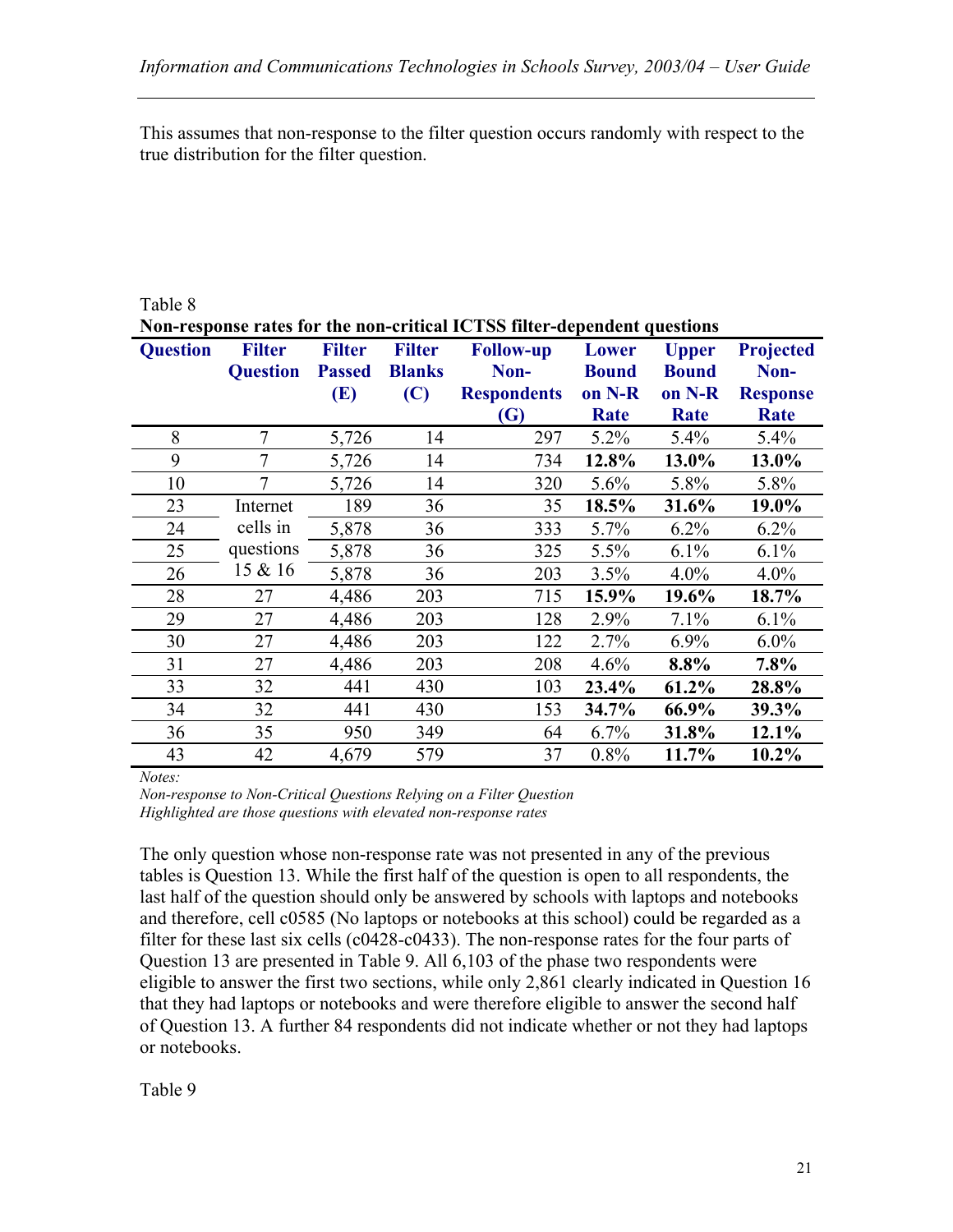| $1$ vii toponst rates for Question 19 by type of computer.<br><b>Type of computer</b> | <b>Filter</b><br><b>Passed</b> | <b>Filter</b><br><b>Blanks</b> | <b>Follow-up</b><br>Non-<br><b>Respondents</b> | Lower<br><b>Bound</b><br>on N-R<br>Rate | <b>Upper</b><br><b>Bound</b><br>on N-R<br>Rate | <b>Projected</b><br>Non-<br><b>Response</b><br>Rate |
|---------------------------------------------------------------------------------------|--------------------------------|--------------------------------|------------------------------------------------|-----------------------------------------|------------------------------------------------|-----------------------------------------------------|
| Internet-connected<br>computers                                                       | 6,103                          | $- - - -$                      | 137                                            | $2.2\%$                                 |                                                |                                                     |
| Non-Internet-connected<br>computers                                                   | 6,103                          |                                | 300                                            | 4.9%                                    |                                                |                                                     |
| Internet-connected<br>laptops and notebooks                                           | 2,984                          | 84                             | 1,089                                          | 36.5%                                   | 38.2%                                          | 37.4%                                               |
| Non-Internet-connected<br>laptops and notebooks                                       | 2,984                          | 84                             | 1,132                                          | 37.9%                                   | 39.6%                                          | 38.8%                                               |

#### **Non-response rates for Question 13 by type of computer.**

*Note:* 

*Non-Response to Question 13 - only the second half of the question depended on a filter question* 

### 12.4 Data Capture

The ICTSS data capture operation was described in Chapter 8.0. As indicated, a quality control operation was also conducted in which the entered data was compared to the entry on the questionnaire itself to ascertain the effectiveness of the data capture process. The quality control process enabled a systematic error in the data capture process to be identified and corrected prior to the analysis of data.

### 12.5 Data Editing and Outlier Detection

The data editing and outlier detection processes were briefly described in Chapter 8.0. Overall, 2,951 records triggered at least one of the 32 edits. The edits that were triggered by the largest number of respondents were the following (note that the percentages below refer to percentages of all phase 2 respondents):

- 14.0% (857) indicated in Question 13 that there were laptops or notebooks in the school, but did not provide counts in Question 16.
- 6.8% (418) reported percentages of computers running on different operating systems that did not add up to 100% (Question 20).
- 6.7% (408) reported no person-hours of technical support per month in Question 42, but then provided their opinions about the technical support they received in Question 43.
- 5.8% (355) supplied a number of e-mail accounts provided to students (Question 25 – c0801) greater than the school enrolment count (Question 3).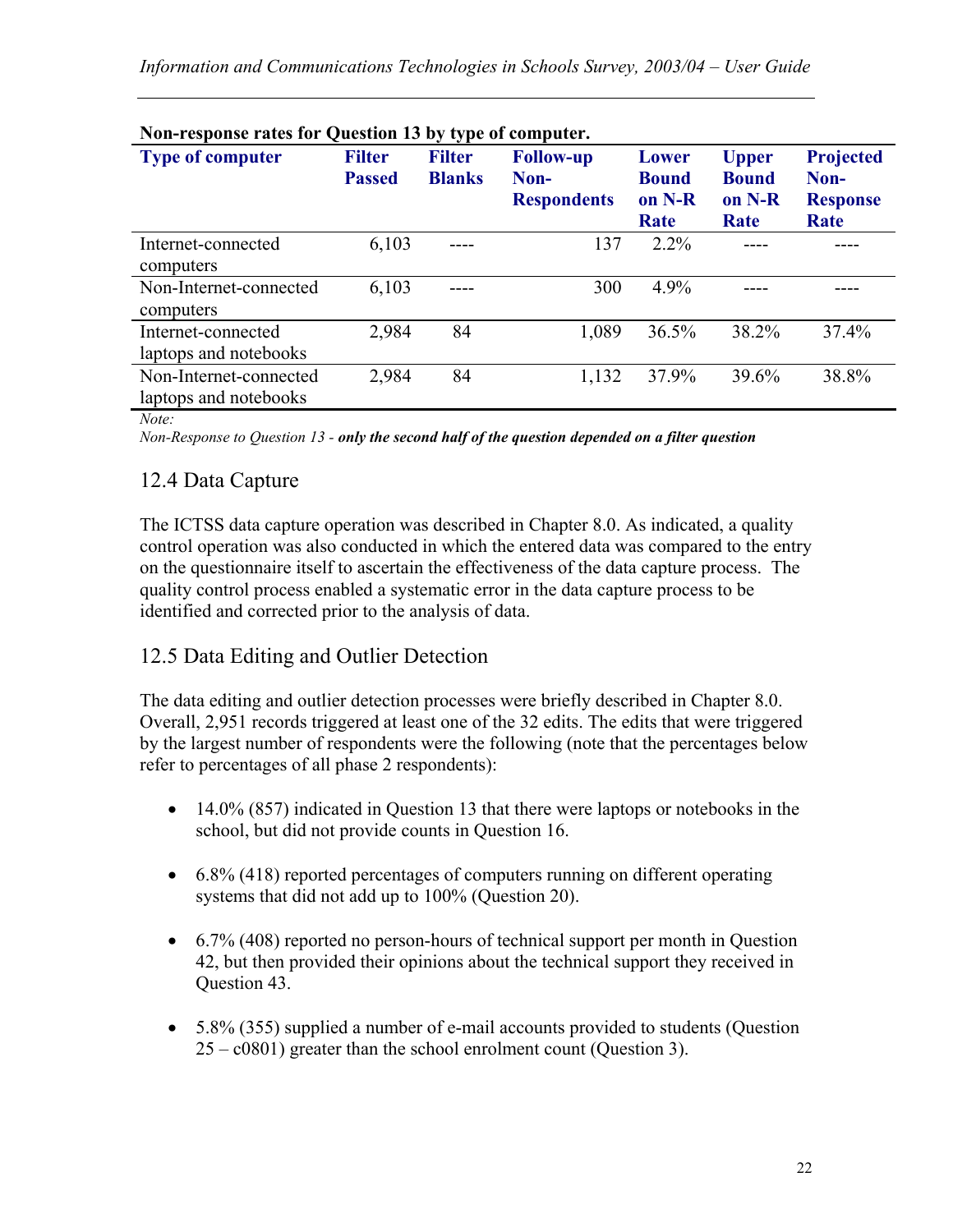No other phase 2 edit was triggered by more than 4.2% of the phase 2 respondents. As for the phase 1 edits, none of them were triggered by more than 2.3% (156) of all respondents.

As stated in Section 8.2, the number of follow-ups that could be performed with the schools to correct reported outlying values was severely limited by the deadlines imposed after the collection period. Due to these limitations, additional work to clarify outlying relationships between certain numeric variables could not be performed. Ideally, more schools would have been contacted to confirm or correct outlying values, particularly those in Question 2 (in which many large teacher counts were reported) and in Question 4 (in which many high part-time student counts were reported).

# 13.0 Guidelines for Tabulation, Analysis and Release

This chapter provides an overview of the guidelines to be observed by users tabulating, analysing, publishing or otherwise releasing any data derived from the ICTSS microdata file. In particular, users of microdata following these guidelines should be able to produce the same figures as those produced by Statistics Canada.

## 13.1 Rounding Guidelines

In order that estimates for publication or other release derived from the Information and Communication Technologies in Schools Survey (ICTSS) microdata files correspond to those produced by Statistics Canada, users are urged to adhere to the following guidelines regarding the rounding of such estimates.

Estimates in the main body of a statistical table are to be rounded to the nearest hundred units using the normal rounding technique. In normal rounding, if the first digit to be dropped is from 0 to 4, the last digit to be kept is not changed. If the first or only digit to be dropped is from 5 to 9, the last digit to be retained is increased by one. For example, in normal rounding to the nearest hundred, if the last two digits are between 00 and 49, they are changed to 00 and the preceding digit (the hundreds digit) is left unchanged. If the last digits are between 50 and 99 they are changed to 00 and the preceding digit is incremented by 1.

Marginal sub-totals and totals in statistical tables are to be derived from their corresponding unrounded components and are then to be rounded themselves to the nearest 100 units using normal rounding.

Averages, proportions, rates and percentages are to be computed from unrounded components (i.e. numerators and/or denominators) and then are themselves to be rounded to one decimal using normal rounding. In normal rounding to a single digit, if the final or only digit to be dropped is 0 to 4, the last digit to be retained is not changed. If the first or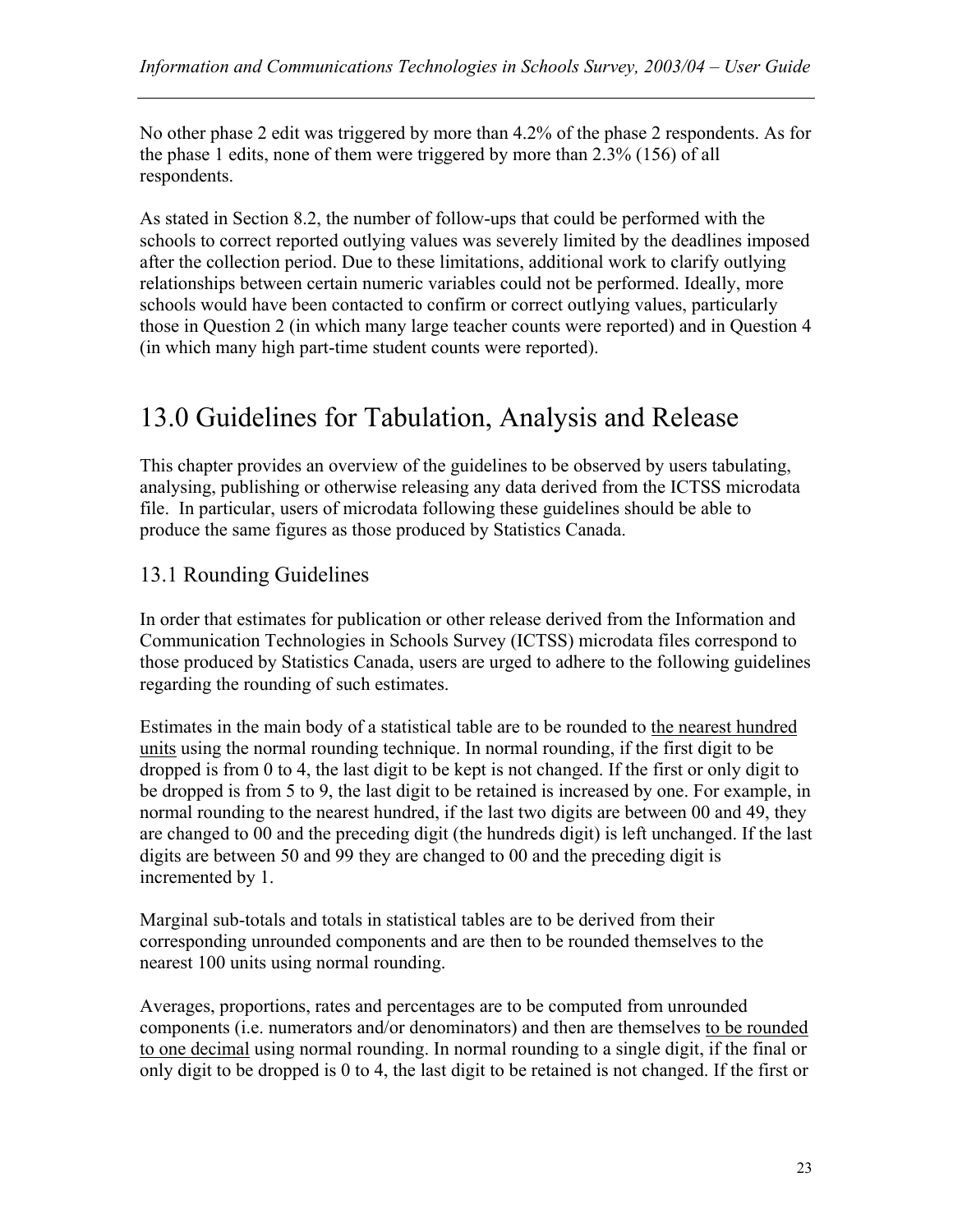only digit to be dropped is 5 to 9, the last digit to be retained is increased by 1.

Sums and differences of aggregates (or ratios) are to be derived from their corresponding unrounded components and then are to be rounded themselves to the nearest 100 units (or the nearest one decimal) using normal rounding.

In instances where, due to technical or other limitations, a rounding technique other than normal rounding is used, resulting in estimates to be published or otherwise released that differ from corresponding estimates published by Statistics Canada, users are urged to note the reason for such differences in the publication or release document(s).

Under no circumstances are unrounded estimates to be published or otherwise released by users.

## 13.2 Weighting Guidelines

Although the ICTSS is a census of elementary and secondary schools across Canada, and therefore has a very basic sample design, the survey non-respondents were not distributed evenly across the population. As described in Chapter 10.0, a complex weighting scheme was adopted to properly account for this behaviour. Using data from such complex surveys presents problems for analysts as the procedures needed to offset non-response affect the both the calculations of point estimates and variance estimates (see Section 14). In order for point estimates to be as free from bias as possible for the ICTSS, survey weights must be used.

When producing point estimates, including the production of ordinary statistical tables, users must apply the appropriate weight. When producing estimates involving the critical questions (i.e. Questions 2, 3, 6, 15, 16 and 49), the first phase weight **scwght\_p** must be used; every respondent provided data for these questions and therefore all responding schools have a nonzero first phase weight. However, when generating estimates involving non-critical questions, the second phase weight **scwghtnp** must be used; the set of respondents who declined to answer the non-critical questions have a second phase weight of 0. If the appropriate weights are not used, the estimates derived from the microdata will not correspond to those produced by Statistics Canada. In addition, producing estimates based on non-critical questions using phase one weights would yield biased estimates, as these weights did not take partial non-response into consideration. The weight assigned to each school can be viewed as the number of schools on the frame represented by that particular respondent.

For some analysis techniques (for example linear regression, logistic regression, analysis of variance or any other analysis where a measure of significance is required), it is recommended that an adjusted weight be used. The method used to adjust weights rescales them so that the average weight is 1 and the sum of all weights is equal to the sample size.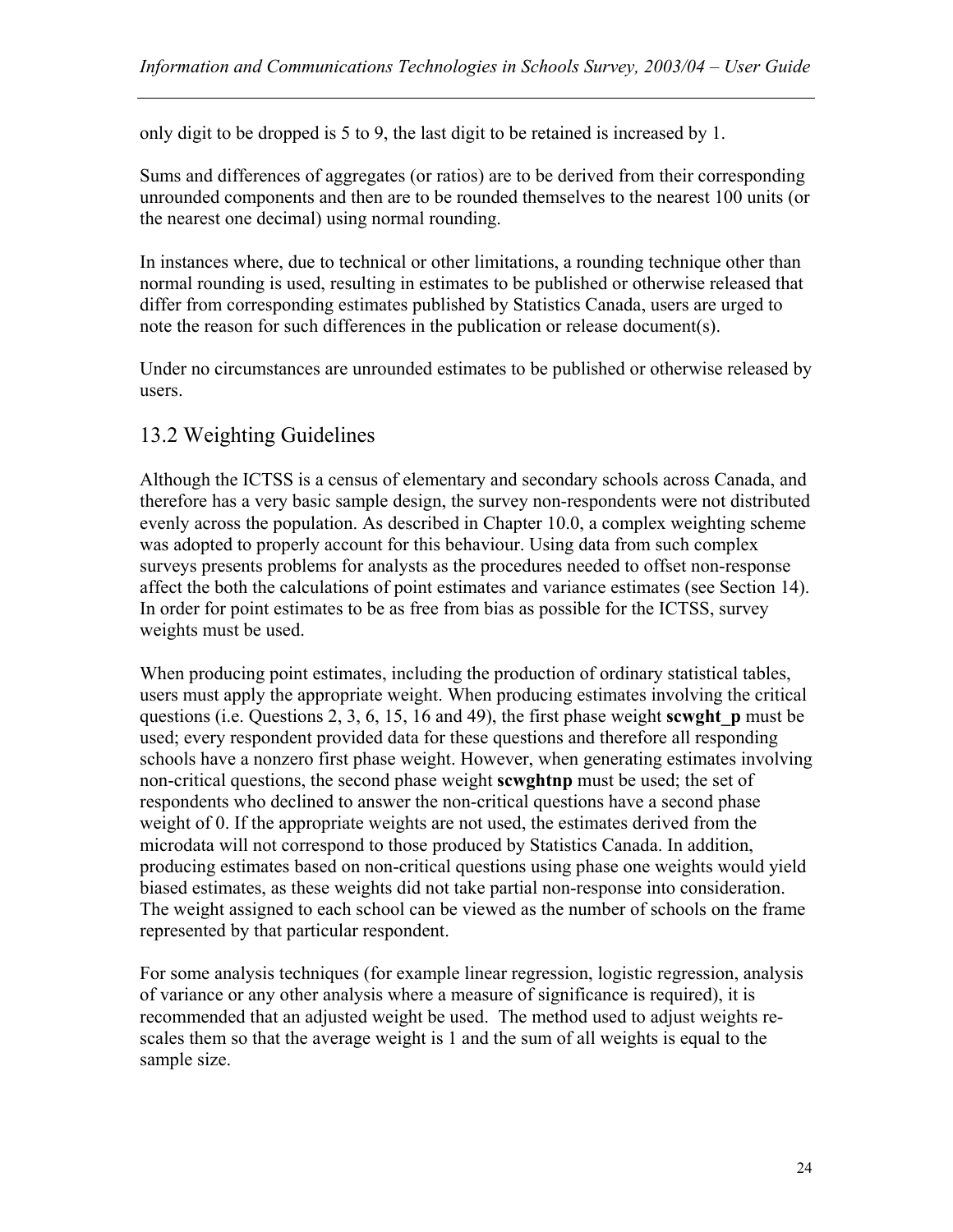For example, suppose that analysis of all secondary schools is required. The steps to rescale the weights are as follows:

- Select all respondents from the file who have been classified as secondary schools (variable GRADLVLD=2).
- Calculate the average weight for these records by summing the final school weights (variable scwght p or scwghtnp, depending on the variable of analysis) from the microdata file for these records and then dividing by the number of respondents who were classified as secondary schools.
- For each of these respondents, calculate a rescaled weight equal to the final school weight, divided by the average weight
- Perform the analysis for these respondents using the rescaled weight.

This method of re-scaling weights can be useful for interpreting results provided by standard statistical software. While many analysis procedures found in statistical packages allow weights to be used, the meaning or definition of the weight in these procedures differs from that which is appropriate in the framework of a survey such as the ICTSS. The result is that while in many cases the point estimates produced by the packages are correct, the variance estimates that are calculated are poor. Furthermore, these estimates might not match those available from Statistics Canada due to the way certain software packages treat the weight field. Re-scaling weights can make the variances calculated by standard software packages more meaningful by incorporating the unequal probabilities of selection. One benefit of adjusting the weights is that an overestimation of a level of significance, which is very sensitive to sample size, is avoided while maintaining the same distributions as those obtained when using the final weight.

When using standard statistical software to calculate estimates based on re-scaled weights, the variability of the estimates inherent in the non-response mechanism is still not taken into account. Therefore the variance estimates calculated in this way likely underestimate the true variance. The calculation of more precise variance estimates requires detailed knowledge of the assumed non-response behaviour of the survey population and the corresponding adjustment procedure adopted. For more information on calculating variance estimates for the ICTSS, refer to Chapter 14.0.

### 13.3 Categorical vs. Quantitative Estimates:

The unit of analysis in the ICTSS file is the school. Although other estimates can be derived from the ICTSS, the weights attached to each record (scwght p and scwghtnp) were designed to provide reliable estimates of proportions based on school counts. For example, the estimate of the proportion of students enrolled in schools reporting a website may not be as reliable as the estimate of the proportion of schools indicating that they have a website.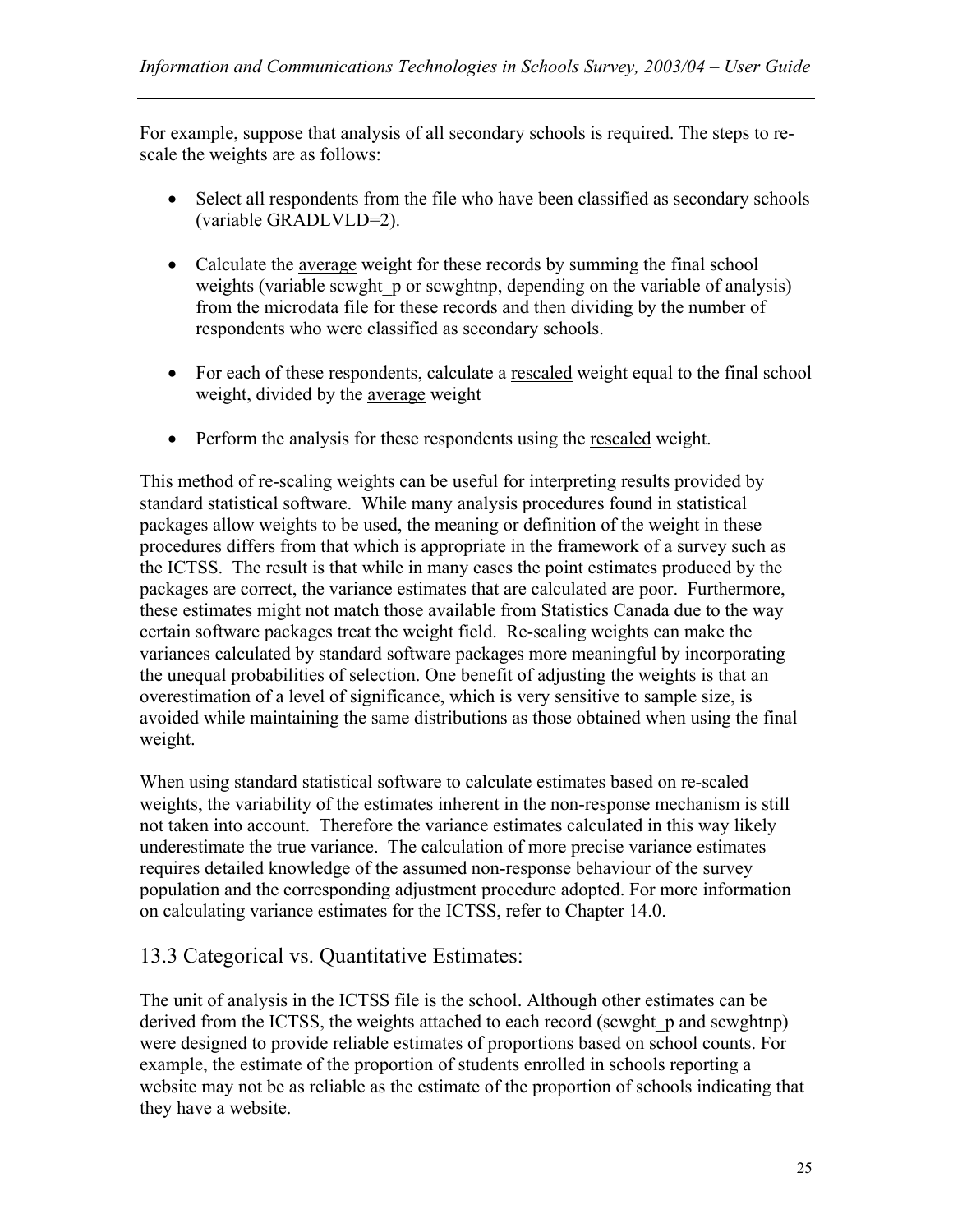Before discussing how the ICTSS data can be tabulated and analysed, it is useful to describe the two main types of point estimates of population characteristics that can be generated from the ICTSS microdata file. To simplify the discussion, it is assumed in the following descriptions that the proper set of respondents is used. This depends on whether only critical variables are needed (Phase 1 respondents) or some non-critical variable is needed (Phase 2 respondents). In addition, the reference to a **domain** in the following discussion refers to a group of schools for which an estimate is to be generated (for example, one such domain would be the set of schools located in a particular province or territory).

## *13.3.1 Categorical Estimates*

Categorical estimates are estimates of the number or percentage of the surveyed population possessing certain characteristics or falling into some defined category. Whether a school has videoconferencing capabilities or has an ICT policy in place are examples of such estimates.

### Examples of Categorical Questions:

- Q: What type of website does your school have on the Internet?
- R: Formal site / Informal site / No website

Q: Does your school have a written acceptable use policy for student use of technology?

R: Yes / No

## *13.3.2 Quantitative Estimates*

Quantitative estimates include estimates of totals or of means, medians and other measures of central tendency of quantities based upon some or all of the members of the surveyed population. They also specifically involve estimates of the form  $\hat{X}$  /  $\hat{Y}$ , where  $\hat{X}$  is an estimate of the surveyed population quantity total and  $\hat{Y}$  is an estimate of the number of schools in the surveyed population contributing to that total quantity, or other more complex estimates such as regression coefficients.

An example of a quantitative estimate is the average annual expenditures by a school for development of its library collection. The numerator is an estimate of the total amount of money spent on developing a library's collection, and the denominator is an estimate of the total number of schools having a library.

Examples of Quantitative Questions:

- Q: How many computer labs do you have in your school?
- $R: \qquad | \cdot |$  labs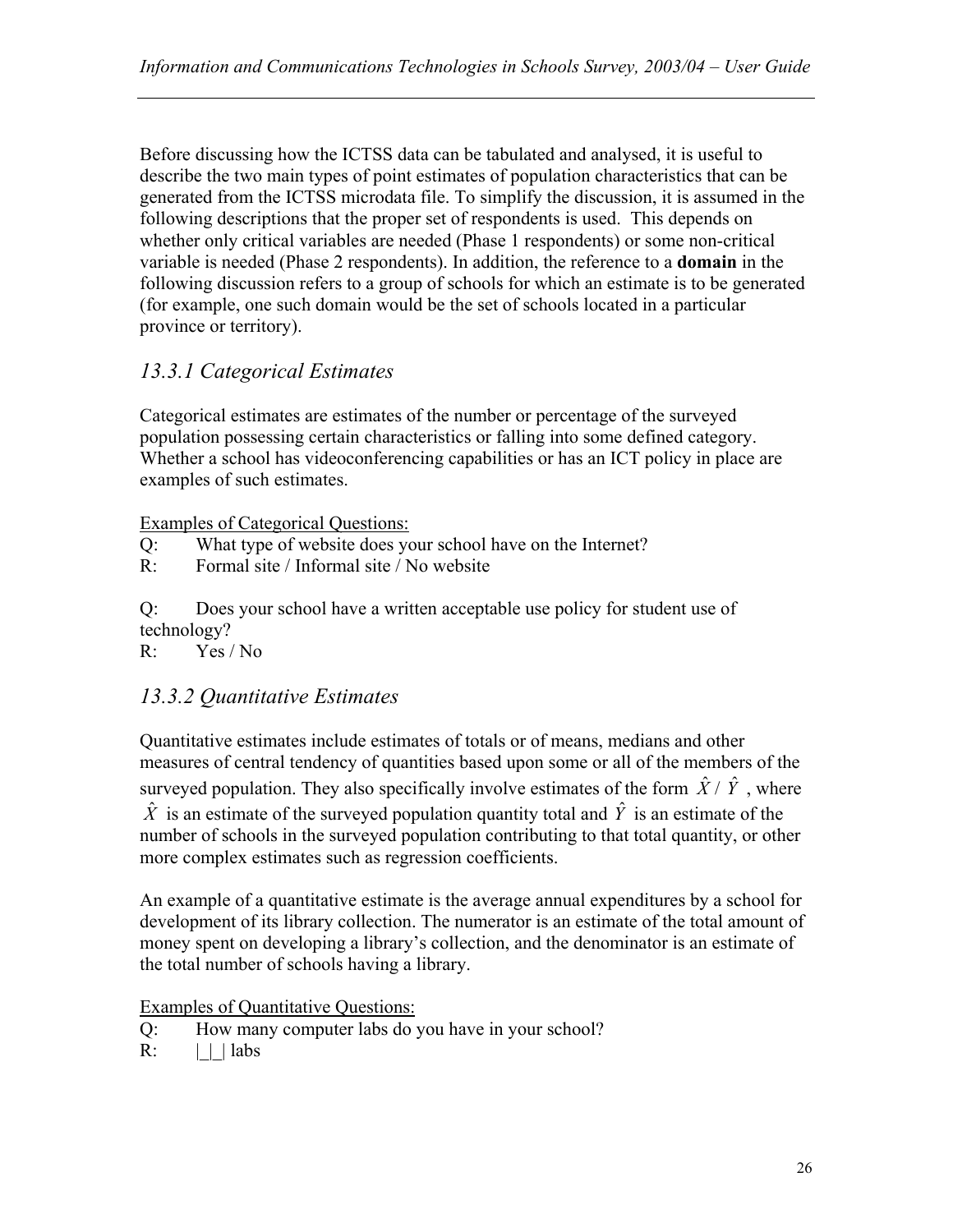Q: How many digital recording devices (used only for educational purposes) are there at your school?

 $R: \qquad | \qquad | \qquad |$  devices

## *13.3.3 Tabulation of Categorical Estimates*

### **Number of schools possessing a certain characteristic**

When all respondents in the domain answered the question related to the characteristic of interest (i.e. no item non-response is observed), the estimate can be obtained from the microdata file by summing the final weights of all records in the domain possessing this characteristic.

If item non-response exists in the domain for the relevant question, the estimate can be derived in two steps, as described below. This approach is appropriate only if the observed item non-response is small (say less than the arbitrarily set threshold of 7.5% used in Section 12.3).

Step 1: calculate the proportion of responding schools in the domain with this property (see procedure below for proportions) Step 2: multiply this proportion by the sum of weights for all schools in the domain.

## **Proportions of the form**  $\hat{X}/\hat{Y}$ **:**

(a) Add up the final weights of records having the characteristic of interest for the numerator  $(\hat{X})$ ,

(b) obtain  $\hat{Y}$  by adding together the final weights of records for all schools in the domain, excluding those who did not respond to the question used to identify the characteristic,

(c) divide estimate a) by estimate b)  $(\hat{X} / \hat{Y})$ .

## *13.3.4 Tabulation of Quantitative Estimates*

### **Estimating population totals**

Estimates of quantities can be obtained from the microdata file by multiplying the value of the variable of interest by the final weight for each record, when every respondent from that domain provided that information, then summing this quantity over all records of interest. As with the case of categorical estimates, if item non-response exists in a particular domain for the relevant question, then that estimate must be derived in two steps, as described below.

Step 1: obtain the average value of the quantity of interest for responding schools in the domain by using the procedure below for ratios.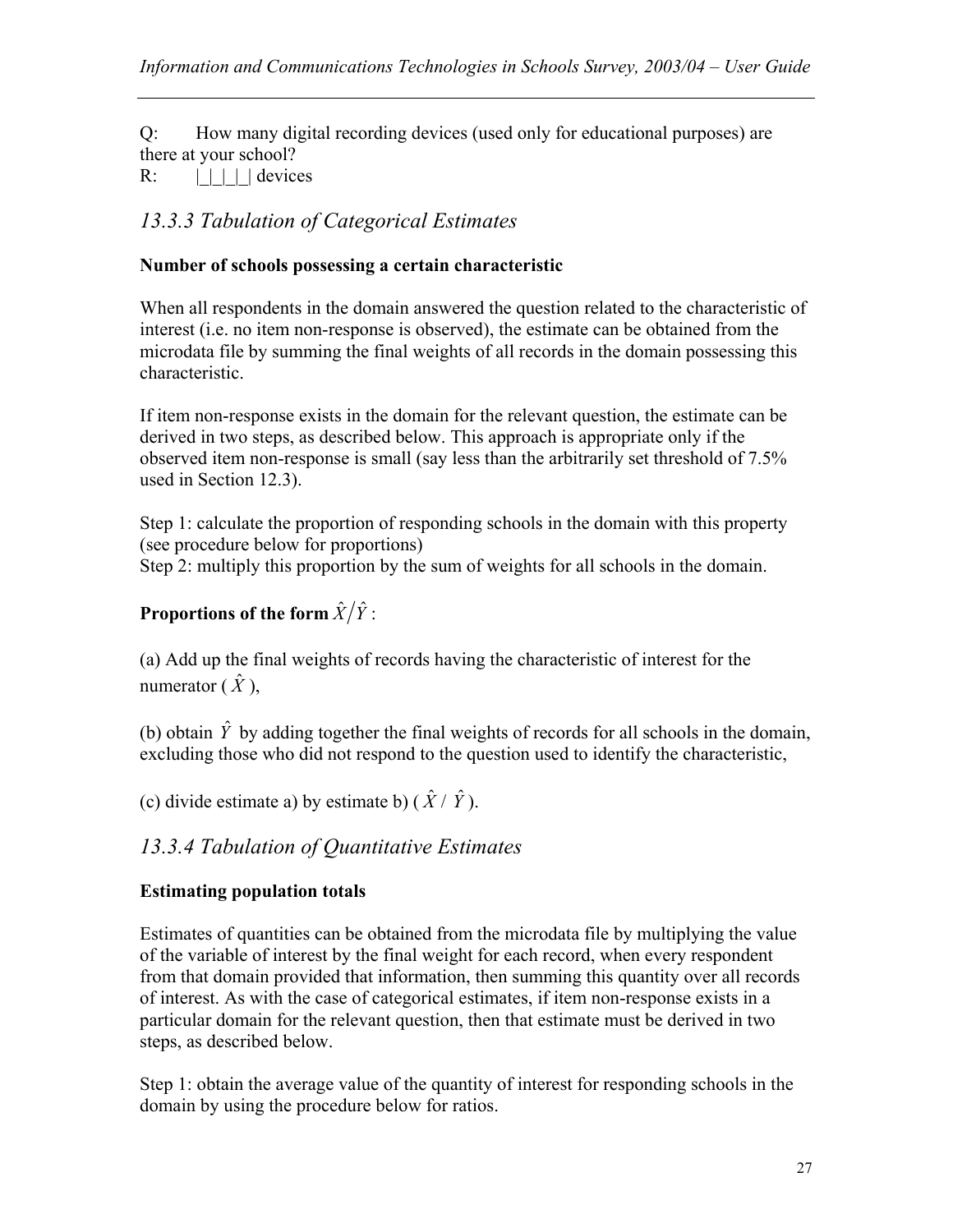Step 2: multiply this average by the sum of weights for all schools in the domain.

In the case that the quantitative variable is correlated to the school's enrolment, one can increase the precision of the estimate by using this auxiliary information. The following approach only works for variables correlated to the student count, as there are no other variables obtained in this study for which no item non-response was observed.

Step 1: obtain the average value of the quantity of interest per student in the domain by using the procedure below for calculating ratios, but altering step b) to derive  $\hat{Y}$  by using student counts as the variable of interest.

Step 2: take the sum of the products of each record's weight and student count, for all schools in the domain.

Step 3: multiply the average obtained in Step 1 by the sum from Step 2.

Also note that the approaches in this section are only appropriate if the item non-response pertaining to the relevant question in the domain of interest is small (say less than the arbitrarily set threshold of 7.5% used in Section 12.3).

### **Proportions and ratios of the form**  $\hat{X}/\hat{Y}$ **:**

(a) Add up the products of the value of the variable of interest for the numerator and final weight of records in the domain for the numerator  $(\hat{X})$ , excluding those who did not respond to the variables of interest corresponding to the numerator or the denominator.

(b) obtain  $\hat{Y}$  by adding together the products of the value of the variable of interest for the denominator and the final weights of records for all schools in the domain, excluding those who did not respond to the variables of interest corresponding to the numerator or the denominator.

(c) divide estimate a) by estimate b)  $(\hat{X} / \hat{Y})$ .

For example, to estimate the proportion of computers in urban schools that have a low processor speed,

- estimate the total number of computers in urban schools that have a low processor speed  $(\hat{X})$  by summing up the product of the number of computers that have a low processor speed and the final weights for urban schools (in this case all schools are expected to have answered the questions on number of computers),
- estimate the total number of computers in urban schools  $(\hat{Y})$  by summing the product of the number of computers and the final weights of all urban schools,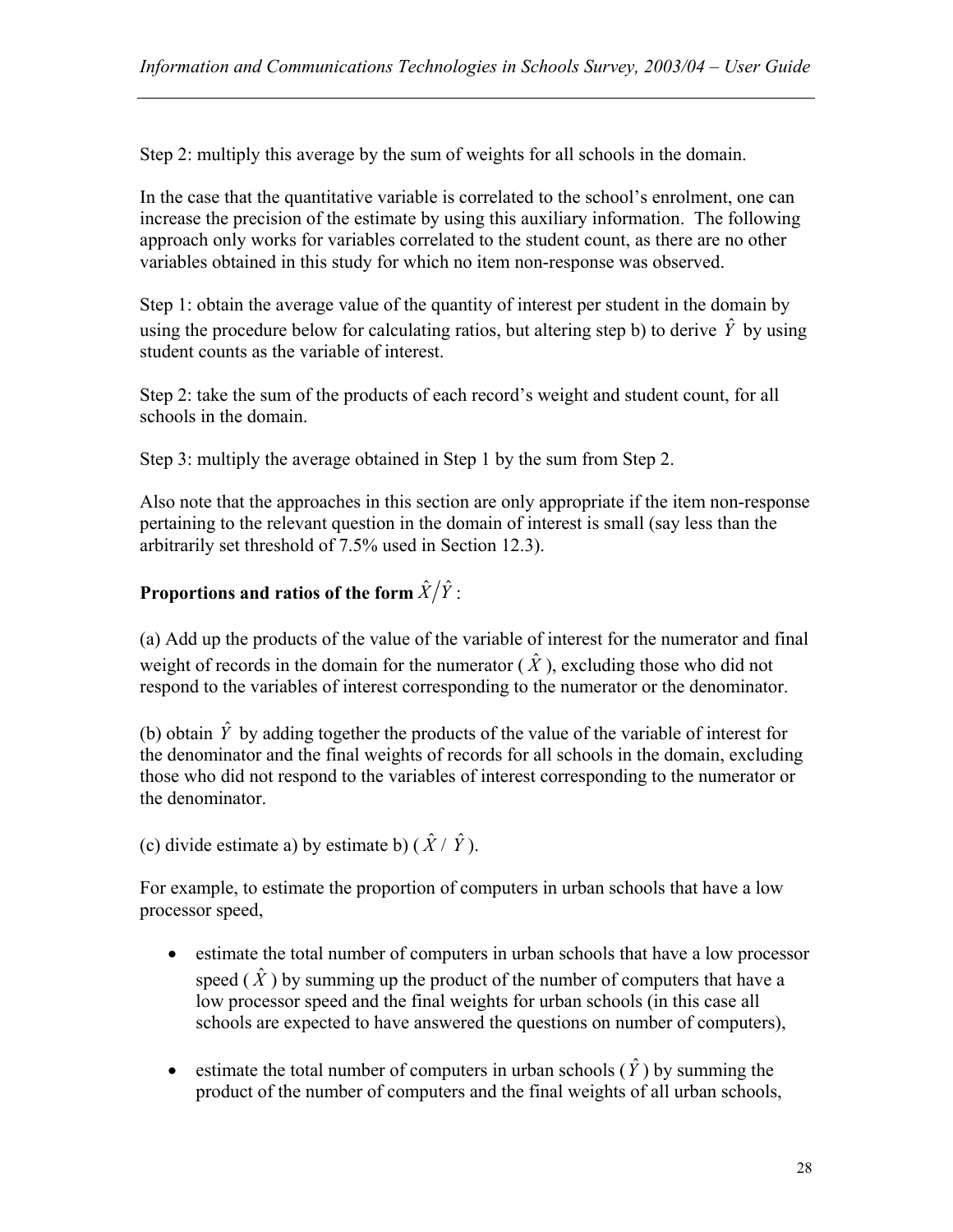• divide the first estimate by the second estimate  $(\hat{X} / \hat{Y})$ .

## 13.4 Coefficient of Variation Release Guidelines

Before releasing and/or publishing any estimate from the ICTSS, users should first determine the quality level of the estimate. The standard quality levels are: acceptable, marginal and unacceptable. Data quality is typically affected by both sampling and nonsampling errors.

However, as discussed in Chapter 12.0, the quality of an estimate derived from the ICTSS is based solely on the non-sampling errors. An important indicator of this quality is the variability related to non-response and the corresponding adjustments reflected in the coefficient of variation, as described in Chapter 14.0. The relationship between the standard levels of quality and the coefficient of variation is illustrated in Table 10. Users should also read Chapter 12.0 to be more fully aware of the quality characteristics of these data.

In establishing the standard quality level of an estimate, the user should first determine the number of respondents that contributed to the calculation of the estimate. If this number is five or less, the weighted estimate should not be released in order to respect policies regarding confidentiality. For weighted estimates based on sample sizes of greater than five, users should determine the coefficient of variation of the estimate and follow the guidelines below. These quality level guidelines should be applied to weighted rounded estimates. Any estimate of marginal or unacceptable quality level must be accompanied by a warning to caution subsequent users.

| Quality level guidelines based on the CV of a particular estimate |                                                                                                                    |  |  |  |  |  |
|-------------------------------------------------------------------|--------------------------------------------------------------------------------------------------------------------|--|--|--|--|--|
| Quality Level of<br>Estimate                                      | Guidelines                                                                                                         |  |  |  |  |  |
| 1) Acceptable                                                     | Estimates have:<br>A sample size of more than 5 and coefficients of variation in<br>the range of $0.0\%$ to 16.5%. |  |  |  |  |  |
|                                                                   | No warning is required.                                                                                            |  |  |  |  |  |

Table 10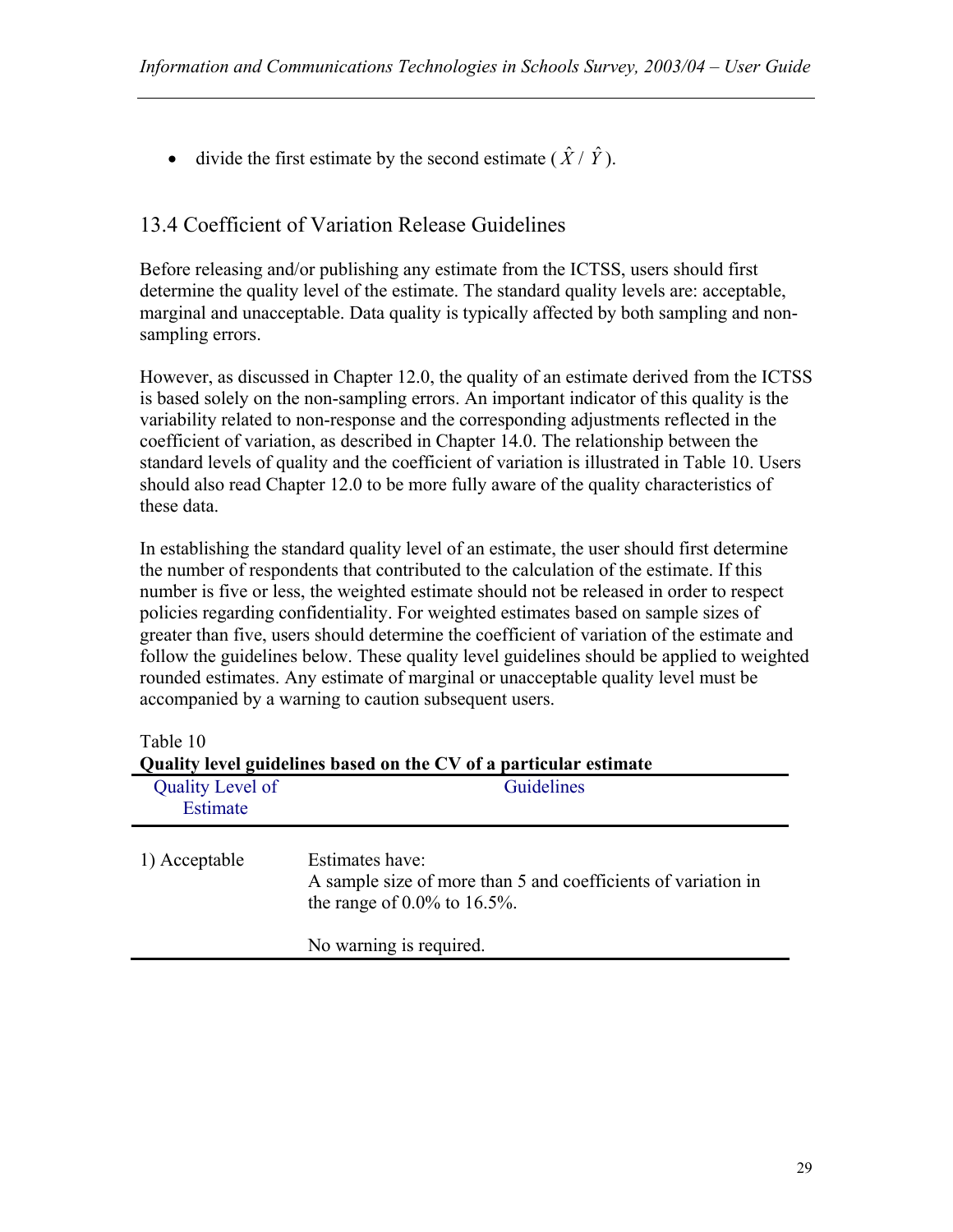| 2) Marginal     | Estimates have:<br>A sample size of more than 5 and coefficients of variation in<br>the range of $16.6\%$ to 33.3%.                                                                                                                                                                                                                                                                                                                   |
|-----------------|---------------------------------------------------------------------------------------------------------------------------------------------------------------------------------------------------------------------------------------------------------------------------------------------------------------------------------------------------------------------------------------------------------------------------------------|
|                 | Estimates should be flagged with the letter M (or some similar<br>identifier). They should be accompanied by a warning to<br>caution subsequent users about the high level of error<br>associated with the estimates.                                                                                                                                                                                                                 |
| 3) Unacceptable | Estimates with a sample size of five or less should not be.<br>released, in order to respect Agency policies regarding<br>confidentiality.                                                                                                                                                                                                                                                                                            |
|                 | For estimates with a sample size of more than five, but with<br>very high coefficients of variation in excess of 33.3%,<br>Statistics Canada recommends not releasing these estimates,<br>due to their unacceptable level of quality. However, if the user<br>chooses to do so, then these estimates should be flagged with<br>the letter U (or some similar identifier) and the following<br>warning should accompany the estimates: |
|                 | "Please be warned that these estimates [flagged with the letter<br>U] do not meet Statistics Canada's quality standards.<br>Conclusions based on these data will be unreliable and, most<br>likely, invalid. These data and any consequent findings should<br>not be published. If the user chooses to publish these data or<br>findings, then this disclaimer must be published with the data."                                      |

To illustrate the concept of coefficients of variation, a table of CVs produced for a variety of ICTSS estimates is presented below. Please note that the estimated CV of 0.00% listed for the proportion of Yukon schools with Always-on connection to the internet comes as a result of all participating schools indicating that they connected to the Internet in this manner. This does not mean that all of the non-responding schools in the Yukon have an Always-on connection as well.

#### Table 11

#### **Estimates of the coefficient of variation for several key characteristics by province and territory, 2003/04**

|                                                      | Canada | <b>Newfoundland</b><br>and Labrador | <b>Prince</b><br><b>Edward</b><br>Island | <b>Nova</b><br><b>Scotia</b> | <b>New</b><br><b>Brunswick</b> | Quebec | Ontario |
|------------------------------------------------------|--------|-------------------------------------|------------------------------------------|------------------------------|--------------------------------|--------|---------|
| Proportion of computers by Internet-<br>connectivity |        |                                     |                                          |                              |                                |        |         |
| Internet-connected                                   | 0.18%  | 0.62%                               | 1.38%                                    | 0.36%                        | 0.24%                          | 0.52%  | 0.32%   |
| Non Internet-connected                               | 2.35%  | 8.31%                               | 15.44%                                   | 8.26%                        | 6.13%                          | 5.51%  | 4.90%   |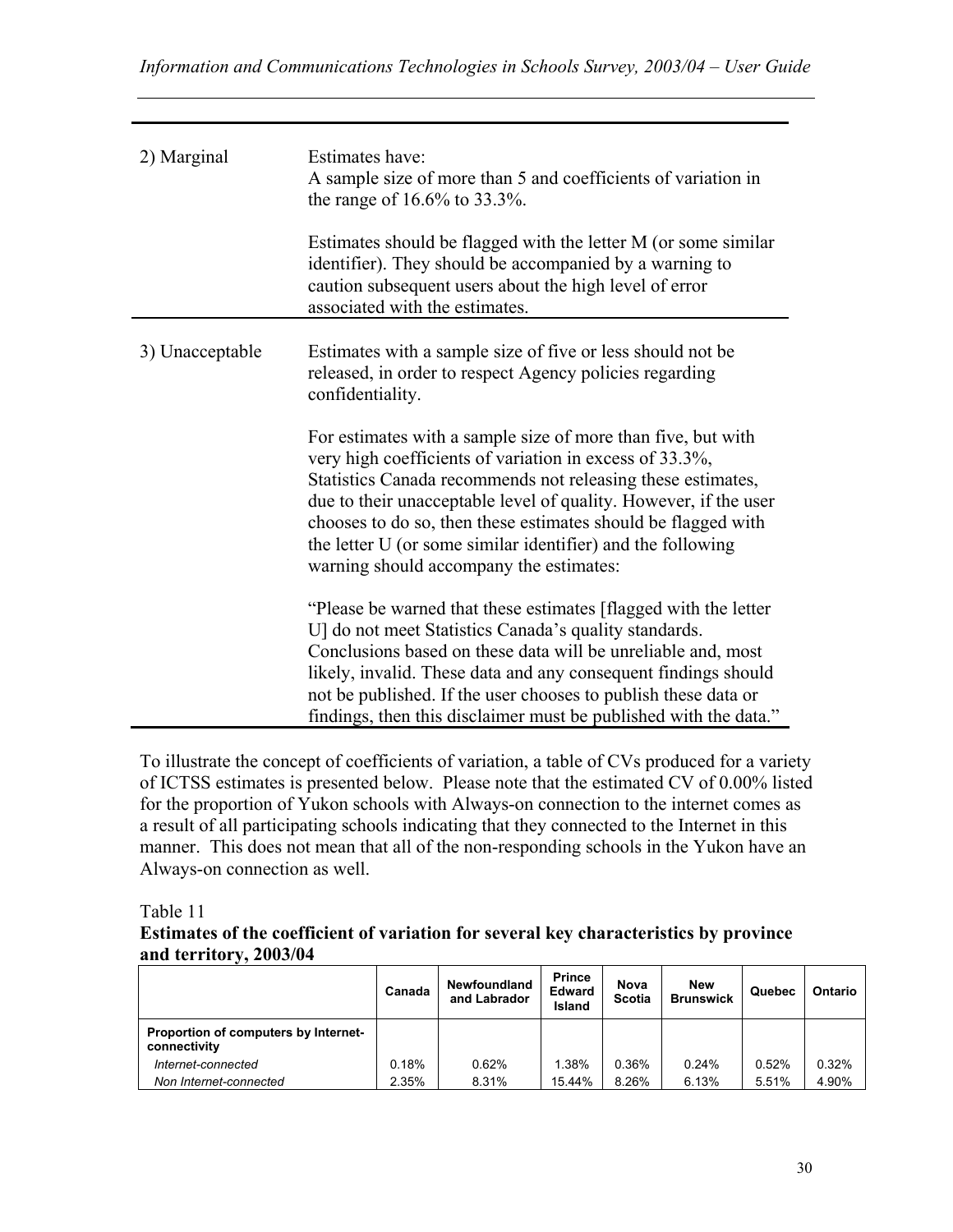## *Information and Communications Technologies in Schools Survey, 2003/04 – User Guide*

| Proportion of computers by<br>processor speed <sup>1</sup> |       |       |        |        |        |        |        |
|------------------------------------------------------------|-------|-------|--------|--------|--------|--------|--------|
| Low speed                                                  | 1.25% | 3.59% | 7.03%  | 5.05%  | 1.91%  | 2.26%  | 2.71%  |
| Medium speed                                               | 0.74% | 2.97% | 5.08%  | 2.64%  | 3.10%  | 1.73%  | 1.32%  |
| High speed                                                 | 2.12% | 7.60% | 32.88% | 8.27%  | 3.12%  | 5.80%  | 3.99%  |
| Other speed                                                | 9.53% | x     | x      | 29.56% | 18.28% | 31.08% | 19.21% |
| Proportion of schools by methods to<br>access the Internet |       |       |        |        |        |        |        |
| $Dial-up2 access$                                          | 3.43% | 9.63% | x      | x      | 16.18% | 7.02%  | 7.44%  |
| Always on <sup>3</sup> connections                         | 0.46% | 1.61% | 5.77%  | 0.95%  | 0.66%  | 1.01%  | 0.95%  |
| Student-to-computer ratio (median)                         | 0.66% | 3.18% | 4.77%  | 1.87%  | 1.44%  | 1.85%  | 0.96%  |

|                                                            | <b>Manitoba</b> | <b>Saskatchewan</b> | Alberta | <b>British</b><br>Columbia | Yukon    | <b>Northwest</b><br><b>Territories</b> | <b>Nunavut</b> |
|------------------------------------------------------------|-----------------|---------------------|---------|----------------------------|----------|----------------------------------------|----------------|
| Proportion of computers by Internet-<br>connectivity       |                 |                     |         |                            |          |                                        |                |
| Internet-connected                                         | 0.80%           | 0.41%               | 0.38%   | 0.54%                      | 1.74%    | 0.70%                                  | 2.18%          |
| Non Internet-connected                                     | 6.26%           | 6.79%               | 4.97%   | 5.20%                      | x        | 17.54%                                 | 15.85%         |
| Proportion of computers by<br>processor speed <sup>1</sup> |                 |                     |         |                            |          |                                        |                |
| Low speed                                                  | 4.20%           | 4.93%               | 3.07%   | 3.02%                      | 4.83%    | 8.44%                                  | 13.60%         |
| Medium speed                                               | 3.01%           | 3.73%               | 1.61%   | 1.94%                      | 5.69%    | 6.99%                                  | 11.44%         |
| High speed                                                 | 6.25%           | 6.30%               | 3.43%   | 6.07%                      | 17.04%   | 9.19%                                  | 20.82%         |
| Other speed                                                | 20.55%          | 16.39%              | 20.38%  | 21.57%                     | x        | x                                      | x              |
| Proportion of schools by methods to<br>access the Internet |                 |                     |         |                            |          |                                        |                |
| Dial-up <sup>2</sup> access                                | 8.03%           | 16.35%              | 8.21%   | 11.44%                     | x        | x                                      | x              |
| Always on $3$ connections                                  | 1.52%           | 1.26%               | 1.18%   | 1.19%                      | $0.00\%$ | 6.43%                                  | 22.86%         |
| Student-to-computer ratio (median)                         | 2.60%           | 1.72%               | 1.32%   | 1.45%                      | 4.28%    | 8.12%                                  | 20.62%         |

### Table 12

#### **Estimates of the coefficient of variation for several key characteristics by type of school, 2003/04**

|                                                         | All schools | Instructional level of<br>school |           | <b>Location of</b><br>school |              |
|---------------------------------------------------------|-------------|----------------------------------|-----------|------------------------------|--------------|
|                                                         |             | Elementary                       | Secondary | Urban                        | <b>Rural</b> |
| Proportion of computers by Internet-connectivity        |             |                                  |           |                              |              |
| Internet-connected                                      | 0.18%       | 0.25%                            | 0.30%     | 0.21%                        | 0.34%        |
| Non Internet-connected                                  | 2.35%       | 2.55%                            | 5.97%     | 2.80%                        | 3.86%        |
| Proportion of computers by processor speed <sup>1</sup> |             |                                  |           |                              |              |
| Low speed                                               | 1.25%       | 1.36%                            | 2.60%     | 1.47%                        | 2.18%        |
| Medium speed                                            | 0.74%       | 0.95%                            | 1.26%     | 0.84%                        | 1.47%        |
| High speed                                              | 2.12%       | 2.56%                            | 3.52%     | 2.45%                        | 3.93%        |
| Other speed                                             | 9.53%       | 10.00%                           | 22.90%    | 10.78%                       | 18.36%       |
|                                                         |             |                                  |           |                              |              |
| Proportion of schools by methods to access the Internet |             |                                  |           |                              |              |
| Dial-up <sup>2</sup> access                             | 3.43%       | 4.43%                            | 11.59%    | 6.12%                        | 4.08%        |
| Always on <sup>3</sup> connections                      | 0.46%       | 0.61%                            | 0.67%     | 0.48%                        | 1.20%        |
| Student-to-computer ratio (median)                      |             |                                  |           |                              |              |
| Canada                                                  | 0.66%       | 0.73%                            | 1.17%     | 0.68%                        | 1.34%        |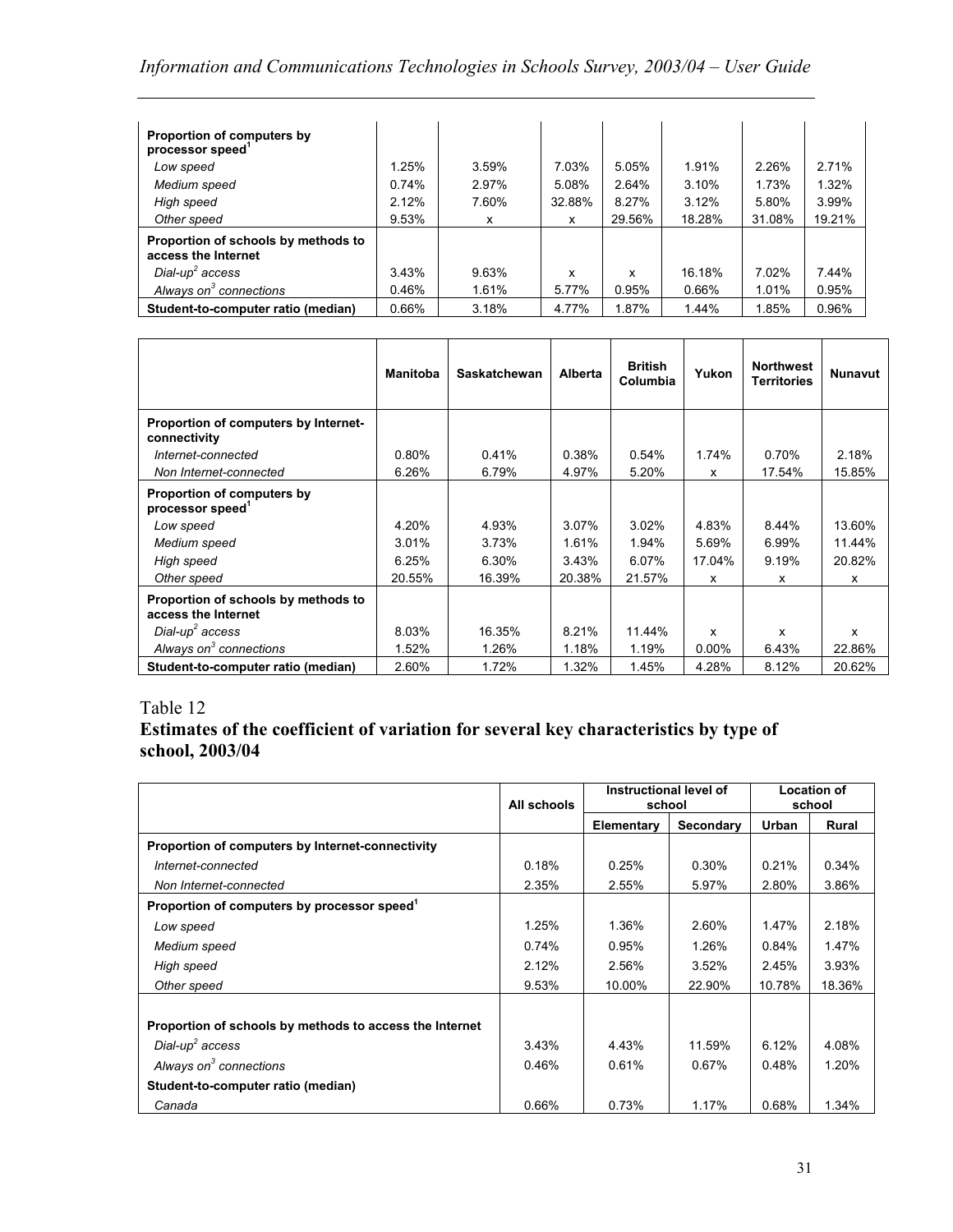# 14.0 Variance Calculation

While the ICTSS is not a probabilistic survey, in the sense that no sample was selected to represent the population, there is still an amount of variability in the estimates due to nonsampling errors. An important component of this variability is inherent in the patterns of response and the adjustments made to take the non-responding elements into account. This chapter explains why it is important to calculate the variance and presents different tools to do so.

### 14.1 Importance of the Variance

The variance of an estimate is a good indicator of the estimate's quality. An estimate accompanied by a high variance is considered to be unreliable. In order to quantify the degree of variance, a relative measure of the variability is used, namely the coefficient of variation, or CV.

The coefficient of variation is defined as the ratio of the square root of the variance (also known as the standard deviation, or standard error) to the estimate itself. The coefficient of variation, as opposed to the variance, allows the analyst to compare estimates of different magnitudes on a common scale. As a result, it is possible to assess the quality of any estimate using the CV.

Determining the true variance, and hence the true CV, for an estimate is only possible if the corresponding characteristic of interest is known for all schools in the target population. The alternative, when feasible, is to estimate the variance based on the set of respondents. To simplify the discussion throughout this document, references to the variance and CV in this chapter will refer to their estimated values.

### **The Role of the Critical Questions in Variance Estimation**

The method applied in approximating the variance of an estimate differs depending on whether the estimation was based only on critical questions (i.e. Questions 2, 3, 6, 15, 16 and 49), or also on non-critical questions. When only critical questions were needed to produce an estimate, the standard error estimate was derived in one phase based on all respondents to the survey. However when non-critical questions were used, it was necessary to proceed in two phases. The first phase involved all respondents, and the second phase only the subset of respondents that answered more than just the critical questions. For example, the standard error for the average number of Internet-connected computers per school (Questions 15 and 16) was derived in one phase. However the standard error for the percentage of schools with word processing software available to students (Question 18) required a two-phase approach.

#### **Method to Obtain the Variance of an Estimate**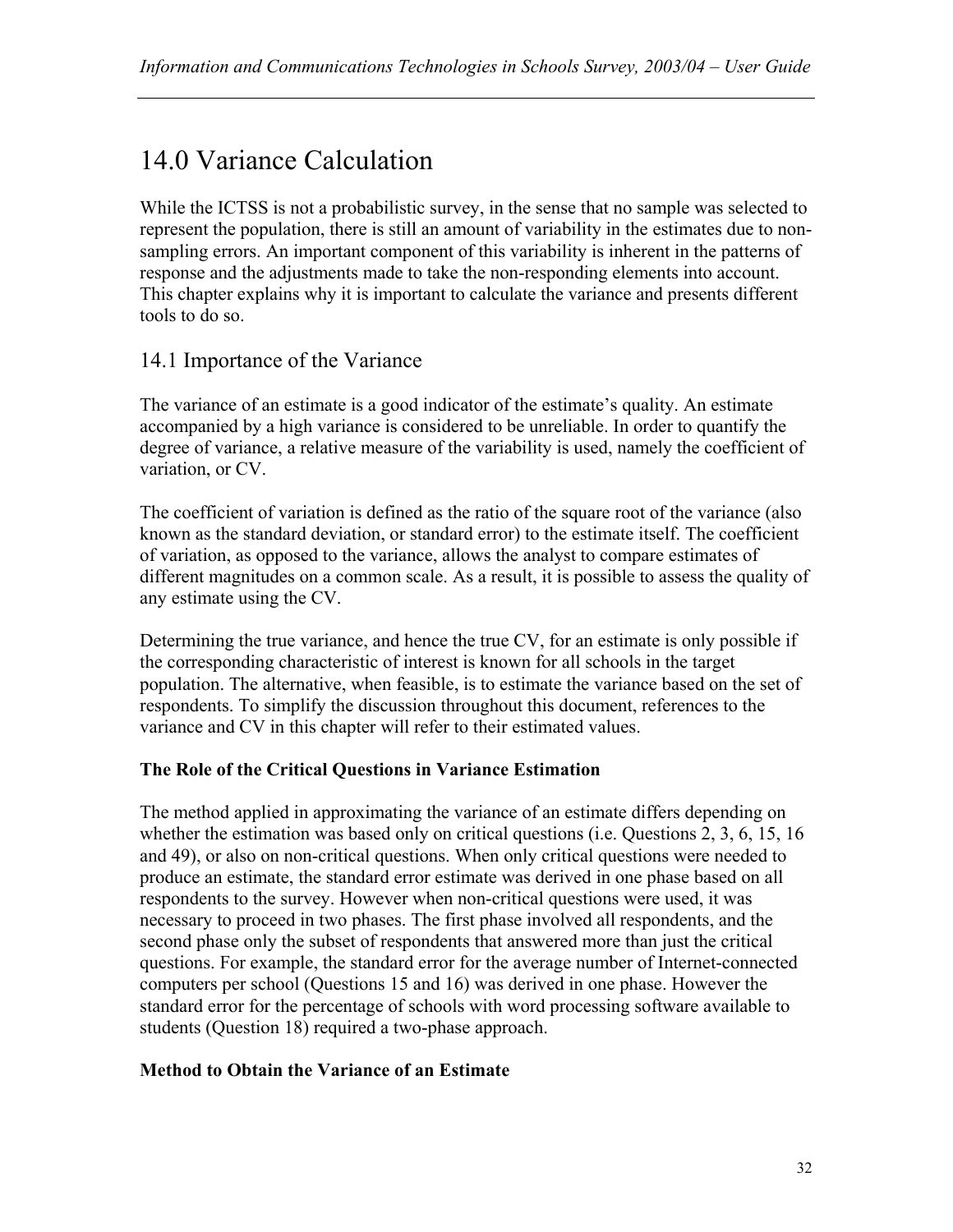It is possible, under the assumptions made on the non-response mechanism described in Chapter 10.0, to derive an exact formula to estimate the variance for every point estimate in the ICTSS. However, performing this for each estimate that could be generated for the ICTSS would be an extremely costly procedure and, for most users, an unnecessary one.

One user-friendly tool has been developed to help users calculate the variance and the CVs for their estimates. This tool is an Excel-based CV extraction module (CVEM) that produces approximate CVs for a large number of domains. The CVEM is designed mainly for proportions, although it can provide rough approximates of CVs for others simple statistics (for example totals for categorical variables).

It is also worth noting that all CVs in the CVEM are approximate and, therefore, unofficial. Estimates of actual CVs for specific variables may be obtained from Statistics Canada on a cost-recovery basis. The use of official estimates of CVs might allow users to release otherwise unreleasable estimates, i.e. estimates with CVs in the "restricted" range.

### 14.2 Excel-Based Coefficient of Variation Extraction Module

The Microsoft Excel-based CV extraction module (CVEM), developed with Excel macros and accessed through a user-friendly interface, has been primarily designed to allow users to extract CVs for proportion estimates derived from categorical variables in the ICTSS. While the tool can also be used to extract CVs for estimates of totals for categorical variables, it should be noted that these could be less reliable than proportion CVs, except in the special case where the corresponding variable exhibit no item nonresponse. The CVs can be extracted in two ways, as described below.

The first way to extract a CV from this tool is by defining the domain of interest using the following five analytical variables: the province/territory (ProvCode) in which a school is located, whether a school is urban or rural (RuralDChosen), the way in which a school is funded (TypeSchD), and the instructional level (GradLvlD) and size (SchSizeD) of a school. The second method involves the specification of the size of the domain of interest. The information displayed consists of the proportion estimate, the number of respondents in the specified domain, the estimated population in that domain, basic statistics (the variance, standard error and 95% confidence interval corresponding to the population point estimate), and the coefficient of variation for the selected proportion.

Over 200 domains are covered by the CVEM. At the national level, users are able to extract CVs from any domain made from the crossing of at most two of the analytical variables (for example, by instructional level, or by size and funding, but not by funding, instructional level and location). At the provincial/territorial level, CVs from any domain formed by the inclusion of at most one of these variables (for example, by Manitoba or by Quebec and funding, but not by Alberta and instructional level and size) can be extracted. An approximate CV was generated for eight different proportions in each of the domains, for a total of over 1,600 CVs. However, CVs corresponding to domains in which five or fewer records contributed to the proportion in question have been suppressed.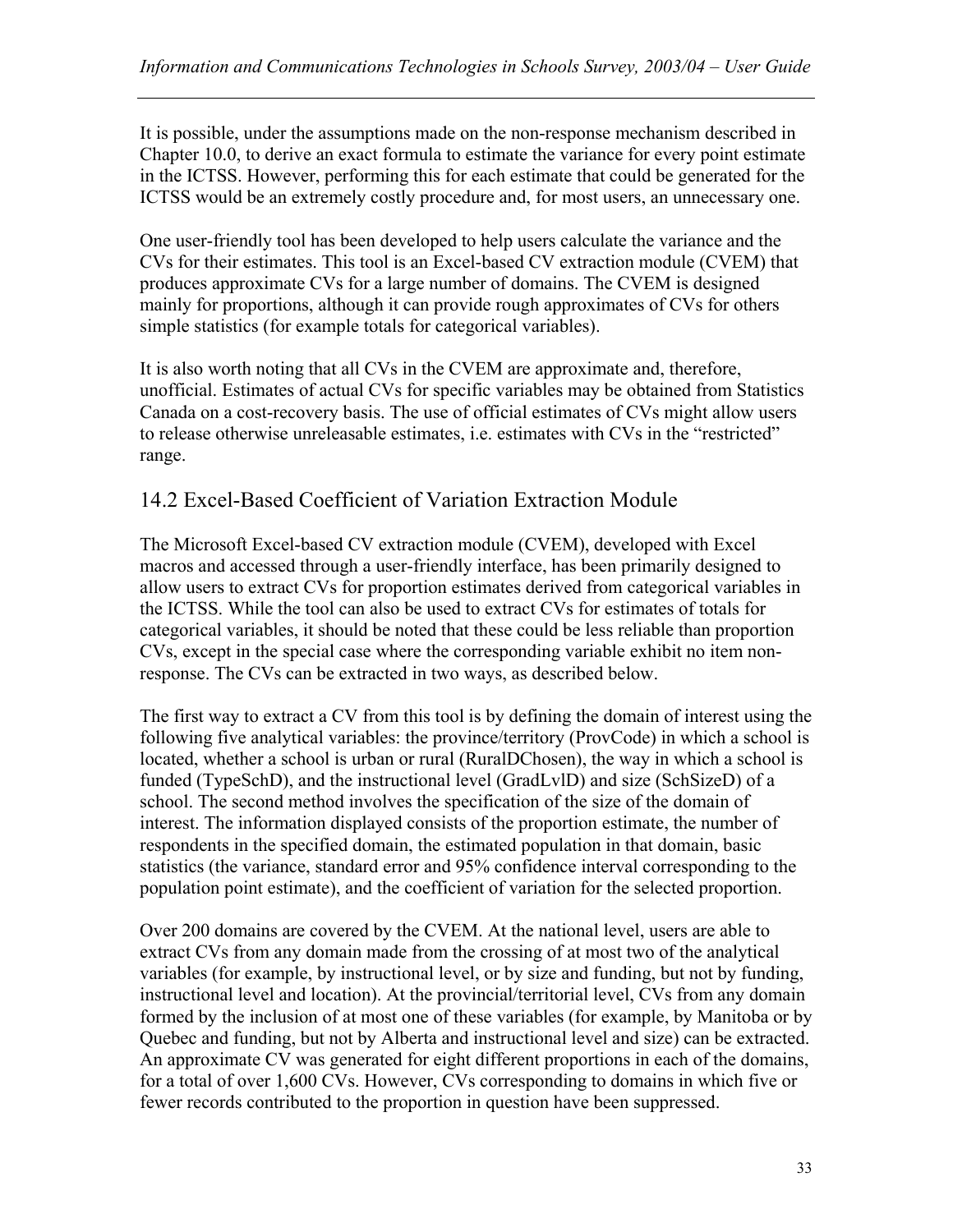Simulations based on 100 repetitions and assuming no item non-response, were run to estimate variances, coefficients of variation and confidence intervals at the 95% level for different proportions, i.e. 1%, 5%, 10%, 15%, 20%, 30%, 40% and 50%. In order to estimate the CV for a proportion greater than 50%, one can obtain the CV for the proportion of 50% and assume that the desired CV will be less than this quantity. One can also use the fact that the standard error for a proportion *p* is equal to the standard error for the corresponding proportion  $(1-p)$  to obtain a CV for a proportion exceeding 50%. For example, if the CVEM shows that the CV for a proportion *p* is 0.06, then the CV for (1- *p*) is

CV=0.06\*( *p*)/(1- *p*)

As mentioned in Chapter 13.0, users should always check the quality of the estimates, especially for smaller proportions obtained from small domains. To help users identify high CVs, colour coding has been used in the Excel application when displaying a CV. CVs in excess of 50% have been coloured red, those in the range of 33.3% to 50% are orange and those in the range of 16.6% to 33.3% are yellow. Refer to Section 13.5 for more information regarding coefficient of variation release guidelines for the ICTSS. For more information on quality guidelines for Statistics Canada products, refer to the publication entitled: *Statistics Canada Quality Guidelines,* Catalogue no. 12-539-XIE.

In order to derive CVs for Categorical Estimates using the data in the CVEM, some rules need to be applied.

#### **Rule 1: Estimates of Number of Schools Possessing a Characteristic (Aggregates)**

Given that the CVEM does not take item non-response into account, it is safe to say that an estimate's CV is close to (though slightly greater than) that of the proportion it represents, provided the corresponding item non-response is small. Hence, to get an approximation of an estimate's CV, users could use the CVEM by specifying the domain's size and deriving the appropriate proportion. This procedure should only be employed when the item non-response for the question relating to the characteristic is small (say less than the arbitrarily set threshold of 7.5% used in Section 12.3) and the size of the domain of interest is relatively large. In general, provincial/territorial estimates will be reliable, but the reliability of sub-provincial/territorial estimates depends on whether the domain is related to the non-response adjustments groups or to the set of totals used to calibrate the weights.

For example, suppose we have an estimate  $\hat{Y} = 30,000$  schools possessing a certain characteristic. If we are to compare them to the *100,000* schools in the domain of interest, then the CV for  $\hat{Y}$  should be close to the CV of the proportion (which, in our example, is *30,000 / 100,000 = 30.0%).* 

#### **Rule 2: Estimates of Proportions or Percentages of Schools Possessing a Characteristic**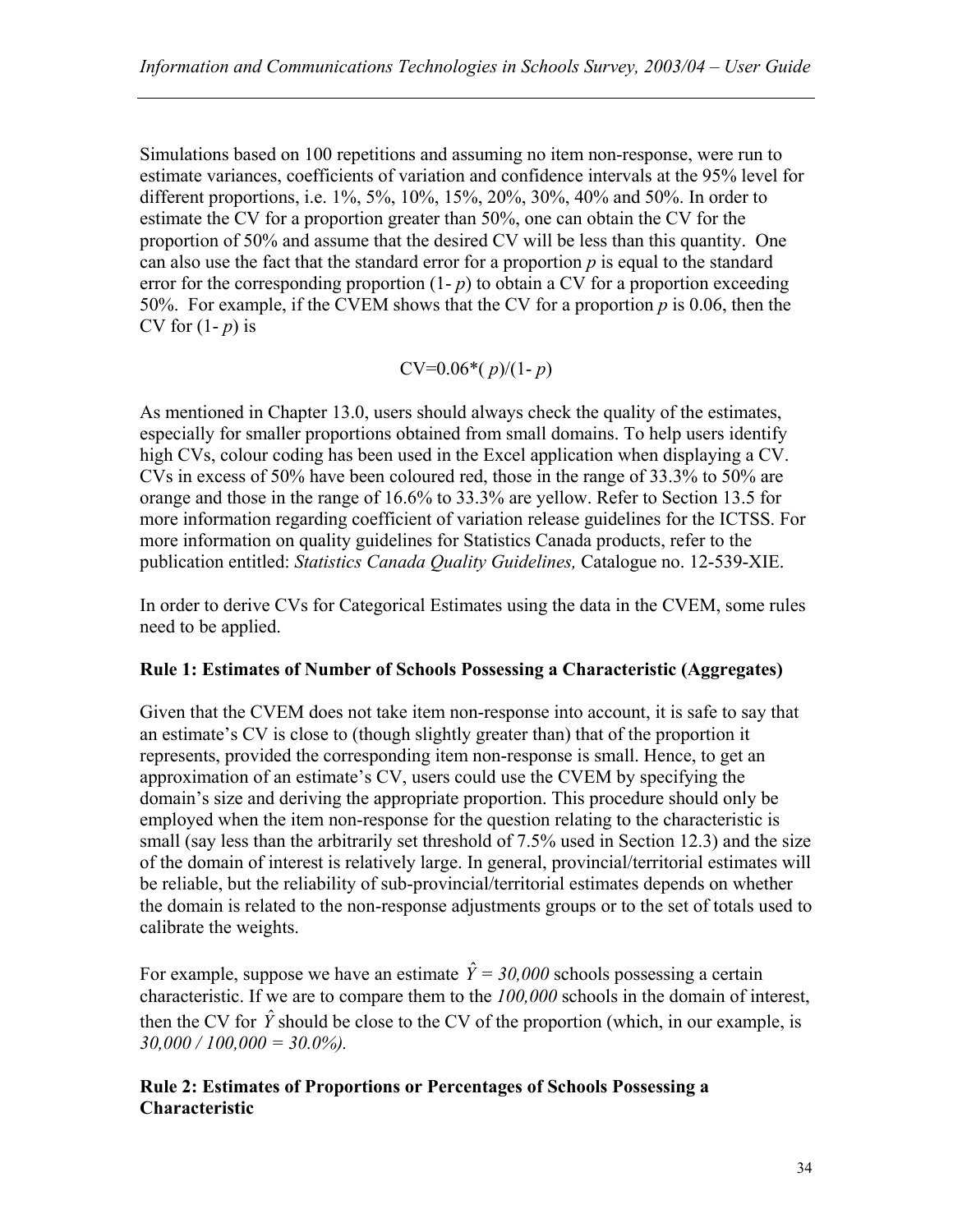The CVs calculated in the CVEM are for proportions. Hence, they can be used directly as they are given on the spreadsheet. However, they are only valid if item non-response is small (say less than the arbitrarily set threshold of 7.5% used in Section 12.3). Therefore, it is not recommended to use the CVEM to estimate the CV of proportions involving data from Questions 11 or 40.

#### **Rule 3: Estimates of Differences Between Aggregates, Percentages and Ratios**

The standard error of a difference between two estimates is approximately equal to the square root of the sum of squares of each standard error considered separately. That is, the standard error of difference ( $\hat{d} = \hat{X}_1 - \hat{X}_2$ ) is approximated by:

$$
\sigma_{\hat{d}} = \sqrt{(\hat{X}_1 \alpha_1)^2 + (\hat{X}_2 \alpha_2)^2}
$$

where  $\alpha_1$  and  $\alpha_2$  are the CVs of  $\hat{X}_1$  and  $\hat{X}_2$  respectively. The CV of  $\hat{d}$  is given by dividing its standard error by  $\hat{d}$  itself. This is a good approximation for the CV of a difference between separate and uncorrelated characteristics, but may not be accurate otherwise as it will tend to overstate the CV if  $\hat{X}_1$  and  $\hat{X}_2$  are positively correlated and understate the CV if  $\hat{X}_1$  and  $\hat{X}_2$  are negatively correlated. Estimates of CVs for correlated  $\hat{X}_1$  and  $\hat{X}_2$  may be obtained from Statistics Canada on a cost-recovery basis.

### **Rule 4: Estimates of Ratios**

In the special case where the ratio represents a proportion or percentage of schools possessing a characteristic then one can use the CVEM as in Rule 2. Otherwise, the standard error of the ratio of the estimates is approximately equal to the square root of the sum of squares of each CV considered separately, multiplied by the ratio itself. That is, the CV of such a ratio  $\hat{R} = \hat{X}_1 / \hat{X}_2$  is

$$
\alpha_{\hat{\kappa}} = \sqrt{{\alpha_1}^2 + {\alpha_2}^2}
$$

where  $\alpha_1$  and  $\alpha_2$  are the CVs of  $\hat{X}_1$  and  $\hat{X}_2$  respectively. As with the CV estimate of Rule 3, this estimate will tend to overstate the CV if  $\hat{X}_1$  and  $\hat{X}_2$  are positively correlated and understate the CV if  $\hat{X}_1$  and  $\hat{X}_2$  are negatively correlated.

### **Rule 5: Estimates of Differences of Ratios**

This is simply a combination of Rules 3 and 4. The CVs for the two ratios are first determined using Rule 4 and then the CV of their difference is found using Rule 3.

14.3 Using the Coefficient of Variation to Obtain Confidence Limits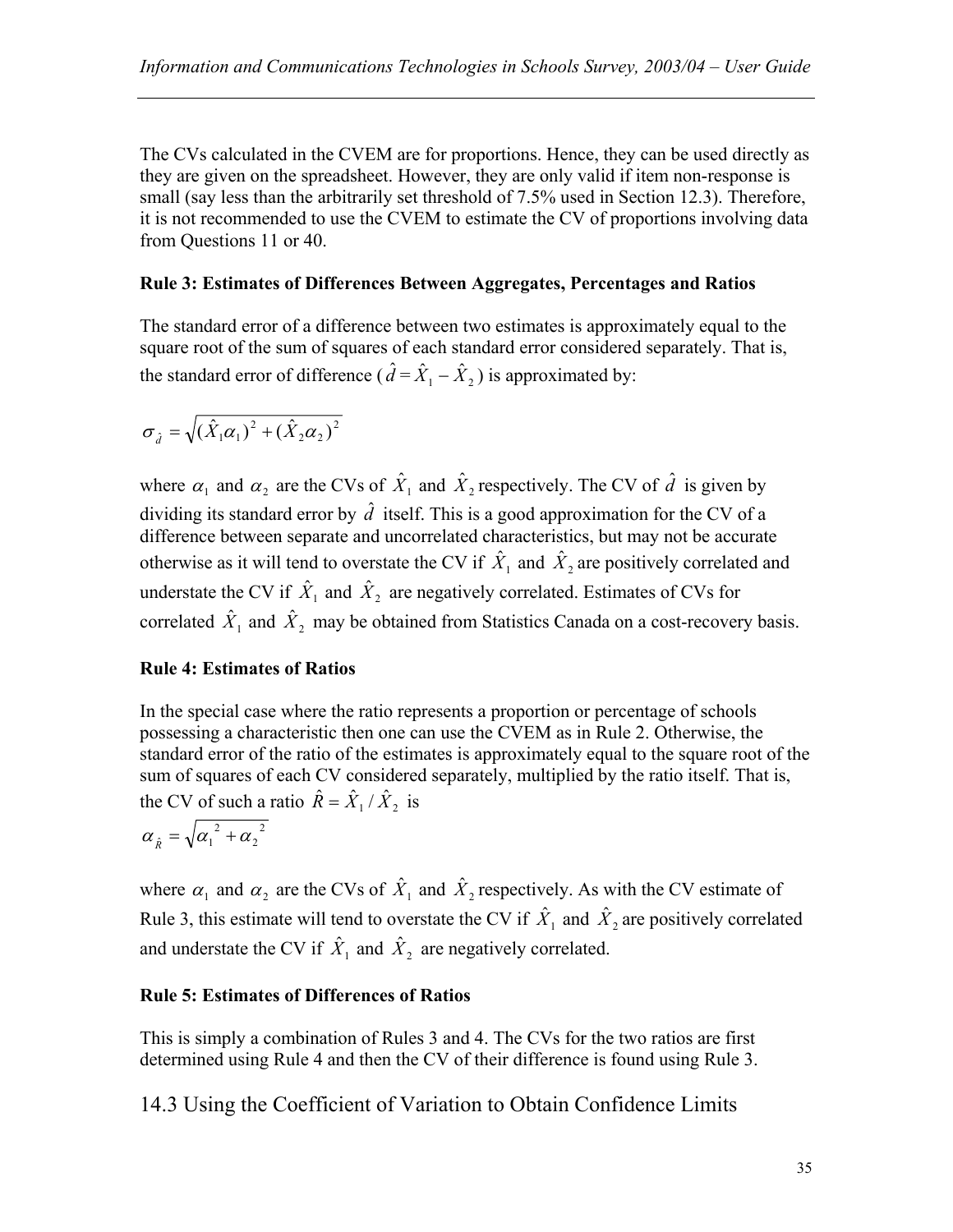Although coefficients of variation are widely used, a more intuitively meaningful measure of sampling error is the confidence interval of an estimate. A confidence interval constitutes a statement on the level of confidence that the true value for the population lies within a specified range of values. In the case of the ICTSS, where a census rather than a sample was used as the means of contacting potential respondents, the variability in the estimates is primarily due to the observed non-response. As the non-response adjustments made were contingent on the number of respondents in each adjustment class, the interpretation of a 95% confidence interval is that if the census were carried out an indefinite number of times and in each case the number of respondents in each adjustment class was constant, then 95% of the response sets would generate estimates whose confidence intervals would contain the true value.

Confidence intervals for an estimate,  $\hat{X}$ , are generally expressed as two numbers, one below and one above the estimate, as in  $(\hat{X} \pm k)$ , where *k* is determined depending upon the level of confidence desired and the standard error of the estimate. As the true standard error of the estimates is unknown, confidence intervals are estimated based on the set of respondents.

Using the standard error of an estimate, confidence intervals for estimates may be obtained under the assumption that with a large enough sample size, the various estimates obtained for a population characteristic are normally distributed about the true population value. Under this assumption, the chances are about 68 in 100 that the difference between a sample estimate and the true population value would be less than one standard error, about 95 out of 100 that the difference would be less than two standard errors, and about 99 out of 100 that the differences would be less than three standard errors. These different degrees of confidence are referred to as the confidence levels.

The 95% confidence intervals for an estimate are available directly in the CV spreadsheet. If the user wants to determine other confidence intervals, the following formula will convert to a confidence interval  $(CI \hat{X})$ :

 $CI \hat{X} = (\hat{X} \pm z \hat{X} \alpha_{\hat{y}})$ 

where  $\alpha_{\hat{x}}$  is the determined CV for  $\hat{X}$  and  $z = 1$  if a 68% confidence interval is desired;

 $z = 1.65$  if a 90% confidence interval is desired;

 $z = 1.96$  if a 95% confidence interval is desired;

 $z = 2.58$  if a 99% confidence interval is desired.

### **Example of Using the Coefficient of Variation to Obtain Confidence Limits**

A 95% confidence interval for the estimated proportion of elementary schools using modems to access the Internet would be calculated as follows: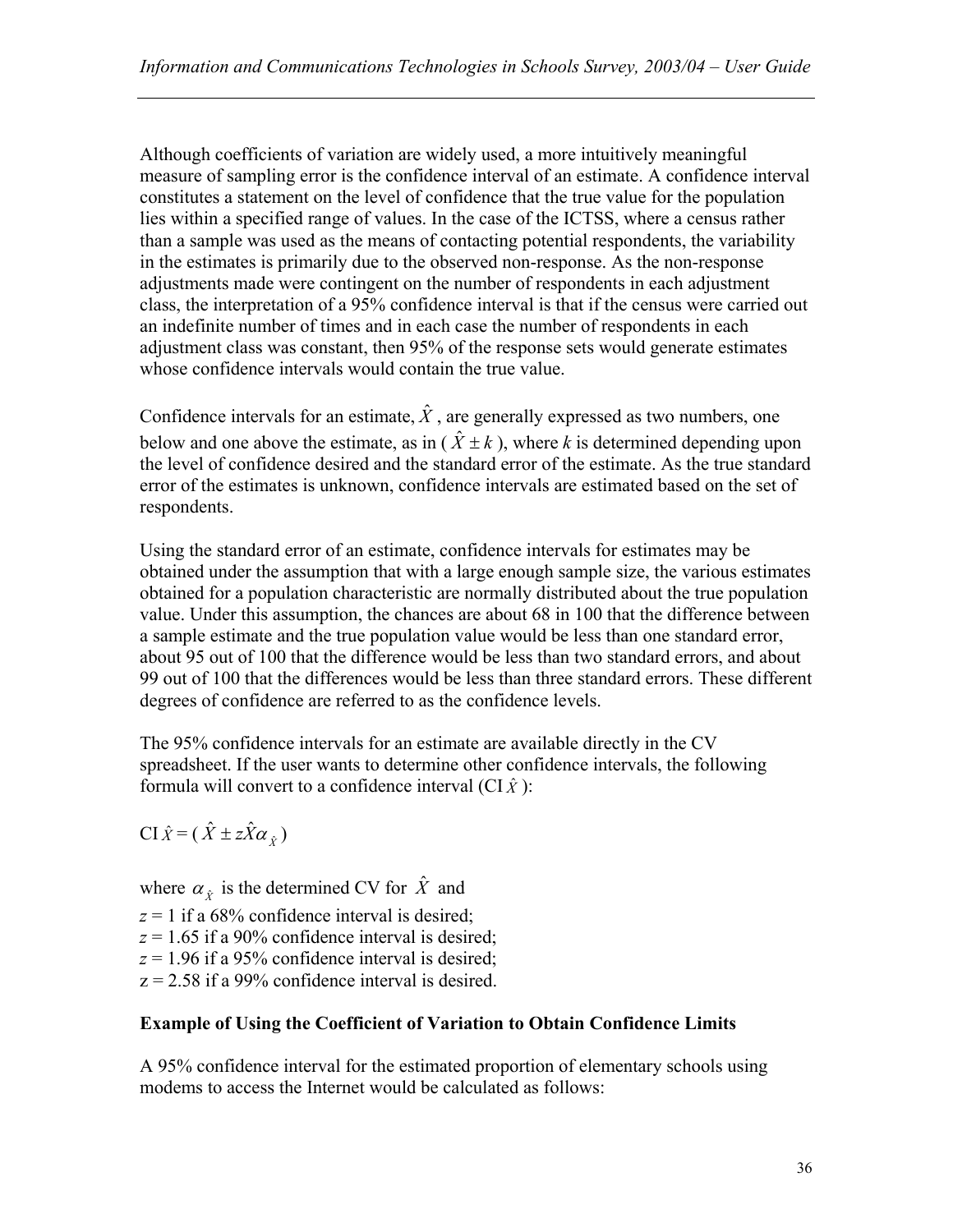$\hat{X}$  = 16.7% (or expressed as a proportion 0.166635)  $z = 1.96$ 

The coefficient of variation of  $\hat{X}$  is 3.14% (or 0.0314, expressed as a proportion). This is the coefficient of variation of this estimate as determined from the CV Extraction Module.

 $CI \hat{x} = \{0.167 - (1.96) (0.167) (0.0314), 0.167 + (1.96) (0.167) (0.0314)\}\$  $CI \hat{X} = \{0.167 - 0.010, 0.167 + 0.010\}$  $CI \hat{x} = \{0.157, 0.177\}$ 

Hence, with a 95% level of confidence, it can be said that between 15.9% and 17.5% of elementary schools use a modem to access the Internet.

### 14.4 Hypothesis Tests

Standard errors may also be used to perform hypothesis testing, a procedure for distinguishing between population parameters using sample estimates. The sample estimates can be numbers, averages, percentages, ratios, etc. Tests may be performed at various levels of significance, where a level of significance is the probability of concluding that the characteristics are different when, in fact, they are identical.

Let  $\hat{X}_1$  and  $\hat{X}_2$  be sample estimates for two characteristics of interest. As in Rule 3 of Section 14.2, let the standard error for the difference  $\hat{X}_1 - \hat{X}_2$  be  $\sigma_d$ . If the quantity  $(\hat{X}_1 - \hat{X}_2)/\sigma_d$  is between -1.96 and +1.96, then no conclusion made about the difference between the characteristics is justified at the 5% level of significance. However, if this ratio is smaller than -1.96 or larger than +1.96, the observed difference is significant at the 5% level of significance. Recall from Rule 3 of Section 14.2 that this method can only be reliably applied when the two characteristics of interest are uncorrelated - otherwise the quantity  $(\hat{X}_1 - \hat{X}_2)/\sigma_d$  may be inaccurate.

An alternative way to determine whether two estimates are significantly different is to compare the confidence intervals surrounding the two estimates. When two confidence intervals overlap, it can be concluded that there is no significant difference reported between the corresponding estimates. It should be noted that this method is fairly approximate as it corresponds to approximating the confidence interval for the difference of the two estimates. The resulting approximated confidence interval will be slightly larger than the one derived in Section 13.3. As a result, by using this conservative convention, there is a small risk that, according to the level of confidence used, cases where the difference is significant (but very small) will not be identified.

### 14.5 Coefficients of Variations for Quantitative Estimates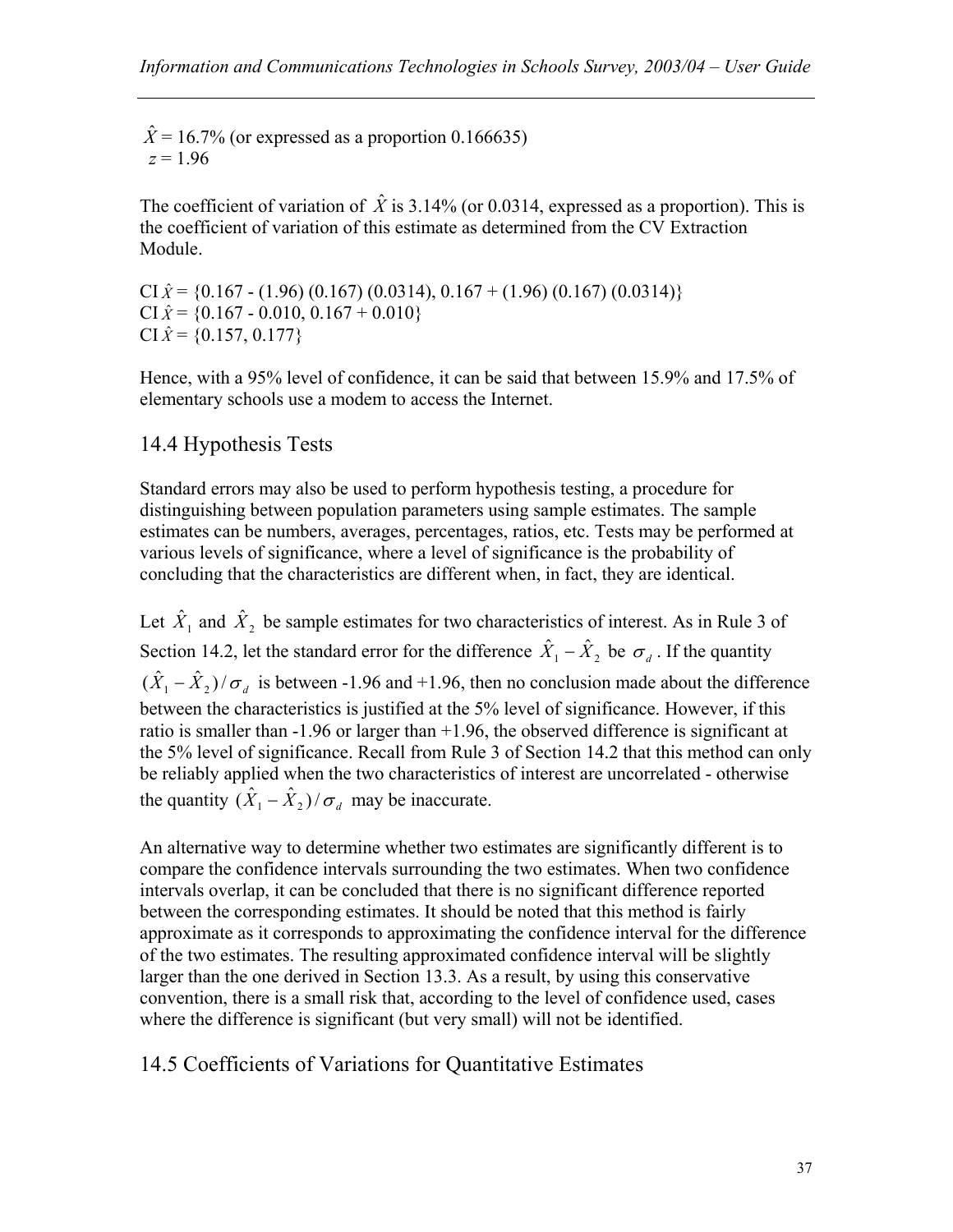For quantitative estimates, special tables would have to be produced to determine their coefficient of variation. Since a large number of the variables for the ICTSS are primarily categorical in nature, this has not been done.

As a general rule, however, the coefficient of variation of a quantitative total will be larger than the coefficient of variation of the corresponding category estimate (i.e., the estimate of the number of schools contributing to the quantitative estimate). If the corresponding category estimate is not releasable, the quantitative estimate will not be either. For example, the coefficient of variation of the total number of school employees dedicated to school libraries would be greater than the coefficient of variation of the corresponding proportion of schools with a library. Hence if the coefficient of variation of the proportion is not releasable, then the coefficient of variation of the corresponding quantitative estimate will also not be releasable.

Users wishing to derive coefficients of variation for quantitative estimates may contact Statistics Canada and ask that exact CV estimates be derived on a cost-recovery basis.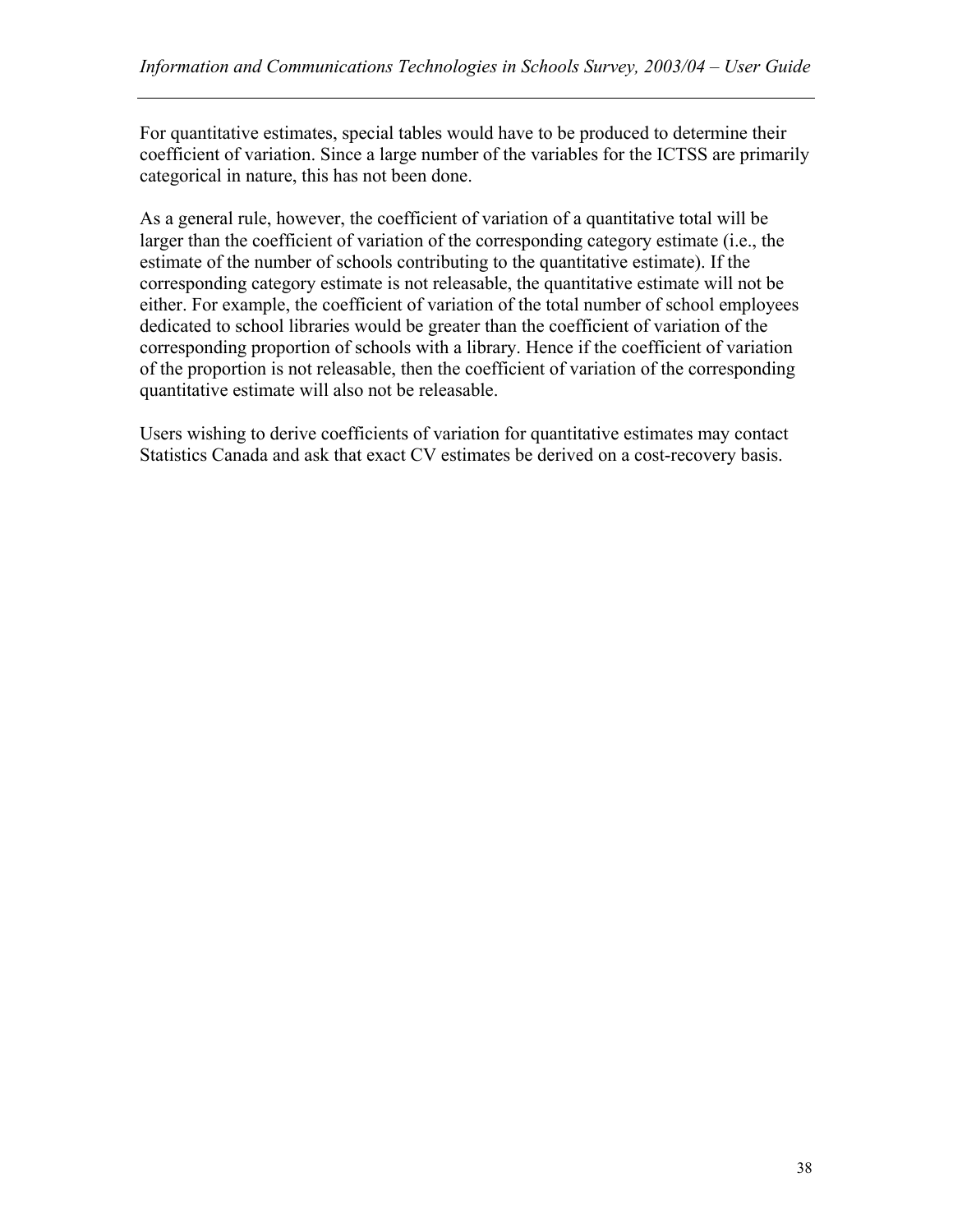# Appendix A: Questionnaire

This appendix contains a copy of the ICTSS questionnaire, which was intended for the principals of the schools.

The questionnaire reproduced in the appendix is in English. However, French copies of the questionnaire can be provided upon request.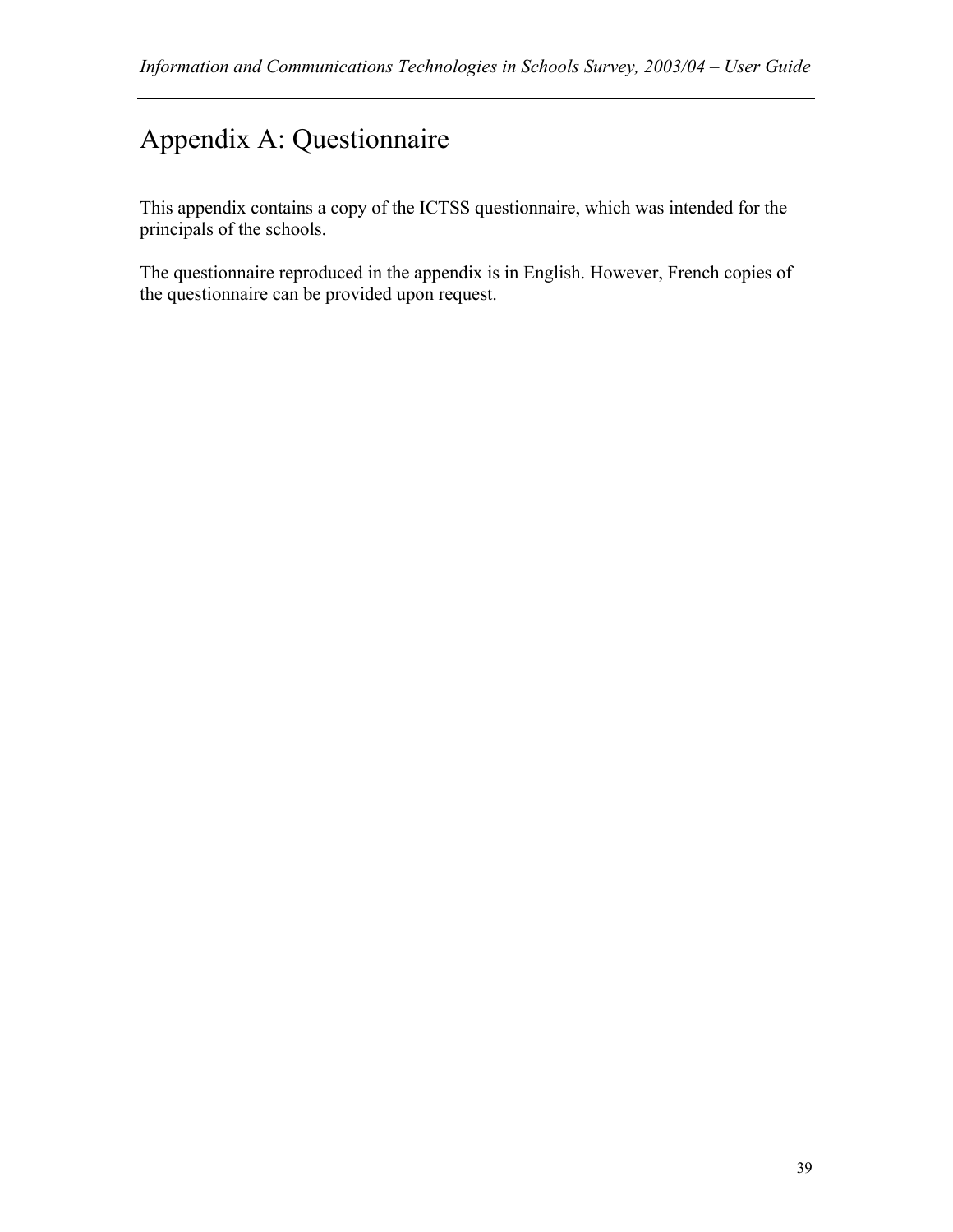# Appendix B: School Characteristics

This appendix gives an overview of the definitions used to derive the school characteristics variables.

**Instructional level of the school** – Elementary, secondary and mixed

elementary and secondary schools

Elementary and secondary schools in Canada have been classed as **elementary** if they provide Grade 6 and under or a majority of elementary grades; **secondary**, if they offer Grade 7 and over or a majority of secondary grades. **Mixed elementary and secondary** schools are schools offering a combination of elementary and secondary grades.

## **School location** – Urban and rural

**Rural** schools are those located in rural areas and small towns (RST) as well as those within the rural fringes of a larger centre (census metropolitan areas (CMAs) or census agglomerations (CAs)). **Urban** schools are those located in a CMA or CA, but not in the rural fringe.

## **Funding of school** – Public and private

A school was classified as either public or private according to whether a public agency or a private entity had the ultimate power to make decisions concerning its affairs. A school was classified as **public** if the school principal reported that it was: controlled and managed directly by a public education authority or agency; or controlled and managed either by a government agency directly or by a governing body (council, committee, etc.), most of whose members were either appointed by a public authority or elected by public franchise. A school was classified as **private** if the school principal reported that it was controlled and managed by a non-governmental organisation (e.g., a church, a trade union or a business enterprise) or if its governing board consisted mostly of members not selected by a public agency.

### **School size** – Small, medium and large

Size of school is established based on the distribution of the number of students enrolled in Elementary, Secondary and Mixed elementary and secondary schools. Schools for which their number of students fall in the bottom third  $(\leq 33.3\%)$  of the distribution are defined as "**small-size schools**". "**Medium-size schools**" are defined as those for which their number of students is falling between the bottom third  $(\geq 33.3\%)$  and the top third (≤66.6%) of the distribution, while "**large-size schools**" represent those for which their number of students is falling at the top of the distribution (>66.6%). Size of school is given as follows: